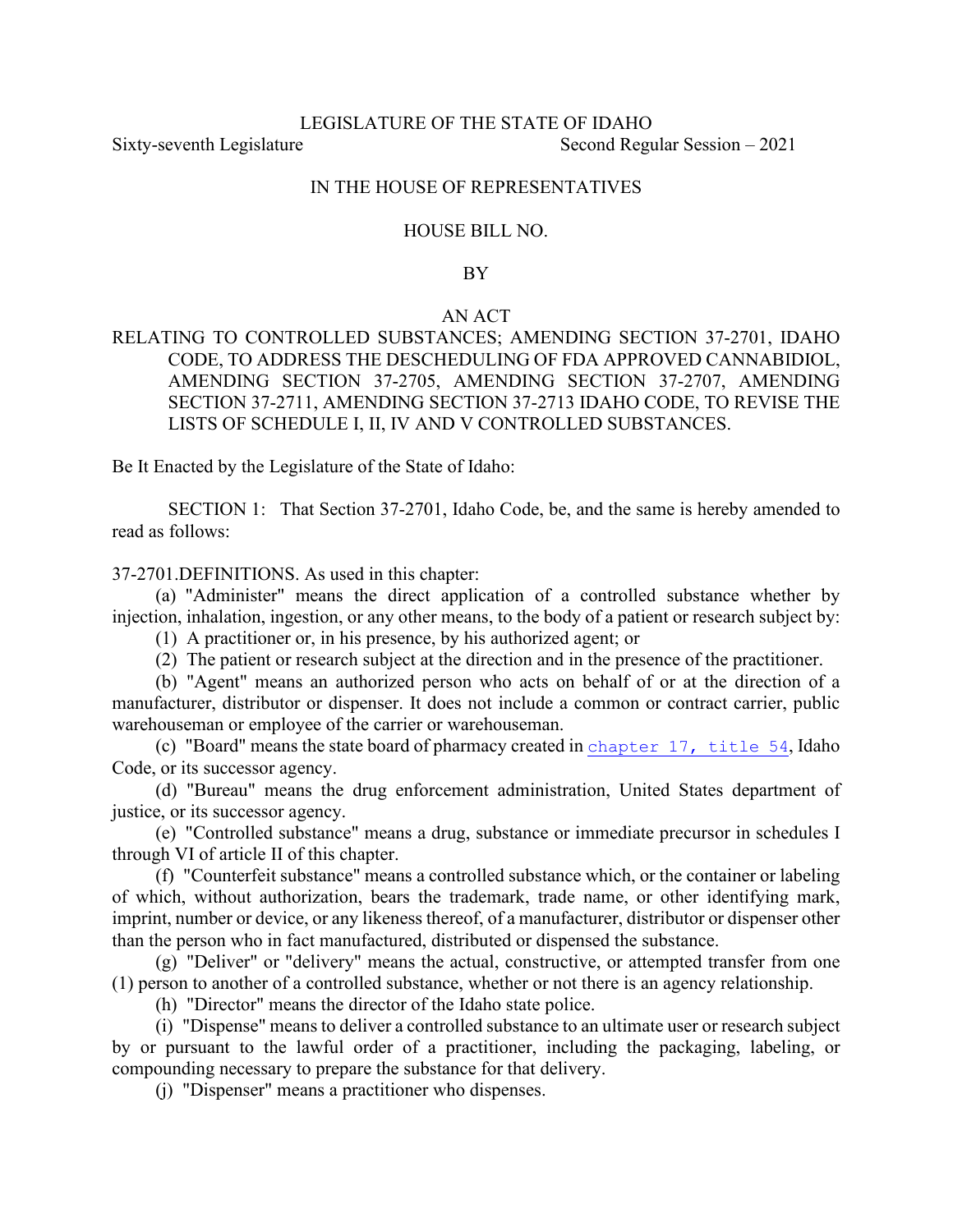(k) "Distribute" means to deliver other than by administering or dispensing a controlled substance.

(l) "Distributor" means a person who distributes.

(m) "Drug" means (1) substances recognized as drugs in the official United States Pharmacopoeia, official Homeopathic Pharmacopoeia of the United States, or official National Formulary, or any supplement to any of them; (2) substances intended for use in the diagnosis, cure, mitigation, treatment or prevention of disease in man or animals; (3) substances, other than food, intended to affect the structure or any function of the body of man or animals; and (4) substances intended for use as a component of any article specified in clause (1), (2), or (3) of this subsection. It does not include devices or their components, parts, or accessories.

(n) "Drug paraphernalia" means all equipment, products and materials of any kind which are used, intended for use, or designed for use, in planting, propagating, cultivating, growing, harvesting, manufacturing, compounding, converting, producing, processing, preparing, testing, analyzing, packaging, repackaging, storing, containing, concealing, injecting, ingesting, inhaling, or otherwise introducing into the human body a controlled substance in violation of this chapter. It includes, but is not limited to:

(1) Kits used, intended for use, or designed for use in planting, propagating, cultivating, growing or harvesting of any species of plant which is a controlled substance or from which a controlled substance can be derived;

(2) Kits used, intended for use, or designed for use in manufacturing, compounding, converting, producing, processing or preparing controlled substances;

(3) Isomerization devices used, intended for use, or designed for use in increasing the potency of any species of plant which is a controlled substance;

(4) Testing equipment used, intended for use, or designed for use in identifying, or in analyzing the strength, effectiveness or purity of controlled substances;

(5) Scales and balances used, intended for use, or designed for use in weighing or measuring controlled substances;

(6) Diluents and adulterants, such as quinine hydrochloride, mannitol, mannite, dextrose and lactose, used, intended for use, or designed for use in cutting controlled substances;

(7) Separation gins and sifters used, intended for use, or designed for use in removing twigs and seeds from, or in otherwise cleaning or refining, marijuana;

(8) Blenders, bowls, containers, spoons and mixing devices used, intended for use, or designed for use in compounding controlled substances;

(9) Capsules, balloons, envelopes and other containers used, intended for use, or designed for use in packaging small quantities of controlled substances;

(10) Containers and other objects used, intended for use, or designed for use in storing or concealing controlled substances;

(11) Hypodermic syringes, needles and other objects used, intended for use, or designed for use in parenterally injecting controlled substances into the human body;

(12) Objects used, intended for use, or designed for use in ingesting, inhaling, or otherwise introducing marijuana, cocaine, hashish, or hashish oil into the human body, such as:

(i) Metal, wooden, acrylic, glass, stone, plastic, or ceramic pipes with or without screens, permanent screens, hashish heads, or punctured metal bowls;

- (ii) Water pipes;
- (iii) Carburetion tubes and devices;
- (iv) Smoking and carburetion masks;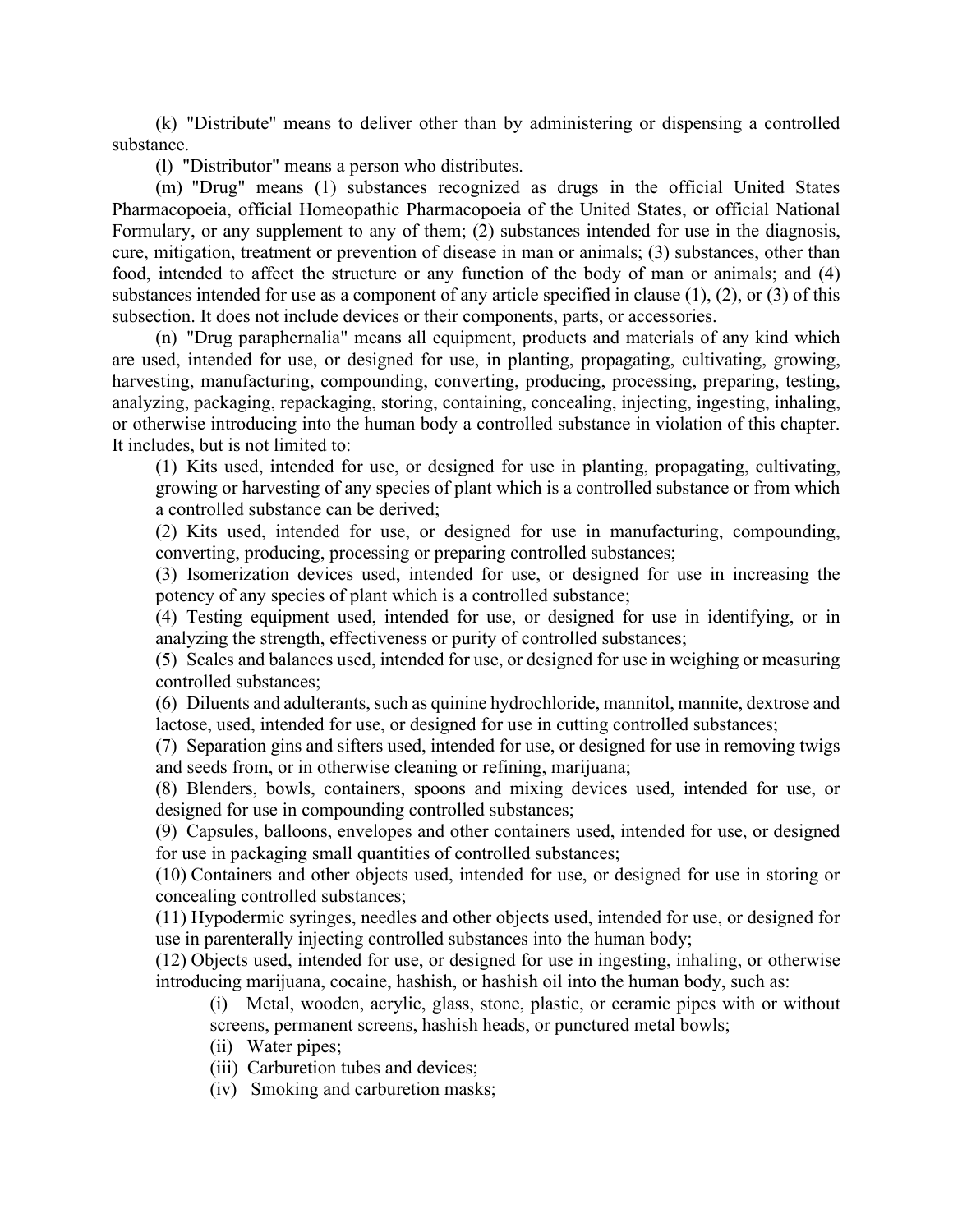(v) Roach clips: meaning objects used to hold burning material, such as a marijuana cigarette, that has become too small or too short to be held in the hand;

(vi) Miniature cocaine spoons, and cocaine vials;

- (vii) Chamber pipes;
- (viii) Carburetor pipes;
- (ix) Electric pipes;
- (x) Air-driven pipes;
- (xi) Chillums;
- (xii) Bongs;
- (xiii) Ice pipes or chillers;

In determining whether an object is drug paraphernalia, a court or other authority should consider, in addition to all other logically relevant factors, the following:

1. Statements by an owner or by anyone in control of the object concerning its use;

2. Prior convictions, if any, of an owner, or of anyone in control of the object, under any state or federal law relating to any controlled substance;

3. The proximity of the object, in time and space, to a direct violation of this chapter;

4. The proximity of the object to controlled substances;

5. The existence of any residue of controlled substances on the object;

6. Direct or circumstantial evidence of the intent of an owner, or of anyone in control of the object, to deliver it to persons whom he knows, or should reasonably know, intend to use the object to facilitate a violation of this chapter; the innocence of an owner, or of anyone in control of the object, as to a direct violation of this chapter shall not prevent a finding that the object is intended for use, or designed for use as drug paraphernalia;

7. Instructions, oral or written, provided with the object concerning its use;

8. Descriptive materials accompanying the object which explain or depict its use;

9. National and local advertising concerning its use;

10. The manner in which the object is displayed for sale;

11. Whether the owner, or anyone in control of the object, is a legitimate supplier of like or related items to the community, such as a licensed distributor or dealer of tobacco products;

12. Direct or circumstantial evidence of the ratio of sales of the object(s) to the total sales of the business enterprise;

13. The existence and scope of legitimate uses for the object in the community;

14. Expert testimony concerning its use.

(o) "Financial institution" means any bank, trust company, savings and loan association, savings bank, mutual savings bank, credit union, or loan company under the jurisdiction of the state or under the jurisdiction of an agency of the United States.

(p) "Immediate precursor" means a substance which the board has found to be and by rule designates as being the principal compound commonly used or produced primarily for use, and which is an immediate chemical intermediary used or likely to be used in the manufacture of a controlled substance, the control of which is necessary to prevent, curtail or limit manufacture.

(q) "Isomer" means the optical isomer, except as used in section  $37-2705(d)$  $37-2705(d)$ , Idaho Code.

(r) "Law enforcement agency" means a governmental unit of one (1) or more persons employed full-time or part-time by the state or a political subdivision of the state for the purpose of preventing and detecting crime and enforcing state laws or local ordinances, employees of which unit are authorized to make arrests for crimes while acting within the scope of their authority.

(s) "Manufacture" means the production, preparation, propagation, compounding,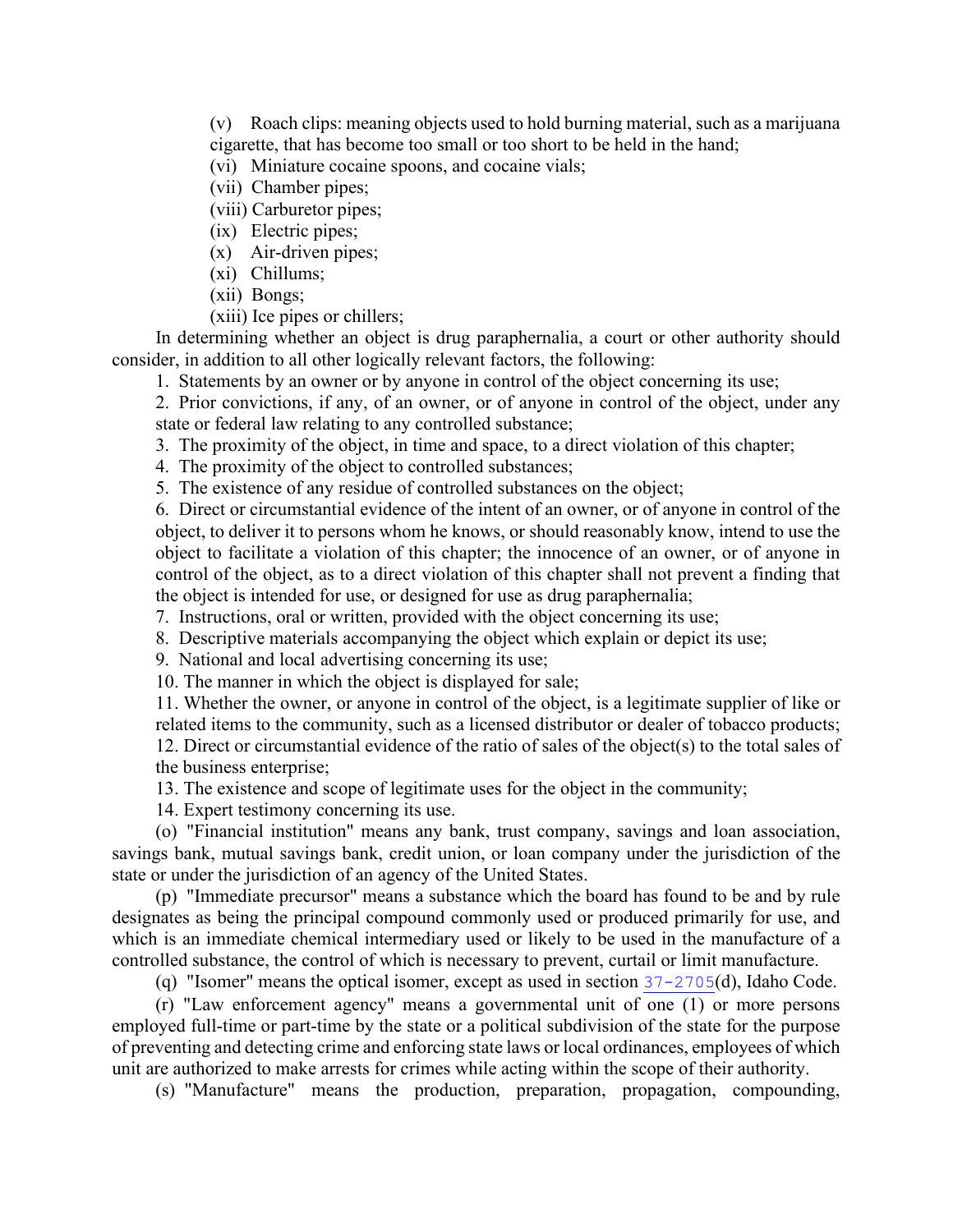conversion or processing of a controlled substance, and includes extraction, directly or indirectly, from substances of natural origin, or independently by means of chemical synthesis, or by a combination of extraction and chemical synthesis, and includes any packaging or repackaging of the substance or labeling or relabeling of its container, except that this term does not include the preparation or compounding of a controlled substance:

(1) By a practitioner as an incident to his administering, dispensing or, as authorized by board rule, distributing of a controlled substance in the course of his professional practice; or

(2) By a practitioner, or by his authorized agent under his supervision, for the purpose of, or as an incident to, research, teaching, or chemical analysis and not for delivery.

(t) "Marijuana" means all parts of the plant of the genus Cannabis, regardless of species, and whether growing or not; the seeds thereof; the resin extracted from any part of such plant; and every compound, manufacture, salt, derivative, mixture, or preparation of such plant, its seeds or resin. It does not include the mature stalks of the plant unless the same are intermixed with prohibited parts thereof, fiber produced from the stalks, oil or cake made from the seeds or the achene of such plant, any other compound, manufacture, salt, derivative, mixture, or preparation of the mature stalks, except the resin extracted therefrom or where the same are intermixed with prohibited parts of such plant, fiber, oil, or cake, or the sterilized seed of such plant which is incapable of germination. Evidence that any plant material or the resin or any derivative thereof, regardless of form, contains any of the chemical substances classified as tetrahydrocannabinols shall create a presumption that such material is "marijuana" as defined and prohibited herein. It does not include drug product in finished dosage formulation that has been approved by the U.S. Food and Drug Administration that contains cannabidiol (2-[1R-3-methyl-6R-(1-methylethenyl)- 2-cyclohexen-1-yl]-5-pentyl-1,3-benzenediol) derived from cannabis and no more than 0.1% (w/w) residual tetrahydrocannabinols.

(u) "Narcotic drug" means any of the following, whether produced directly or indirectly by extraction from substances of vegetable origin, or independently by means of chemical synthesis, or by a combination of extraction and chemical synthesis:

(1) Opium and opiate, and any salt, compound, derivative, or preparation of opium or opiate.

(2) Any salt, compound, isomer, derivative, or preparation thereof which is chemically equivalent or identical with any of the substances referred to in clause 1, but not including the isoquinoline alkaloids of opium.

(3) Opium poppy and poppy straw.

(4) Coca leaves and any salt, compound, derivative, or preparation of coca leaves, and any salt, compound, isomer, derivative, or preparation thereof which is chemically equivalent or identical with any of these substances, but not including decocainized coca leaves or extractions of coca leaves which do not contain cocaine or ecgonine.

(v) "Opiate" means any substance having an addiction-forming or addiction-sustaining liability similar to morphine or being capable of conversion into a drug having addiction-forming or addiction-sustaining liability. It does not include, unless specifically designated as controlled under section [37-2702](https://legislature.idaho.gov/statutesrules/idstat/Title37/T37CH27SECT37-2702), Idaho Code, the dextrorotatory isomer of 3-methoxy-n-methylmorphinan and its salts (dextromethorphan). It does include its racemic and levorotatory forms.

(w) "Opium poppy" means the plant of the species Papaver somniferum L., except its seeds.

(x) "Peace officer" means any duly appointed officer or agent of a law enforcement agency, as defined herein, including, but not limited to, a duly appointed investigator or agent of the Idaho state police, an officer or employee of the board of pharmacy, who is authorized by the board to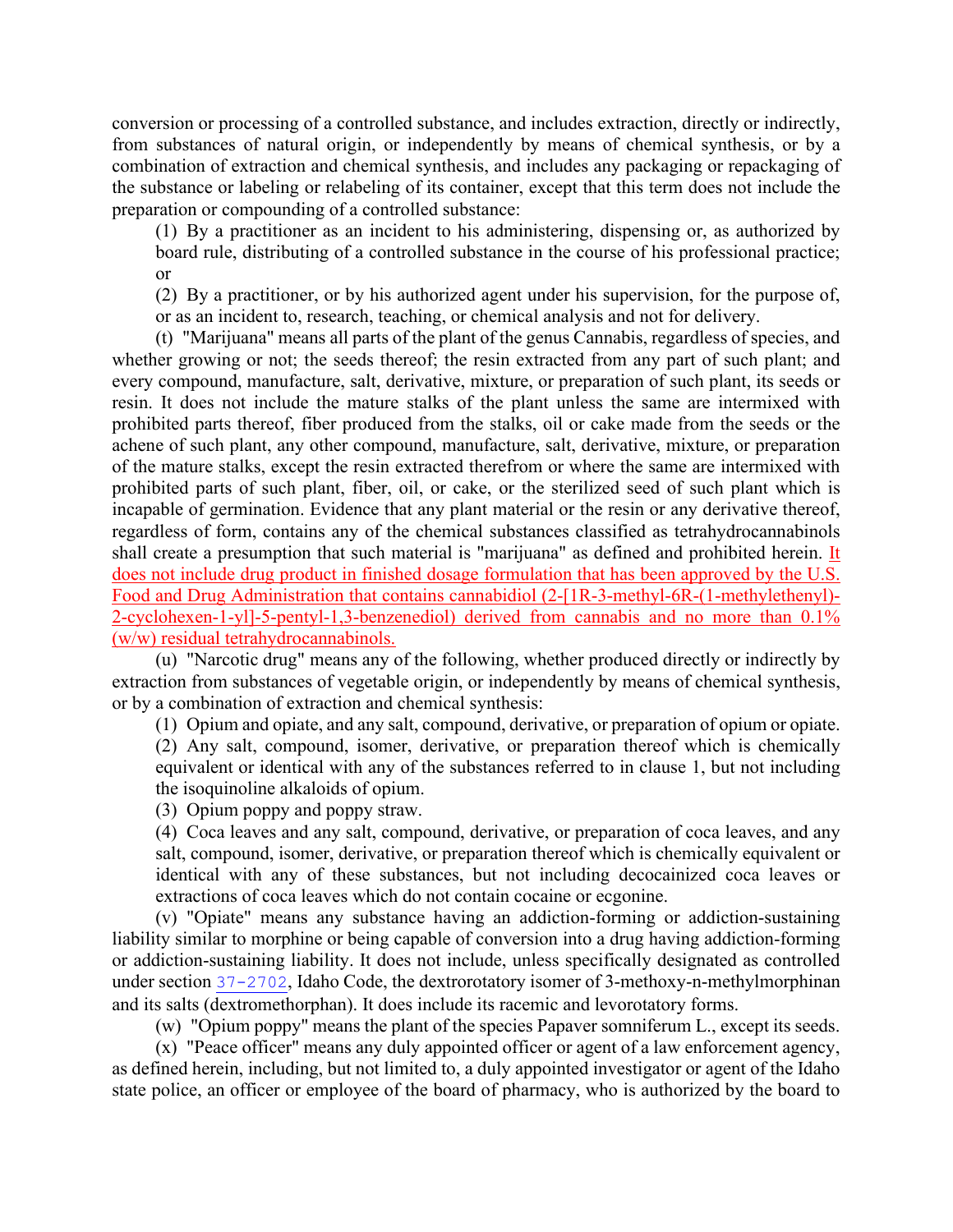enforce this chapter, an officer of the Idaho state police, a sheriff or deputy sheriff of a county, or a marshal or policeman of any city.

(y) "Person" means individual, corporation, government, or governmental subdivision or agency, business trust, estate, trust, partnership or association, or any other legal entity.

(z) "Poppy straw" means all parts, except the seeds, of the opium poppy, after mowing.

(aa) "Practitioner" means:

(1) A physician, dentist, veterinarian, scientific investigator, or other person licensed, registered or otherwise permitted to distribute, dispense, conduct research with respect to or to administer a controlled substance in the course of his professional practice or research in this state;

(2) A pharmacy, hospital, or other institution licensed, registered, or otherwise permitted to distribute, dispense, conduct research with respect to or to administer a controlled substance in the course of its professional practice or research in this state.

(bb) "Prescribe" means a direction or authorization permitting an ultimate user to lawfully obtain or be administered controlled substances.

(cc) "Prescriber" means an individual currently licensed, registered or otherwise authorized to prescribe and administer controlled substances in the course of professional practice.

(dd) "Production" includes the manufacture, planting, cultivation, growing, or harvesting of a controlled substance.

(ee) "Simulated controlled substance" means a substance that is not a controlled substance, but which by appearance or representation would lead a reasonable person to believe that the substance is a controlled substance. Appearance includes, but is not limited to, color, shape, size, and markings of the dosage unit. Representation includes, but is not limited to, representations or factors of the following nature:

(1) Statements made by an owner or by anyone else in control of the substance concerning the nature of the substance, or its use or effect;

(2) Statements made to the recipient that the substance may be resold for inordinate profit; or

(3) Whether the substance is packaged in a manner normally used for illicit controlled substances.

(ff) "State," when applied to a part of the United States, includes any state, district, commonwealth, territory, insular possession thereof, and any area subject to the legal authority of the United States of America.

(gg) "Ultimate user" means a person who lawfully possesses a controlled substance for his own use or for the use of a member of his household or for administering to an animal owned by him or by a member of his household.

(hh) "Utility" means any person, association, partnership or corporation providing telephone and/or communication services, electricity, natural gas or water to the public.

SECTION 2: That Section 37-2705, Idaho Code, be, and the same is hereby amended to read as follows:

37-2705.SCHEDULE I. (a) The controlled substances listed in this section are included in schedule I.

(b) Any of the following opiates, including their isomers, esters, ethers, salts, and salts of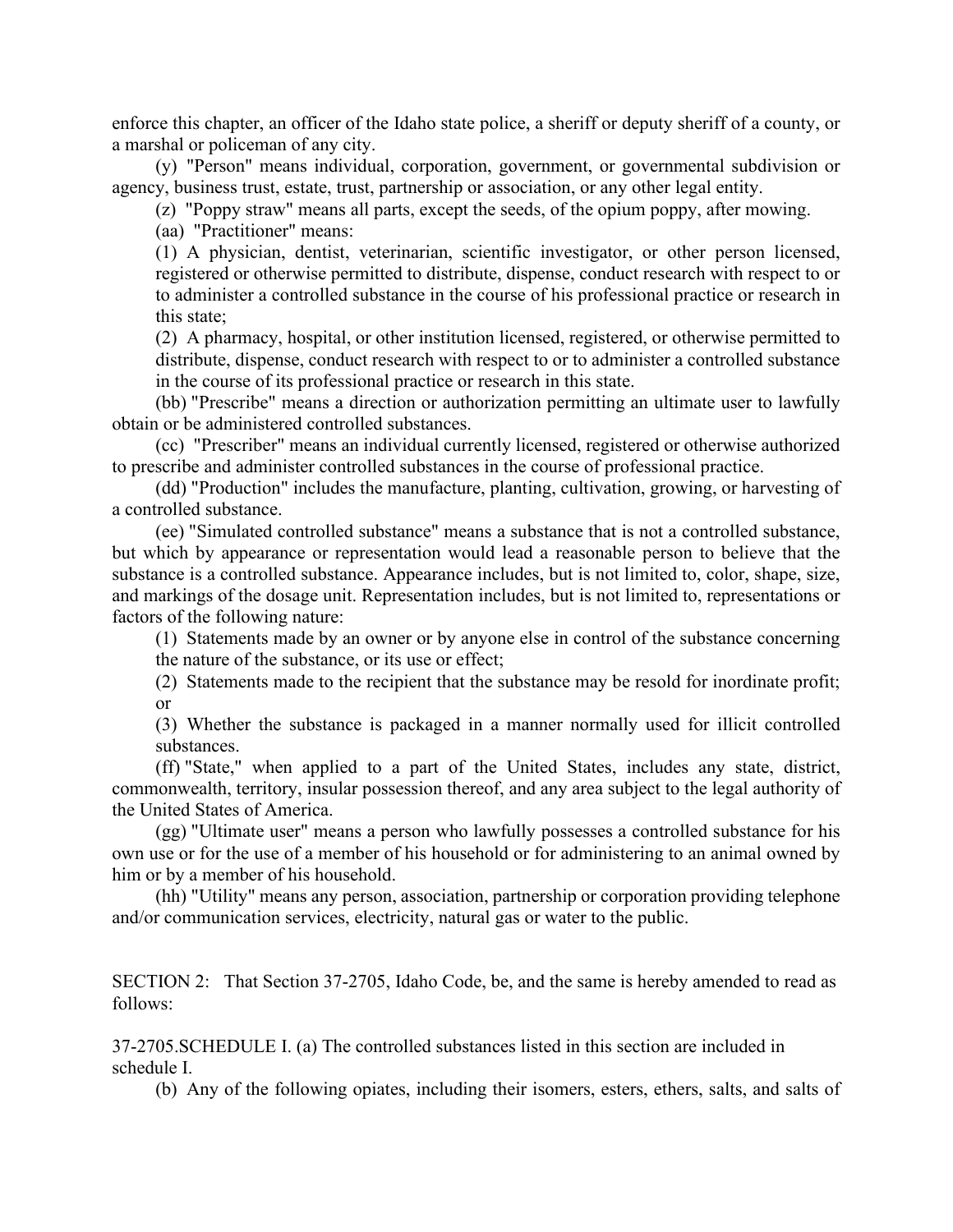isomers, esters, and ethers, unless specifically excepted, whenever the existence of these isomers, esters, ethers and salts is possible within the specific chemical designation: (1) Acetyl-alpha-methylfentanyl (N-[1-(1-methyl-2-phenethyl)-4-pip-eridinyl]-Nphenylacetamide); (2) Acetylmethadol; (3) Acetyl fentanyl (N-(1-phenethylpiperidin-4-yl)-N-phenylacetamide); (4) Acryl fentanyl (N-(1-phenethylpiperidin-4-yl)-N-phenylacrylamide; (5) Allylprodine; (6) Alphacetylmethadol (except levo-alphacetylmethadol also known as levo-alphaacetylmethadol, levomethadyl acetate or LAAM); (7) Alphameprodine; (8) Alphamethadol; (9) Alpha-methylfentanyl; (10) Alpha-methylthiofentanyl (N-[1-methyl-2-(2-thienyl)ethyl-4-pip-eridinyl]-Nphenylpropanamide); (11) Benzethidine; (12) Betacetylmethadol; (13)Beta-hydroxyfentanyl (N-[1-(2-hydroxy-2-phenethyl)-4-piperid-inyl]-Nphenylpropanamide); (14) Beta-hydroxy-3-methylfentanyl (N-(1-(2-hydroxy-2-phenethyl)-3-methyl-4 piperidinyl)-N-phenylpropanamide); (15) Betameprodine; (16) Betamethadol; (17) Betaprodine; (18) Clonitazene; (19) Cyclopentyl fentanyl (N-(1-phenethylpiperidin-4-yl)-Nphenylcyclopentanecarboxamide); (20) Cyclopropyl fentanyl (N-(1-phenethylpiperidin-4-yl)-Nphenylcyclopropanecarboxamide); (21) Dextromoramide; (22) Diampromide; (23) Diethylthiambutene; (24) Difenoxin; (25) Dimenoxadol; (26) Dimepheptanol; (27) Dimethylthiambutene; (28) Dioxaphetyl butyrate; (29) Dipipanone; (30) Ethylmethylthiambutene; (31) Etonitazene; (32) Etoxeridine; (33) Fentanyl-related substances. "Fentanyl-related substances" means any substance not otherwise listed and for which no exemption or approval is in effect under section 505 of the federal food, drug, and cosmetic act, 21 U.S.C. 355, and that is structurally related to fentanyl

by one (1) or more of the following modifications:

i. Replacement of the phenyl portion of the phenethyl group by any monocycle,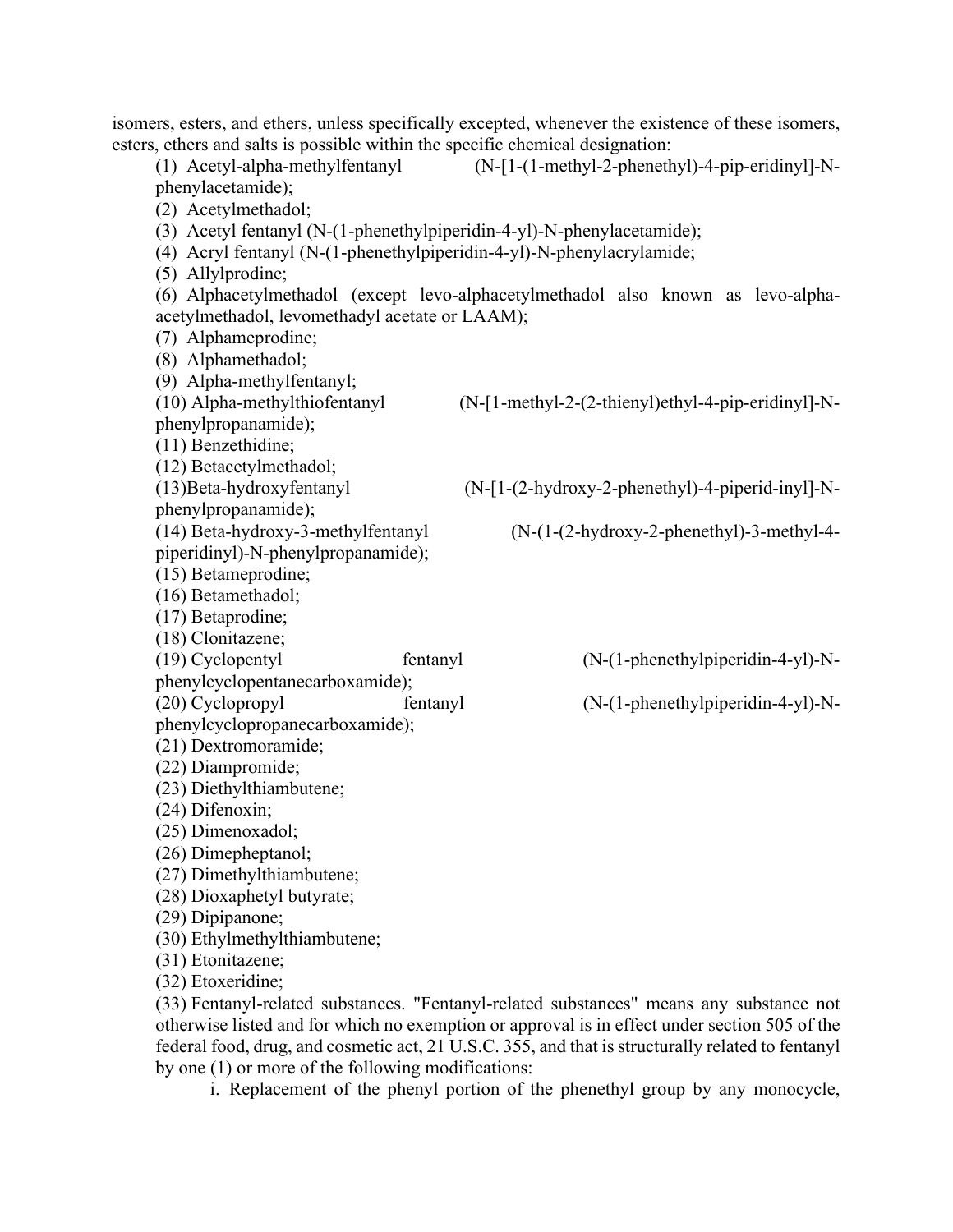whether or not further substituted in or on the monocycle;

ii. Substitution in or on the phenethyl group with alkyl, alkenyl, alkoxyl, hydroxyl, halo, haloalkyl, amino, or nitro groups;

iii. Substitution in or on the piperidine ring with alkyl, alkenyl, alkoxyl, ester, ether, hydroxyl, halo, haloalkyl, amino, or nitro groups;

iv. Replacement of the aniline ring with any aromatic monocycle, whether or not further substituted in or on the aromatic monocycle; and/or

v. Replacement of the N-propionyl group by another acyl group;

(34) 4-Fluoroisobutyryl fentanyl (N-(4-fluorophenyl)-N-(1-phenethylpiperidin-4 yl)isobutyramide);

(35) Furanyl fentanyl (N-(1-phenethylpiperidin-4-yl)-N-phenylfuran-2-carboxamide);

(36) Furethidine;

(37) Hydroxypethidine;

(38) Isobutyryl fentanyl (N-(1-phenethylpiperidin-4-yl)-N-phenylisobutyramide);

(39) Ketobemidone;

(40) Levomoramide;

(41) Levophenacylmorphan;

(42) 3-Methylfentanyl;

(43)3-methylthiofentanyl (N-[(3-methyl-1-(2-thienyl)ethyl-4-pip-eridinyl]-Nphenylpropanamide);

(44) Morpheridine;

(45) MPPP (1-methyl-4-phenyl-4-propionoxypiperidine);

(46) MT-45 (1-cyclohexyl-4- (1,2-diphenylethyl)piperazine);

(47) Noracymethadol;

(48) Norlevorphanol;

(49) Normethadone;

(50) Norpipanone;

(51) Ocfentanil (N-(2-fluorophenyl)-2-methoxy-N-(1-phenethylpiperidin-4-yl) acetamide);

(52) Para-chloroisobutyryl fentanyl (N-(4-chlorophenyl)-N-(1-phenethylpiperidin-4-yl) isobutyramide);

(53) Para-fluorobutyryl fentanyl (N-(4-fluorophenyl)-N-(1-phenethylpiperidin-4-yl) butyramide);

(54) Para-fluorofentanyl (N-(4-fluorophenyl)-N-[1-(2-phen-ethyl)-4-piperidinyl] propanamide);

(55) Para-methoxybutyryl fentanyl (N-(4-methoxyphenyl)-N-(1-phenethylpiperidin-4-yl) butyramide);

(56) PEPAP (1-(-2-phenethyl)-4-phenyl-4-acetoxypiperidine);

(57) Phenadoxone;

(58) Phenampromide;

(59) Phenomorphan;

(60) Phenoperidine;

(61) Piritramide;

(62) Proheptazine;

(63) Properidine;

(64) Propiram;

(65) Racemoramide;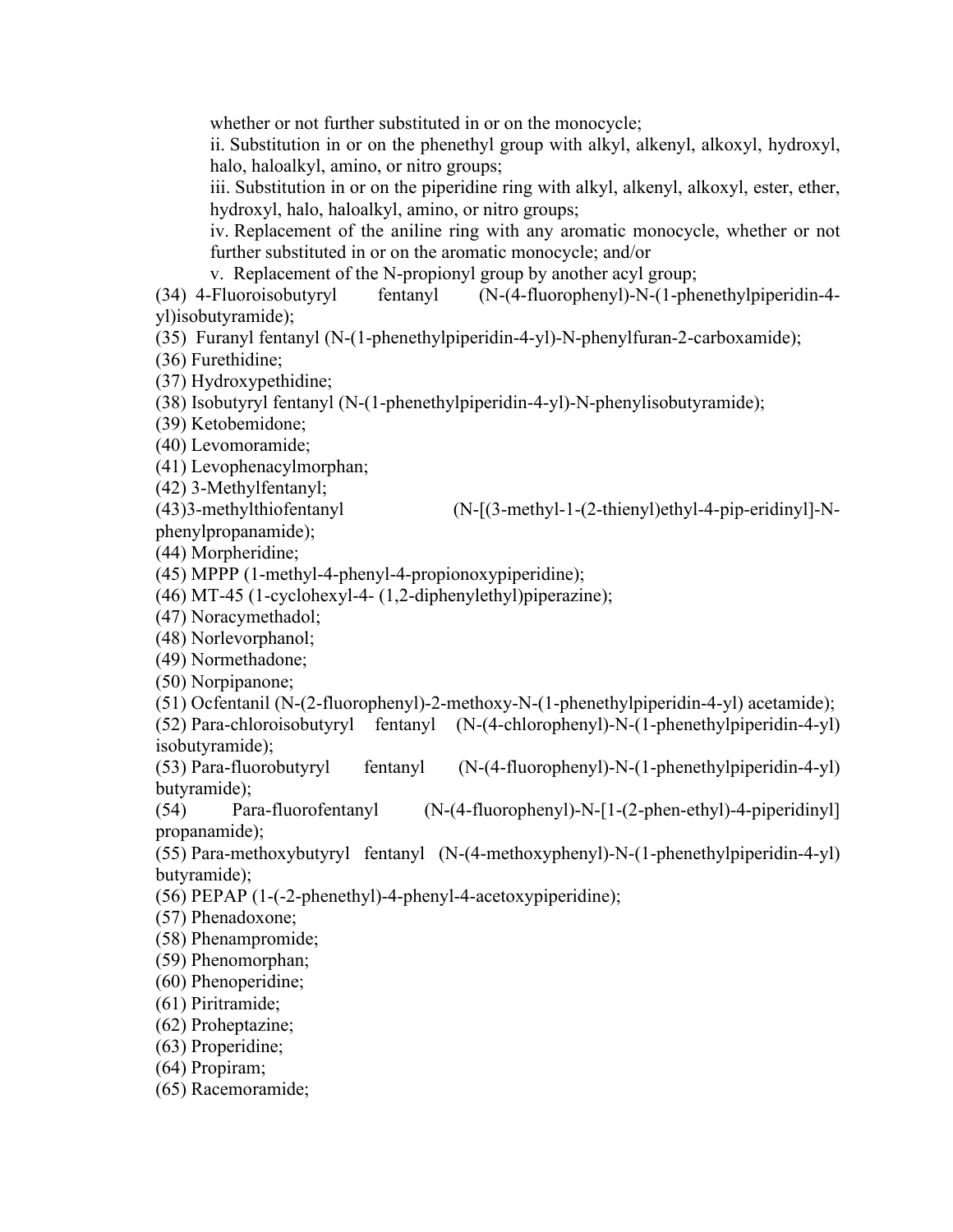(66) Tetrahydrofuranyl fentanyl (N-(1-phenethylpiperidine-4-yl)-N-phenyltetrahydrofuran-2-carboxamide);

(67) Thiofentanyl (N-phenyl-N-[1-(2-thienyl)ethyl-4-piper-idinyl]-propanamide);

(68) Tilidine;

(69) Trimeperidine;

(70) u-47700 (3,4-Dichloro-N-[2-(dimethylamino)cyclohexyl]-N-methylbenzamide);

(71) Valeryl fentanyl (N-(1-phenethylpiperidin-4-yl)-N-phenylpentanamide).

(c) Any of the following opium derivatives, their salts, isomers and salts of isomers, unless specifically excepted, whenever the existence of these salts, isomers and salts of isomers is possible within the specific chemical designation:

(1) Acetorphine;

(2) Acetyldihydrocodeine;

(3) Benzylmorphine;

(4) Codeine methylbromide;

(5) Codeine-N-Oxide;

(6) Cyprenorphine;

(7) Desomorphine;

(8) Dihydromorphine;

(9) Drotebanol;

(10) Etorphine (except hydrochloride salt);

(11) Heroin;

(12) Hydromorphinol;

(13) Methyldesorphine;

(14) Methyldihydromorphine;

(15) Morphine methylbromide;

(16) Morphine methylsulfonate;

(17) Morphine-N-Oxide;

(18) Myrophine;

(19) Nicocodeine;

(20) Nicomorphine;

(21) Normorphine;

(22) Pholcodine;

(23) Thebacon.

(d) Hallucinogenic substances. Any material, compound, mixture or preparation which contains any quantity of the following hallucinogenic substances, their salts, isomers and salts of isomers, unless specifically excepted, whenever the existence of these salts, isomers, and salts of isomers is possible within the specific chemical designation (for purposes of this paragraph only, the term "isomer" includes the optical, position and geometric isomers):

(1) Dimethoxyphenethylamine, or any compound not specifically excepted or listed in another schedule that can be formed from dimethoxyphenethylamine by replacement of one (1) or more hydrogen atoms with another atom(s), functional group(s) or substructure(s) including, but not limited to, compounds such as DOB, DOC, 2C-B, 25B-NBOMe;

(2) Methoxyamphetamine or any compound not specifically excepted or listed in another schedule that can be formed from methoxyamphetamine by replacement of one (1) or more hydrogen atoms with another atom(s), functional group(s) or substructure(s) including, but not limited to, compounds such as PMA and DOM;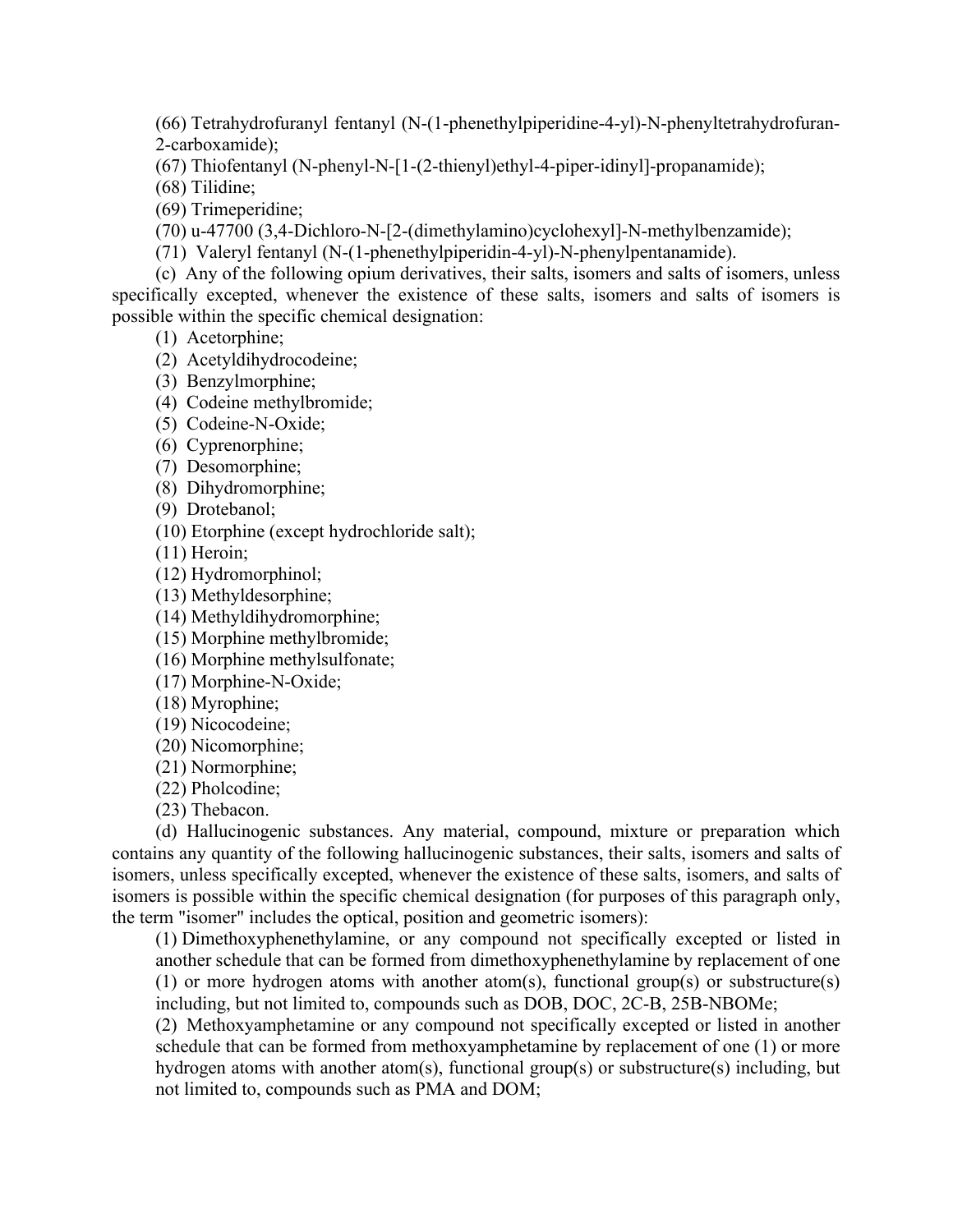(3) 5-methoxy-3,4-methylenedioxy-amphetamine;

(4) 5-methoxy-N,N-diisopropyltryptamine;

(5) Amphetamine or methamphetamine with a halogen substitution on the benzyl ring, including compounds such as fluorinated amphetamine and fluorinated methamphetamine;

(6) 3,4-methylenedioxy amphetamine;

(7) 3,4-methylenedioxymethamphetamine (MDMA);

(8) 3,4-methylenedioxy-N-ethylamphetamine (also known as N-et-hyl-alpha-methyl-3,4 (methylenedioxy) phenethylamine, and N-et-hyl MDA, MDE, MDEA);

(9) N-hydroxy-3,4-methylenedioxyamphetamine (also known as N-hyd-roxy-alphamethyl-3,4(methylenedioxy) phenethylamine, and N-hyd-roxy MDA);

(10) 3,4,5-trimethoxy amphetamine;

(11) 5-methoxy-N,N-dimethyltryptamine (also known as 5-methoxy-3-2[2- (dimethylamino)ethyl]indole and 5-MeO-DMT);

(12) Alpha-ethyltryptamine (some other names: etryptamine, 3-(2-am-inobutyl) indole);

(13) Alpha-methyltryptamine;

(14) Bufotenine;

(15) Diethyltryptamine (DET);

(16) Dimethyltryptamine (DMT);

(17) Ibogaine;

(18) Lysergic acid diethylamide;

(19) Marihuana;

(20) Mescaline;

(21) Parahexyl;

(22) Peyote;

(23) N-ethyl-3-piperidyl benzilate;

(24) N-methyl-3-piperidyl benzilate;

(25) Psilocybin;

(26) Psilocyn;

(27) Tetrahydrocannabinols or synthetic equivalents of the substances contained in the plant, or in the resinous extractives of Cannabis, sp. and/or synthetic substances, derivatives, and their isomers with similar chemical structure such as the following:

i. Tetrahydrocannabinols:

a.  $\Delta$ <sup>1</sup> cis or trans tetrahydrocannabinol, and their optical isomers, excluding dronabinol in sesame oil and encapsulated in either a soft gelatin capsule or in an oral solution in a drug product approved by the U.S. Food and Drug Administration.

b. ∆ 6 cis or trans tetrahydrocannabinol, and their optical isomers.

c. ∆ 3,4 cis or trans tetrahydrocannabinol, and its optical isomers. (Since nomenclature of these substances is not internationally standardized, compounds of these structures, regardless of numerical designation of atomic positions are covered.)

d. [(6aR,10aR)-9-(hydroxymethyl)-6,6-dimethyl-3-(2methyloctan-2-yl)-

6a,7,10,10a-tetrahydrobenzo[c]chromen-1-o1)], also known as 6aR-trans-3- (1,1-dimethylheptyl)-6a,7,10,10a-tetrahydro-1-hydroxy-6,6-dimethyl-6H-

dibenzo[b,d]pyran-9-methanol (HU-210) and its geometric isomers (HU211 or dexanabinol).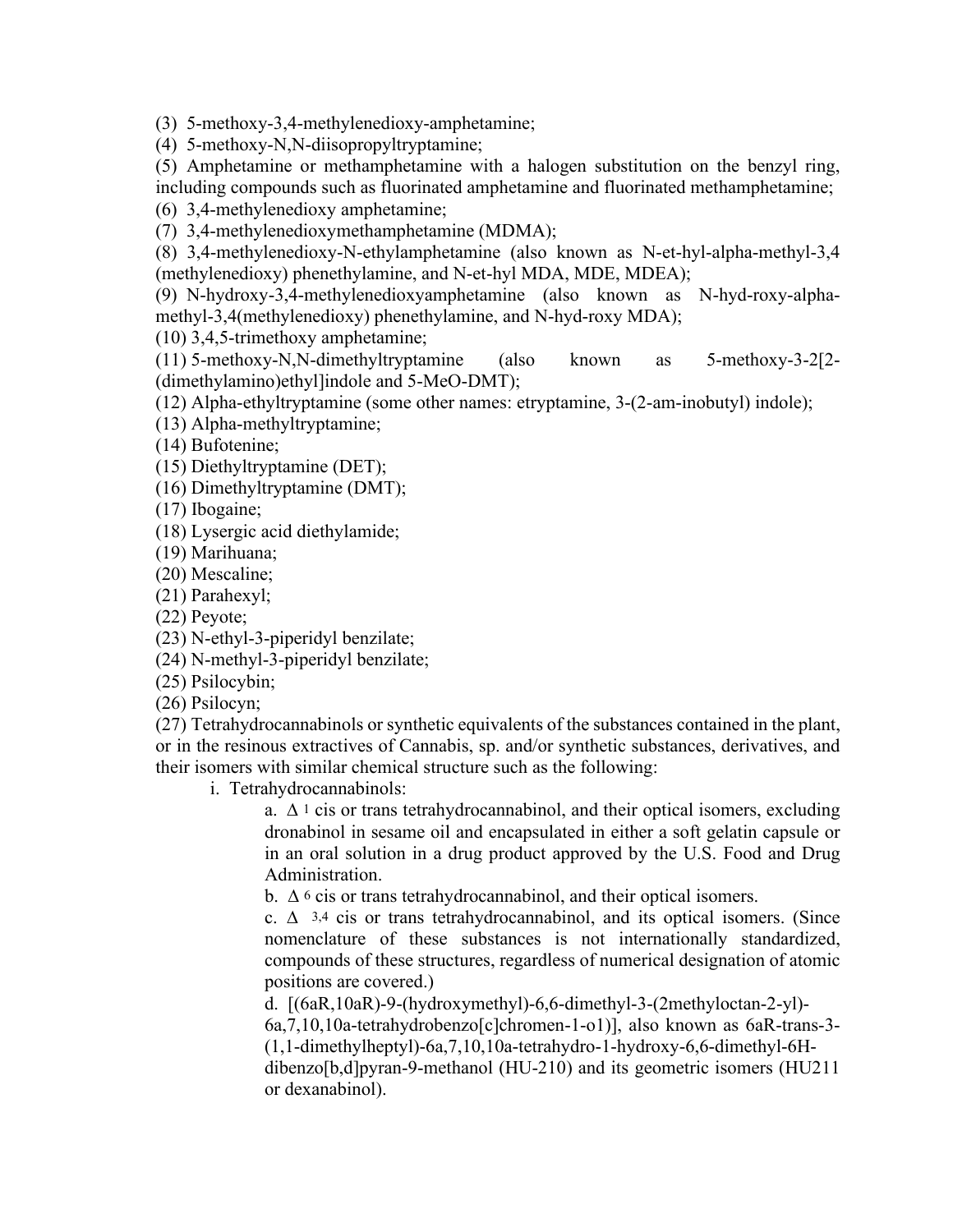ii. The following synthetic drugs:

a. Any compound structurally derived from (1H-indole-3-yl)(cycloalkyl, cycloalkenyl, aryl)methanone, or (1H-indole-3-yl)(cycloalkyl, cycloalkenyl, aryl)methane, or (1H-indole-3-yl)(cycloalkyl, cycloalkenyl, aryl), methyl or dimethyl butanoate, amino-methyl (or dimethyl)-1-oxobutan-2-yl) carboxamide by substitution at the nitrogen atoms of the indole ring or carboxamide to any extent, whether or not further substituted in or on the indole ring to any extent, whether or not substituted to any extent in or on the cycloalkyl, cycloalkenyl, aryl ring(s) (substitution in the ring may include, but is not limited to, heteroatoms such as nitrogen, sulfur and oxygen).

b. N-(1-amino-3-methyl-1-oxobutan-2-yl)-1-(5-fluoropentyl)-1 H-indazole-3-carboxamide (5F-AB-PINACA).

c. 1-(1.3-benzodioxol-5-yl)-2-(ethylamino)-pentan-1-one (N-ethylpentylone, ephylone).

d. 1-(4-cyanobutyl)-N-(2-phenylpropan-2-yl)-1 H-indazole-3-carboxamide (4-cn-cumyl-BUTINACA).

e. Ethyl 2-(1-(5-fluoropentyl)-1H-indazole-3carboxamido)-3,3 dimethylbutanoate \* (5f-edmbpinaca).

f. (1-(4-fluorobenzyl)-1H-indol-3-

yl)(2,2,3,3tetramethylcyclopropyl)methanone (fub-144).

g. 1-(5-fluoropentyl)-N-(2-phenylpropan-2-yl)-1H-indazole-3-carboxamide (5f-cumyl-pinaca; sgt25).

h. (1-(5-fluoropentyl)-N-(2-phenylpropan-2-yl)-1 H-pyrrolo[2.3-B]pyridine-3-carboxamide(5fcumyl-P7AICA).

i. Methyl 2-(1-(cyclohexylmethyl)-1H-indole-3-carboxamido)-3 methylbutanoate (MMB-CHMICA, AMB-CHMICA).

j. Methyl 2-(1-(cyclohexylmethyl)-1H-indole-3-carboxamido)-3,3 dimethylbutanoate (MDMB-CHMICA)

k. Methyl 2-(1-(4-fluorobenzyl)-1H-indazole-3-carboxamido-3,3 dimethylbutanoate (MDMB-FUBINACA)

l. Methyl 2-(1-(5-fluoropentyl)-1H-indole-3-carboxamido)-3,3 dimethylbutanoate (5F-MDMBPICA f-mdmbpica).

m. Methyl 2-(1-(5-fluoropentyl)-1H-indazole-3-carboxamido)-3,3 dimethylbutanoate (5F-ADB, 5FMDMB-PINACA)

n. Methyl 2-(1-(5-fluoropentyl)-1H-indazole-3-carboxamido)-3 methylbutanoate (5FAMB)

o. N-(1-amino-3,3-dimethyl-1-oxobutan-2-yl)-1-(4-fluorobenzyl)-1Hindazole-3-carboxamide (ADB-FUBINACA)

p.k. N-(adamantan-1-yl)-1-(4-fluorobenzyl)-1H-indazole3-carboxamide (fub-akb48; fub-apinaca).

q. N-(adamantan-1-yl)-1-(5-fluoropentyl)1H-indazole-3-carboxamide (5F-APINACA, 5F-AKB48)

r.l. Naphthalen-1-yl 1-(5-fluoropentyl)-1H-indole-3-carboxylate (NM2201; CBL2201).

 $s.m.$  Any compound structurally derived from 3-(1-naphthoyl) pyrrole by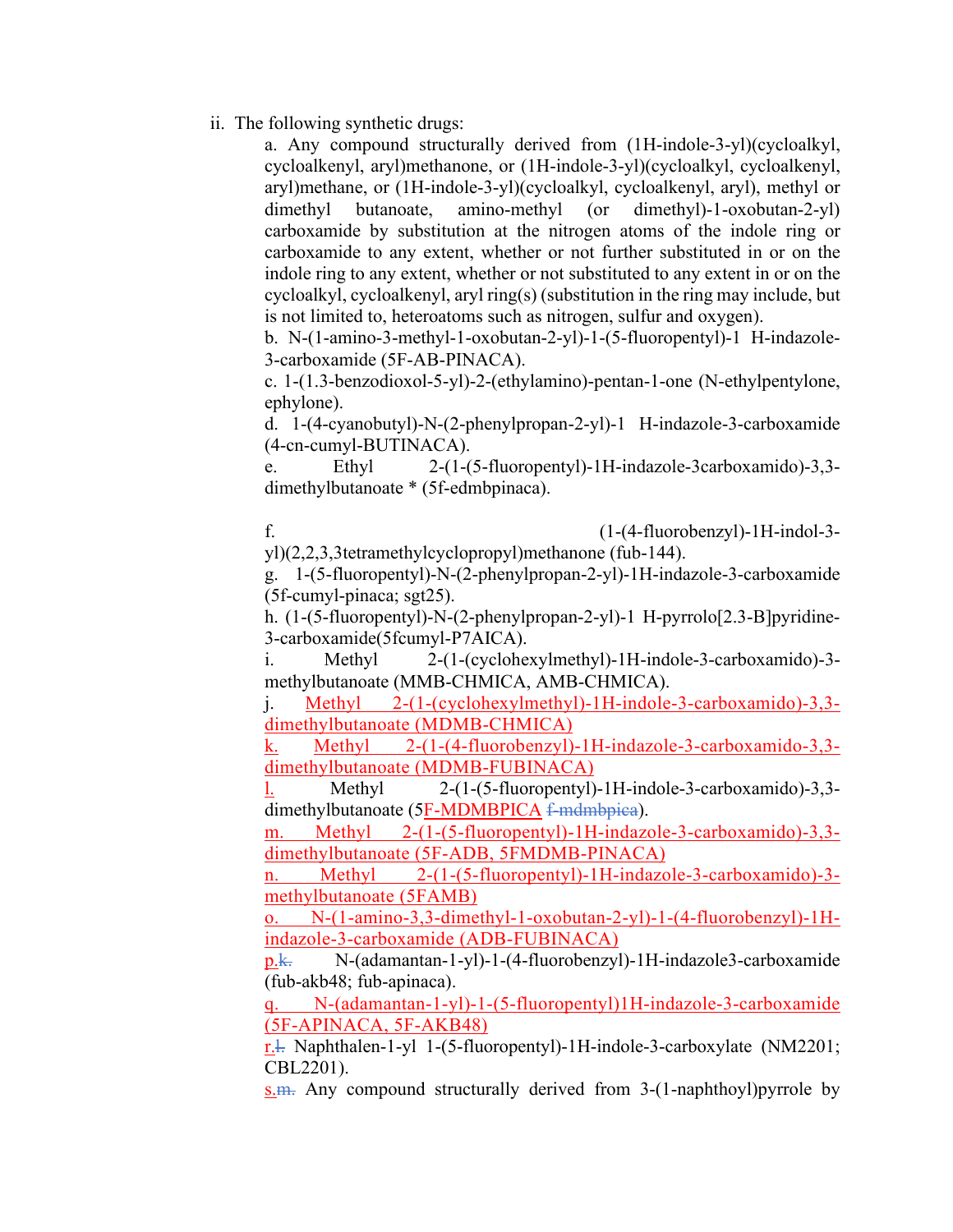substitution at the nitrogen atom of the pyrrole ring to any extent, whether or not further substituted in the pyrrole ring to any extent, whether or not substituted in the naphthyl ring to any extent.

 $t_{\text{th}}$ . Any compound structurally derived from 1-(1-naphthylmethyl) indene by substitution at the 3-position of the indene ring to any extent, whether or not further substituted in the indene ring to any extent, whether or not substituted in the naphthyl ring to any extent.

u.o. Any compound structurally derived from 3-phenylacetylindole by substitution at the nitrogen atom of the indole ring to any extent, whether or not further substituted in the indole ring to any extent, whether or not substituted in the phenyl ring to any extent.

 $v.\overline{v}$ . Any compound structurally derived from 2-(3hydroxycyclohexyl)phenol by substitution at the 5-position of the phenolic ring to any extent, whether or not substituted in the cyclohexyl ring to any extent.

w.g. Any compound structurally derived from 3-(benzoyl) indole structure with substitution at the nitrogen atom of the indole ring to any extent, whether or not further substituted in the indole ring to any extent and whether or not substituted in the phenyl ring to any extent.

 $x_{\text{...}}$  [2,3-dihydro-5-methyl-3-(4-morpholinylmethyl)pyrrolo[1,2,3-de]-1,4benzoxazin-6-yl]-1-napthalenylmethanone (WIN-55,212-2).

y.s. 3-dimethylheptyl-11-hydroxyhexahydrocannabinol (HU-243).

z.t.  $[(6S, 6aR, 9R, 10aR)-9-hydroxy-6-methyl-3-[(2R)-5-phenylpentan-2$ yl]oxy-5,6,6a,7,8,9,10,10a-octahydrophenanthridin-1-yl]acetate (CP 50,5561).

(28) Ethylamine analog of phencyclidine:N-ethyl-1-phenylcy-clohexylamine (1 phenylcyclohexyl) ethylamine; N-(1-phenylcy-clohexyl) ethylamine, cyclohexamine, PCE; (29) Pyrrolidine analog of phencyclidine: 1-(phenylcyclohex-yl) -pyrrolidine, PCPy, PHP;

(30) Thiophene analog of phencyclidine 1-[1-(2-thienyl)-cy-clohexyl]-piperidine, 2 thienylanalog of phencyclidine, TPCP, TCP;

(31) 1-[1-(2-thienyl) cyclohexyl] pyrrolidine another name: TCPy;

(32) Spores or mycelium capable of producing mushrooms that contain psilocybin or psilocin.

(e) Unless specifically excepted or unless listed in another schedule, any material, compound, mixture or preparation which contains any quantity of the following substances having a depressant effect on the central nervous system, including its salts, isomers, and salts of isomers whenever the existence of such salts, isomers, and salts of isomers is possible within the specific chemical designation:

(1) Gamma hydroxybutyric acid (some other names include GHB; gam-mahydroxybutyrate, 4-hydroxybutyrate; 4-hyroxybutanoic acid; sod-ium oxybate; sodium oxybutyrate);

(2) Flunitrazepam (also known as "R2," "Rohypnol");

(3) Mecloqualone;

(4) Methaqualone.

(f) Stimulants. Unless specifically excepted or unless listed in another schedule, any material, compound, mixture, or preparation which contains any quantity of the following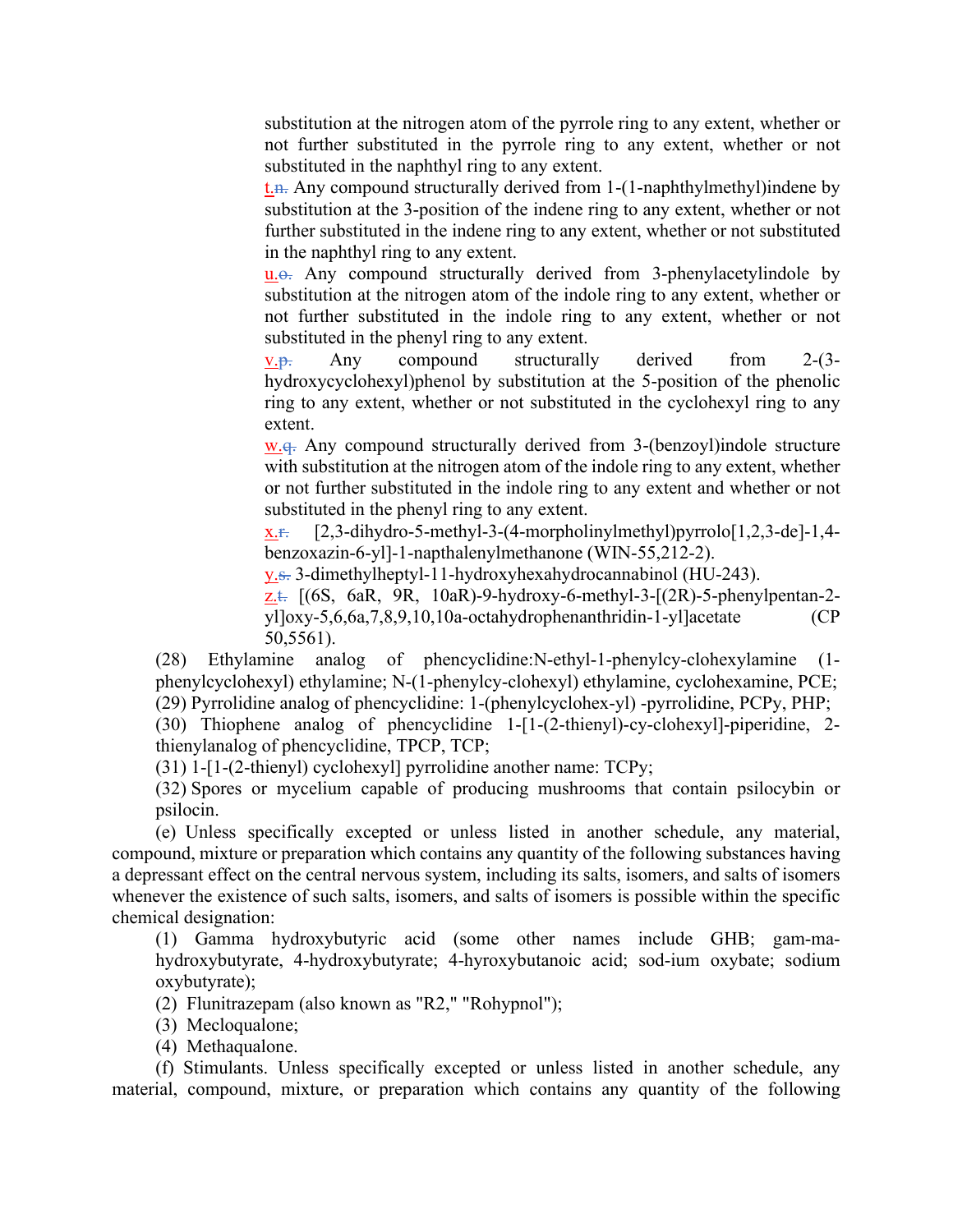substances having a stimulant effect on the central nervous system, including its salts, isomers, and salts of isomers:

(1) Aminorex (some other names: aminoxaphen, 2-amino-5-phenyl-2-ox-azoline, or 4,5 dihydro-5-phenyl-2-oxazolamine);

(2) Cathinone (some other names: 2-amino-1-phenol-1-propanone, alphaaminopropiophenone, 2-amino-propiophenone and norephedrone);

(3) Substituted cathinones. Any compound, except bupropion or compounds listed under a different schedule, structurally derived from 2-aminopropan-1-one by substitution at the 1 position with either phenyl, naphthyl or thiophene ring systems, whether or not the compound is further modified in any of the following ways:

i. By substitution in the ring system to any extent with alkyl, alkylenedioxy, alkoxy, haloalkyl, hydroxyl or halide substituents, whether or not further substituted in the ring system by one (1) or more other univalent substituents;

ii. By substitution at the 3-position with an acyclic alkyl substituent;

iii. By substitution at the 2-amino nitrogen atom with alkyl, dialkyl, benzyl or methoxybenzyl groups, or by inclusion of the 2-amino nitrogen atom in a cyclic structure.

(4) Alpha-pyrrolidinoheptaphenone\* (PV8);

- (5) Alpha-pyrrolidinohexanophenone\* (a-php);
- (6) 4-chloro-alpha-pyrrolidinovalerophenone\* (4chloro-a-pvp);
- (7) Fenethylline;

(8) Methcathinone (some other names: 2-(methyl-amino)-propioph-enone, alpha- (methylamino)-propiophenone, N-methylcathin-one, AL-464, AL-422, AL-463 and UR1423);

(9)  $(+/-)$ cis-4-methylaminorex  $[ (+/-)$ cis-4,5-dihydro-4-meth-yl-5-phenyl-2-oxazolamine];

(10) 4-methyl-alpha-ethylaminopentiophenone\* (4meap);

(11) 4'-methyl-alpha-pyrrolidinohexiophenone\* (mphp);

- (12) N-benzylpiperazine (also known as: BZP, 1-benzylpiperazine);
- (13) N-ethylamphetamine;
- (14) N-ethylhexedrone\*;

(15) N,N-dimethylamphetamine (also known as: N,N-al-pha-trimethylbenzeneethanamine).

SECTION 3: That Section 37-2707, Idaho Code, be, and the same is hereby amended to read as follows:

37-2707.SCHEDULE II. (a) Schedule II shall consist of the drugs and other substances, by whatever official name, common or usual name, chemical name, or brand name designated, listed in this section.

(b) Substances, vegetable origin or chemical synthesis. Unless specifically excepted or unless listed in another schedule, any of the following substances whether produced directly or indirectly by extraction from substances of vegetable origin, or independently by means of chemical synthesis, or by a combination of extraction and chemical synthesis:

(1) Opium and opiate, and any salt, compound, derivative, or preparation of opium or opiate,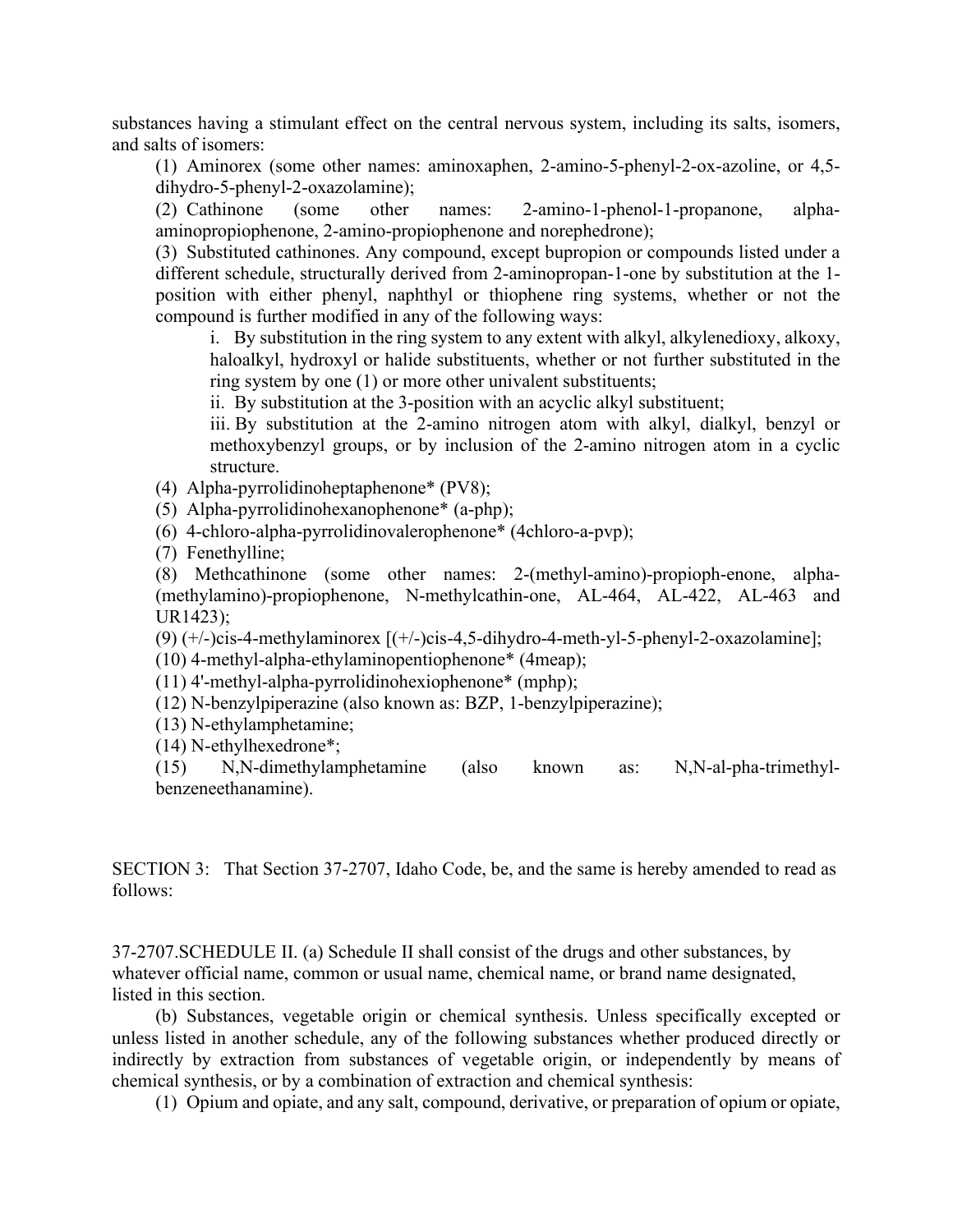excluding apomorphine, dextrorphan, nalbuphine, nalmefene, naloxone, naltrexone and their respective salts, but including the following:

- 1. Raw opium;
- 2. Opium extracts;
- 3. Opium fluid extracts;
- 4. Powdered opium;
- 5. Granulated opium;
- 6. Tincture of opium;
- 7. Codeine;
- 8. Dihydroetorphine;
- 9. Diprenorphine;
- 10. Ethylmorphine;
- 11. Etorphine hydrochloride;
- 12. Hydrocodone;
- 13. Hydromorphone;
- 14. Metopon;
- 15. Morphine;
- 16. Oripavine;
- 17. Oxycodone;
- 18. Oxymorphone;
- 19. Tapentadol;
- 20. Thebaine.

(2) Any salt, compound, derivative, or preparation thereof which is chemically equivalent or identical with any of the substances referred to in paragraph (b)(1) of this section, except that these substances shall not include the isoquinoline alkaloids of opium.

(3) Opium poppy and poppy straw.

(4) Coca leaves and any salt, compound, derivative, or preparation of coca leaves, and any salt, compound, derivative, or preparation thereof which is chemically equivalent or identical with any of these substances, but shall not include the following:

1. Decocainized coca leaves or extractions of coca leaves, which extractions do not contain cocaine; or ecgonine; or

2. [123I]ioflupane.

(5) Benzoylecgonine.

(6) Methylbenzoylecgonine (Cocaine - its salts, optical isomers, and salts of optical isomers).

(7) Concentrate of poppy straw (the crude extract of poppy straw in either liquid, solid or powder form which contains the phenanthrine alkaloids of the opium poppy).

(c) Any of the following opiates, including their isomers, esters, ethers, salts, and salts of isomers, whenever the existence of these isomers, esters, ethers and salts is possible within the specific chemical designation, unless specifically excepted or unless listed in another schedule:

- (1) Alfentanil;
- (2) Alphaprodine;
- (3) Anileridine;
- (4) Bezitramide;
- (5) Bulk Dextropropoxyphene (nondosage forms);
- (6) Carfentanil;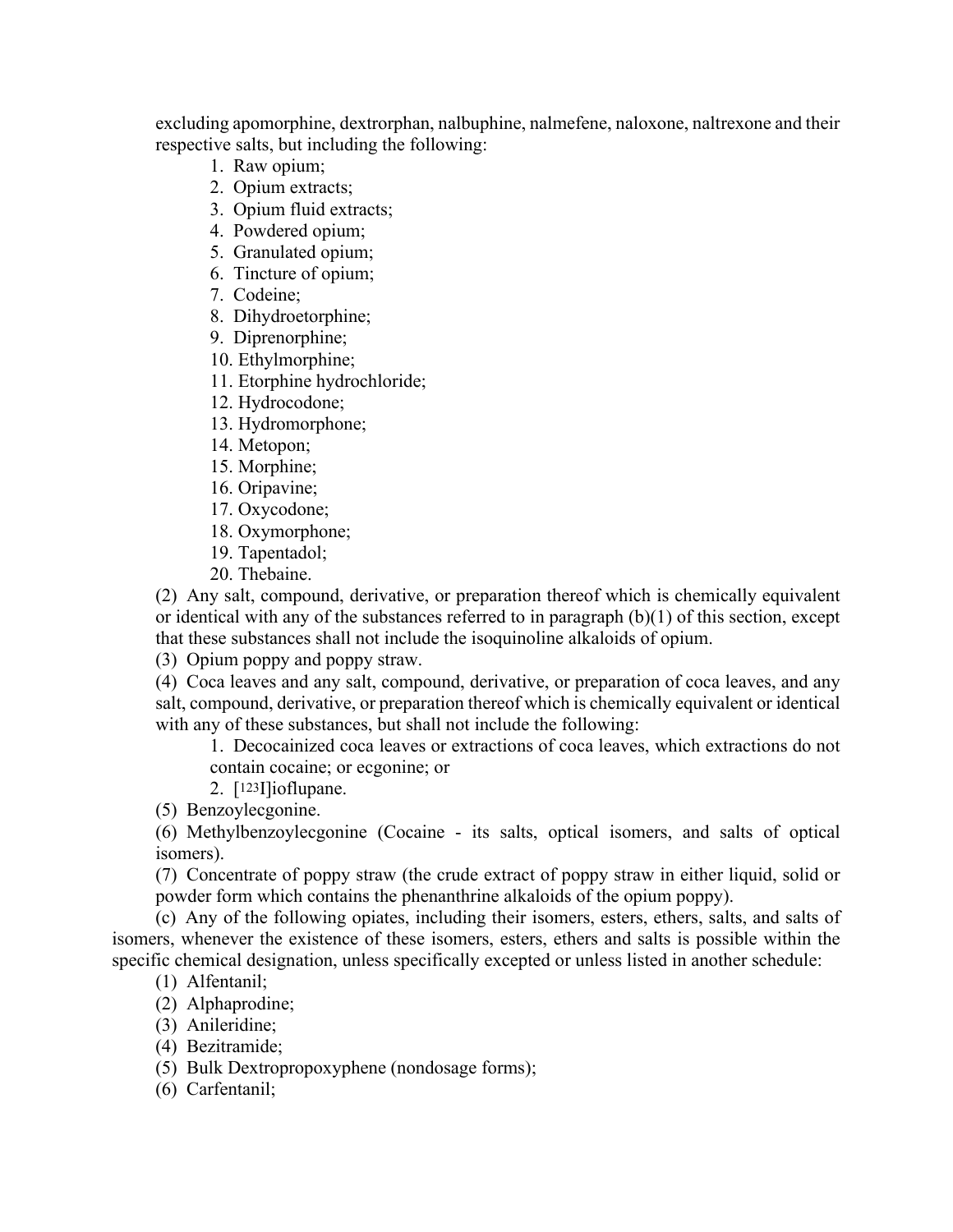(7) Dihydrocodeine;

(8) Diphenoxylate;

(9) Fentanyl;

(10) Isomethadone;

(11) Levo-alphacetylmethadol (also known as levo-alpha-acetylmet-hadol, levomethadyl acetate, LAAM);

(12) Levomethorphan;

(13) Levorphanol;

(14) Metazocine;

(15) Methadone;

(16) Methadone -- Intermediate, 4-cyano-2-dimethylamino-4, 4-diphenyl butane;

(17) Moramide -- Intermediate, 2-methyl-3-morpholino-1, 1-diphenyl propane-carboxylic acid;

(18) Norfentanyl (N-phenyl-N-(piperidin-4-yl) propionamide)

(19) Pethidine (meperidine);

(2019) Pethidine -- Intermediate -- A, 4-cyano-1-methyl-4-phenyl-piperidine;

 $(210)$  Pethidine -- Intermediate -- B, ethyl-4-phenylpiperid-ine-4-carboxylate;

(221) Pethidine -- Intermediate -- C, 1-methyl-4-phenylpiperid-ine-4-carboxylic acid;

(232) Phenazocine;

(243) Piminodine;

(254) Racemethorphan;

(265) Racemorphan;

(276) Remifentanil;

(287) Sufentanil.

(d) Stimulants. Unless specifically excepted or unless listed in another schedule, any material, compound, mixture, or preparation which contains any quantity of the following substances having a stimulant effect on the central nervous system:

(1) Amphetamine, its salts, optical isomers, and salts of its optical isomers;

(2) Lisdexamfetamine;

(3) Methamphetamine, its salts, isomers, and salts of its isomers;

(4) Phenmetrazine and its salts;

(5) Methylphenidate.

(e) Depressants. Unless specifically excepted or unless listed in another schedule, any material, compound, mixture, or preparation which contains any quantity of the following substances having a depressant effect on the central nervous system, including its salts, isomers, and salts of isomers, whenever the existence of such salts, isomers, and salts of isomers is possible within the specific chemical designation:

- (1) Amobarbital;
- (2) Glutethimide;
- (3) Pentobarbital;
- (4) Phencyclidine;

(5) Secobarbital.

(f) Hallucinogenic substances.

(1) Nabilone (another name for nabilone: (+/-)-trans-3-(1,1-dimethylheptyl)- 6,6a,7,8,10,10a-hexahydro-1-hy-droxy-6,6-dimethyl-9H-dibenzo[b,d]pyran-9-one) (21 CFR 1308.12 (f)).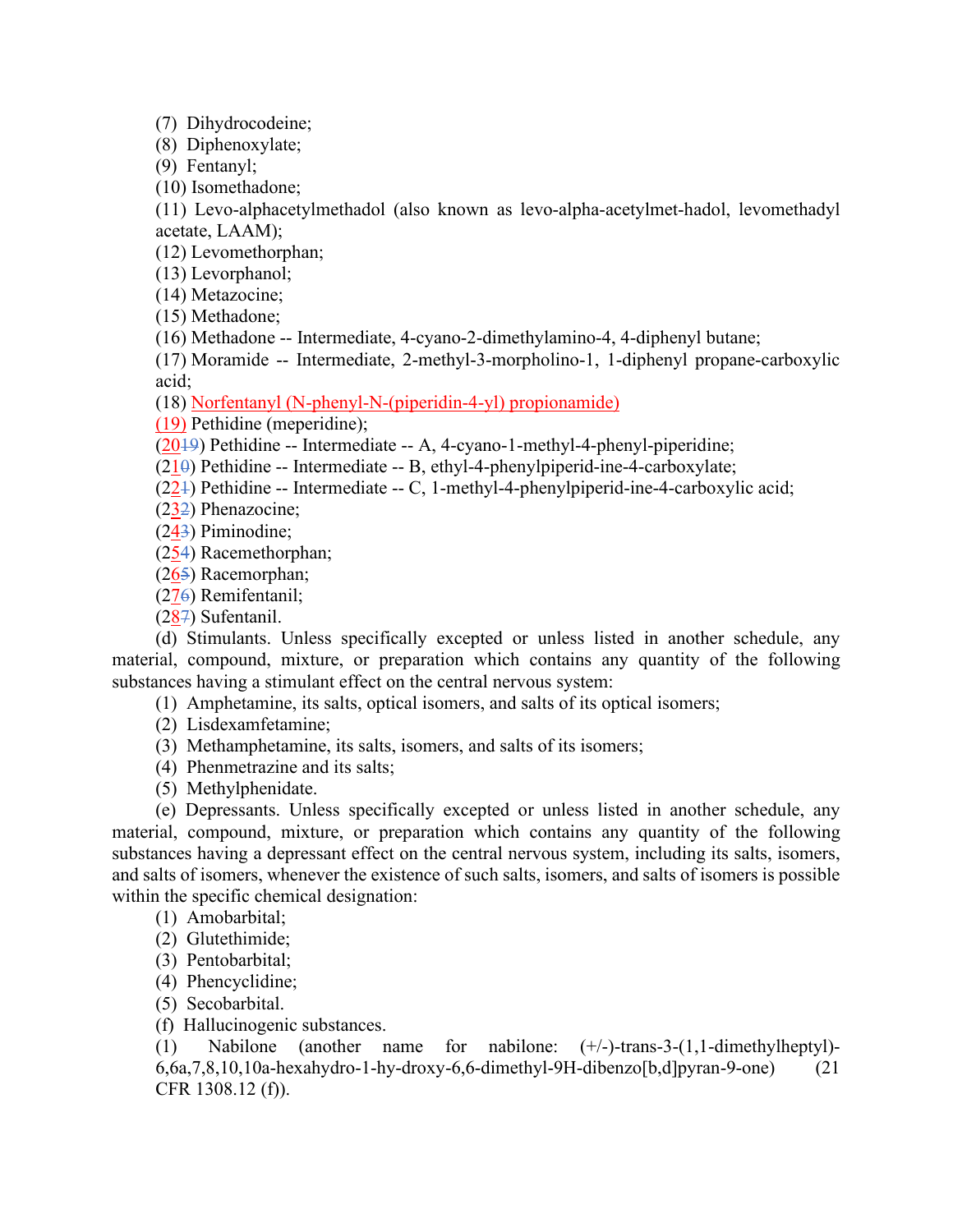(g) Immediate precursors. Unless specifically excepted or unless listed in another schedule, any material, compound, mixture, or preparation which contains any quantity of the following substances:

(1) Immediate precursor to amphetamine and methamphetamine:

- (a) Anthranilic acid;
- (b) Ephedrine;
- (c) Lead acetate;
- (d) Methylamine;
- (e) Methyl formamide;
- (f) N-methylephedrine;
- (g) Phenylacetic acid;
- (h) Phenylacetone;
- (i) Phenylpropanolamine;
- (j) Pseudoephedrine.

Except that any combination or compound containing ephedrine, or any of its salts and isomers, or phenylpropanolamine or its salts and isomers, or pseudoephedrine, or any of its salts and isomers which is prepared for dispensing or over-the-counter distribution is not a controlled substance for the purpose of this section, unless such substance is possessed, delivered, or possessed with intent to deliver to another with the intent to manufacture methamphetamine, amphetamine or any other controlled substance in violation of section [37-2732](https://legislature.idaho.gov/statutesrules/idstat/Title37/T37CH27SECT37-2732), Idaho Code. For purposes of this provision, the requirements of the uniform controlled substances act shall not apply to a manufacturer, wholesaler or retailer of over-the-counter products containing the listed substances unless such person possesses, delivers, or possesses with intent to deliver to another the over-the-counter product with intent to manufacture a controlled substance.

(2) Immediate precursors to phencyclidine (PCP):

- (a) 1-phenylcyclohexylamine;
- (b) 1-piperidinocyclohexanecarbonitrile (PCC).
- (3) Immediate precursor to fentanyl: 4-anilino-N-phenethyl-4-piperidine (ANPP).

SECTION 4: That Section 37-2711, Idaho Code, be, and the same is hereby amended to read as follows:

37-2711.SCHEDULE IV. (a) Schedule IV shall consist of the drugs and other substances, by whatever official name, common or usual name, chemical name, or brand name designated, listed in this section.

(b) Narcotic drugs. Unless specifically excepted or unless listed in another schedule, any material, compound, mixture, or preparation containing any of the following narcotic drugs, or their salts calculated as the free anhydrous base or alkaloid, in limited quantities as set forth below:

(1) No more than 1 milligram of difenoxin and not less than 25 micrograms of atropine sulfate per dosage unit;

(2) Dextropropoxyphene (alpha-(+)-4-dimethylamino-1, 2-diphenyl- 3-methyl-2 propionoxybutane).

(3) 2- [(dimethylamino)methyl]-1-(3-methoxyphenyl)cyclohexanol (including tramadol), including its salts, optical and geometric isomers, and salts of isomers.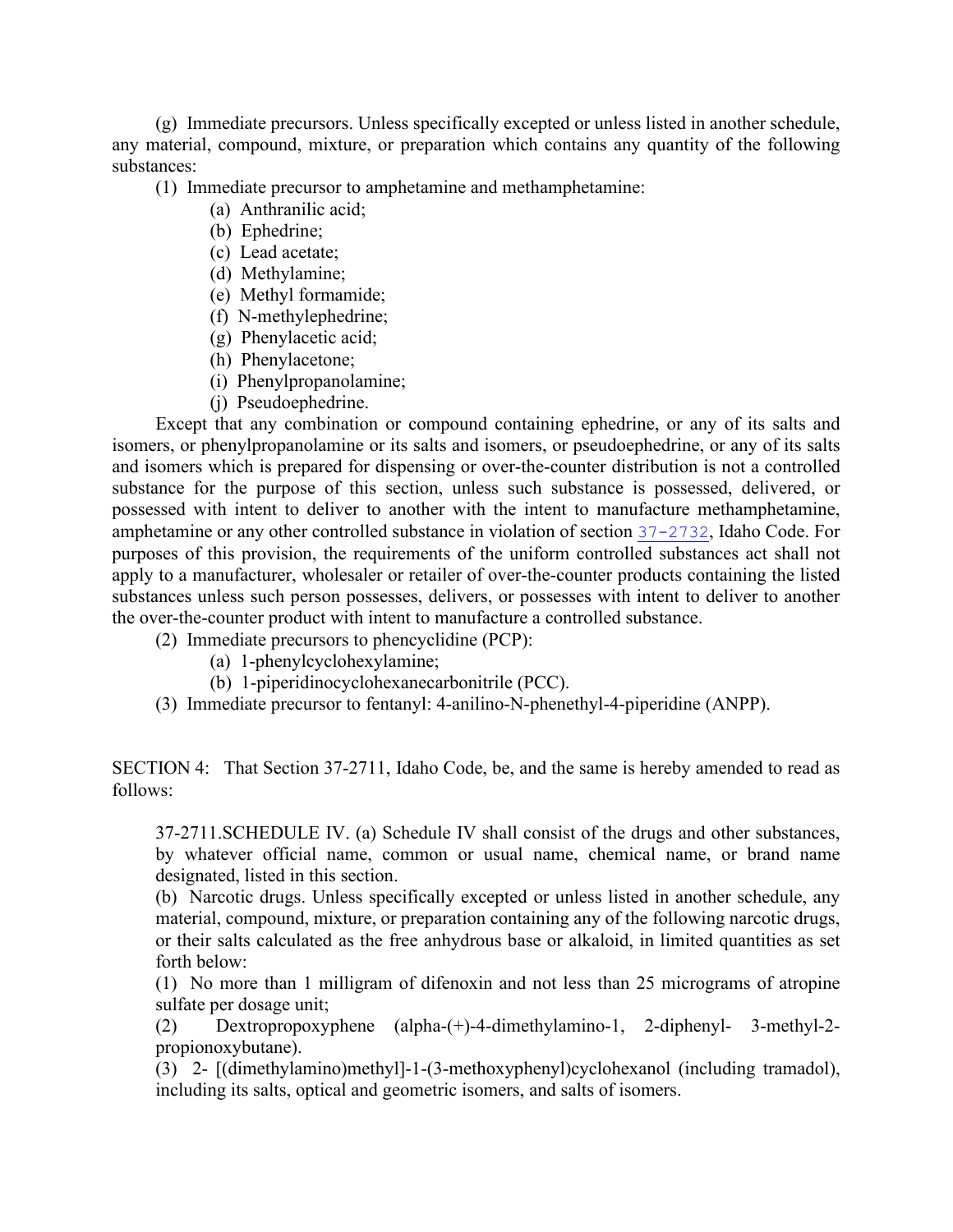(c) Depressants. Unless specifically excepted or unless listed in another schedule, any material, compound, mixture, or preparation which contains any quantity of the following substances, including its salts, isomers, and salts of isomers whenever the existence of such salts, isomers, and salts of isomers is possible within the specific chemical designation:

(1) Alfaxalone 5[alpha]-pregnan-3[alpha]-ol-11,20-dione;

(2) Alprazolam;

(3) Barbital;

(4) Bromazepam;

(5) Camazepam;

(6) Carisoprodol;

(7) Chloral betaine;

(8) Chloral hydrate;

(9) Chlordiazepoxide;

(10) Clobazam;

(11) Clonazepam;

(12) Clorazepate;

(13) Clotiazepam;

(14) Cloxazolam;

(15) Delorazepam;

(16) Diazepam;

(17) Dichloralphenazone;

(18) Estazolam;

(19) Ethchlorvynol;

(20) Ethinamate;

(21) Ethyl loflazepate;

(22) Fludiazepam;

(23) Flurazepam;

(24) Fospropofol;

(25) Halazepam;

(26) Haloxazolam;

(27) Ketazolam;

(28) Loprazolam;

(29) Lorazepam;

(30) Lormetazepam;

(31) Mebutamate;

(32) Medazepam;

(33) Meprobamate;

(34) Methohexital;

(35) Methylphenobarbital (mephobarbital);

(36) Midazolam;

(37) Nimetazepam;

(38) Nitrazepam;

(39) Nordiazepam;

(40) Oxazepam;

(41) Oxazolam;

(42) Paraldehyde;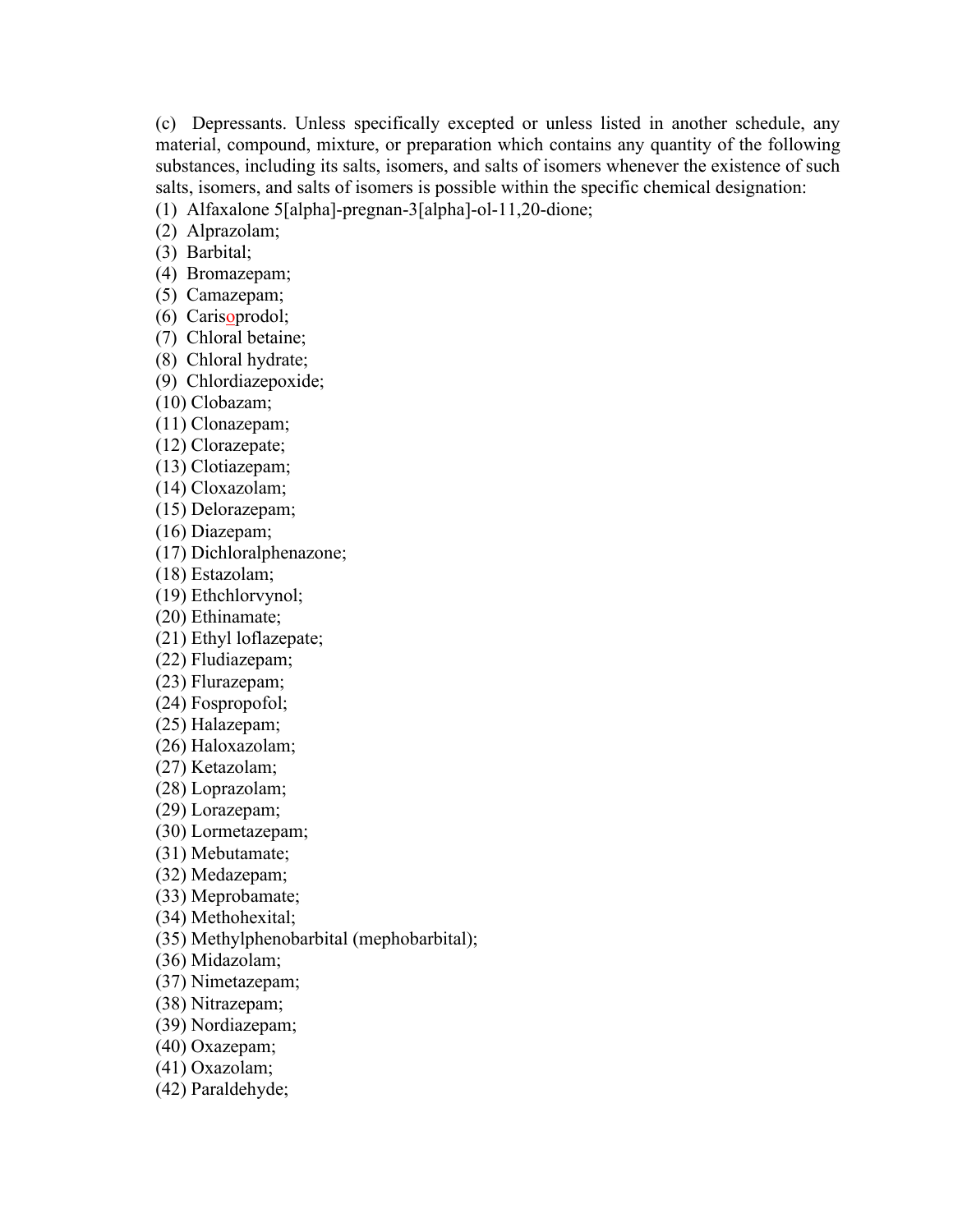(43) Petrichloral;

(44) Phenobarbital;

(45) Pinazepam;

(46) Prazepam;

(47) Quazepam;

(48) Suvorexant;

(49) Temazepam;

(50) Tetrazepam;

(51) Triazolam;

(52) Zaleplon;

(53) Zolpidem;

(54) Zopiclone.

(d) Fenfluramine -- Any material, compound, mixture, or preparation which contains any quantity of the following substances, including its salts, isomers (whether optical, position, or geometric), and salts of such isomers, whenever the existence of such salts, isomers, and salts of isomers is possible:

(1) Dexfenfluramine;

(2) Fenfluramine.

(e) Stimulants. Unless specifically excepted or unless listed in another schedule, any material, compound, mixture, or preparation which contains any quantity of the following substances having a stimulant effect on the central nervous system, including its salts, isomers (whether optical, position, or geometric), and salts of such isomers whenever the existence of such salts, isomers, and salts of isomers is possible within the specific chemical designation:

(1) Cathine  $((+)$ -norpseudoephedrine);

(2) Diethylpropion;

(3) Fencamfamin;

(4) Fenproporex;

(5) Lorcaserin;

(6) Mazindol;

(7) Mefenorex;

(8) Modafinil;

(9) Pemoline (including organometallic complexes and chelates thereof);

(10) Phentermine;

(11) Pipradrol;

(12) Sibutramine;

(13) SPA ((-)-1-dimethylamino-1,2-diphenylethane).

(f) Other substances. Unless specifically excepted, or unless listed in another schedule, any material, compound, mixture or preparation which contains any quantity of the following substances, including its salts:

(1) Pentazocine;

(2) Butorphanol (including its optical isomers);

(3) Eluxadoline (5-[[[(2S)-2-amino-3-[4-aminocarbonyl)-2,6-dimethylphenyl]-1 oxopropyl][(1S)-1-(4-phenyl-1H-imidazol-2-yl)ethyl]amino]methyl]-2-methoxybenzoic acid) (including its optical isomers) and its salts, isomers, and salts of isomers.

(g) The board may except by rule any compound, mixture, or preparation containing any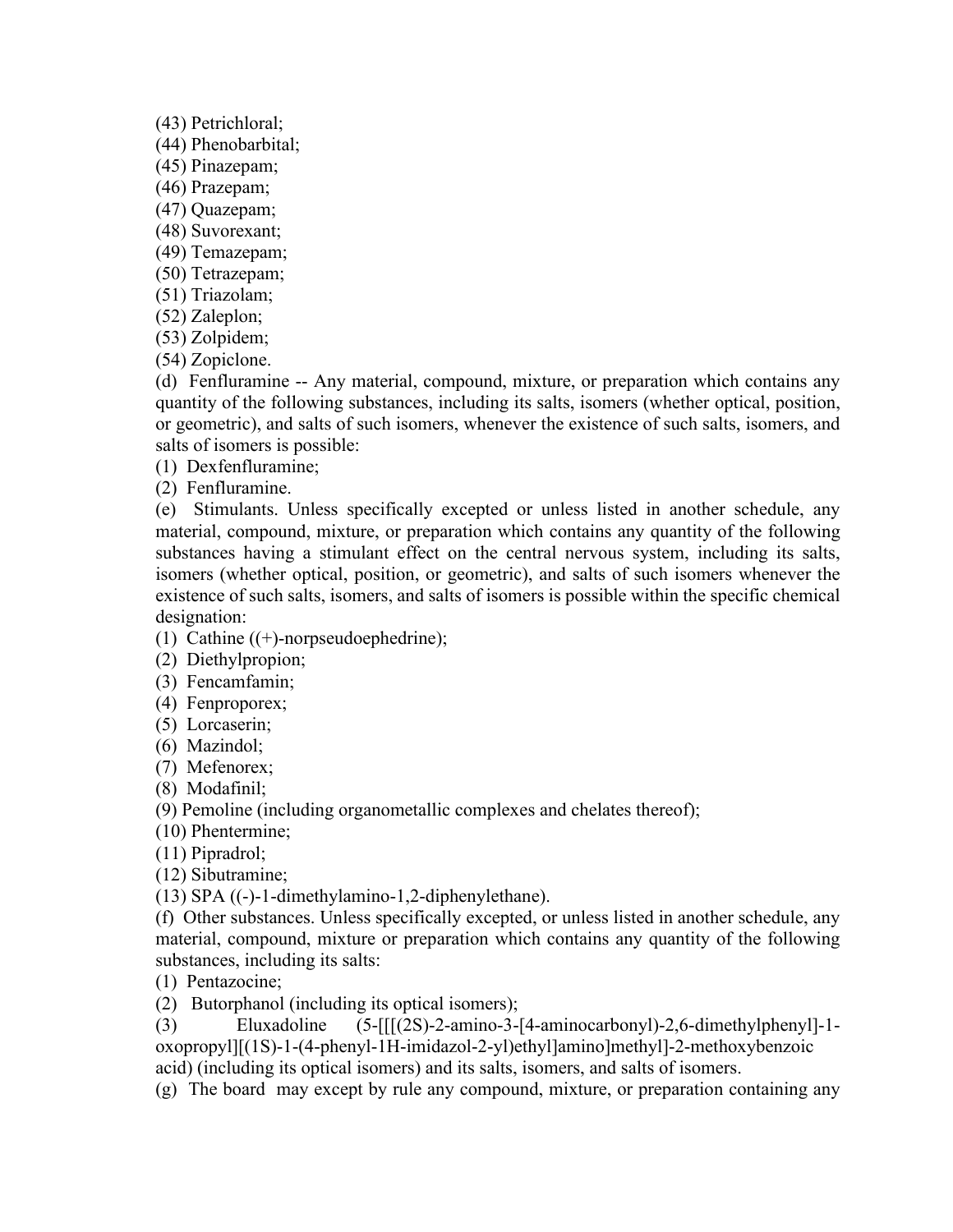depressant substance listed in subsection (c) of this section from the application of all or any part of this act if the compound, mixture, or preparation contains one (1) or more active medicinal ingredients not having a depressant effect on the central nervous system, and if the admixtures are included therein in combinations, quantity, proportion, or concentration that vitiate the potential for abuse of the substances which have a depressant effect on the central nervous system.

SECTION 5: That Section 37-2713, Idaho Code, be, and the same is hereby amended to read as follows:

37-2713.SCHEDULE V. (a) Schedule V shall consist of the drugs and other substances, by whatever official name, common or usual name, chemical name, or brand name designated, listed in this section.

(b) Narcotic drugs. Unless specifically excepted or unless listed in another schedule, any material, compound, mixture, or preparation containing any of the following narcotic drugs and their salts, as set forth below.

(c) Narcotic drugs containing nonnarcotic active medicinal ingredients. Any compound, mixture, or preparation containing any of the following limited quantities of narcotic drugs or salts thereof, which shall include one (1) or more nonnarcotic active medicinal ingredients in sufficient proportion to confer upon the compound, mixture, or preparation, valuable medicinal qualities other than those possessed by the narcotic drug alone:

(1) Not more than 200 milligrams of codeine per 100 milliliters or per 100 grams;

(2) Not more than 100 milligrams of dihydrocodeine per 100 milliliters or per 100 grams;

(3) Not more than 100 milligrams of ethylmorphine per 100 milliliters or per 100 grams;

(4) Not more than 2.5 milligrams of diphenoxylate and not less than 25 micrograms of atropine sulfate per dosage unit;

(5) Not more than 100 milligrams of opium per 100 milliliters or per 100 grams;

(6) Not more than 0.5 milligrams difenoxin and not less than 25 micrograms of atropine sulfate per dosage unit.

(d) Other substances. Unless specifically excepted or unless listed in another schedule, any material, compound, mixture or preparation which contains any quantity of the following substances, including its salts:

(1) Brivaracetam ((2S)-2-[(4R)-2-oxo-4-propylpyrrolidin-1-yl]butanamide) (also referred to as BRV; UCB-34714; Briviact) (including its salts);

(2) Ezogabine [N-[2-amino-4-(4-fluorobenzylamino)-phenyl]-carbamic acid ethyl ester]- 2779;

(3) Lacosamide;

(4) Lasmiditan [2,4,6-trifluoro-N-(6-(1-methylpiperidine-4-carbonyl)pyridine-2-ylbenzamide];

(5) Pregabalin;

(65) Pyrovalerone.

(e) Approved cannabidiol drugs. A drug product in finished dosage formulation that has been approved by the U.S. food and drug administration that contains cannabidiol (2-[1R-3-] methyl-6R-(1-methylethenyl)-2-cyclohexen-1-yl]-5-pentyl-1,3- benzenediol) derived from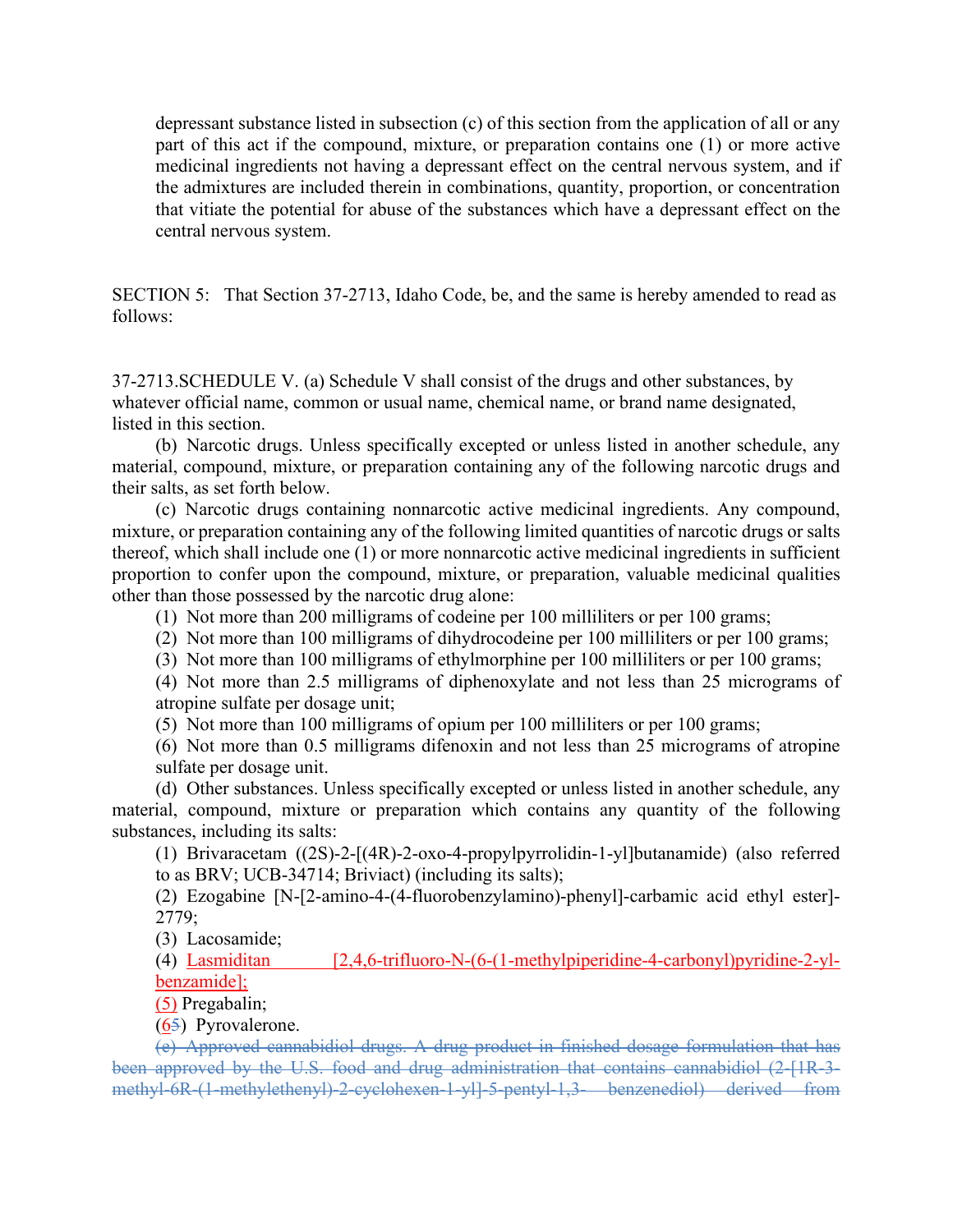cannabis and no more than 0.1 percent (w/w) residual tetrahydrocannabinols.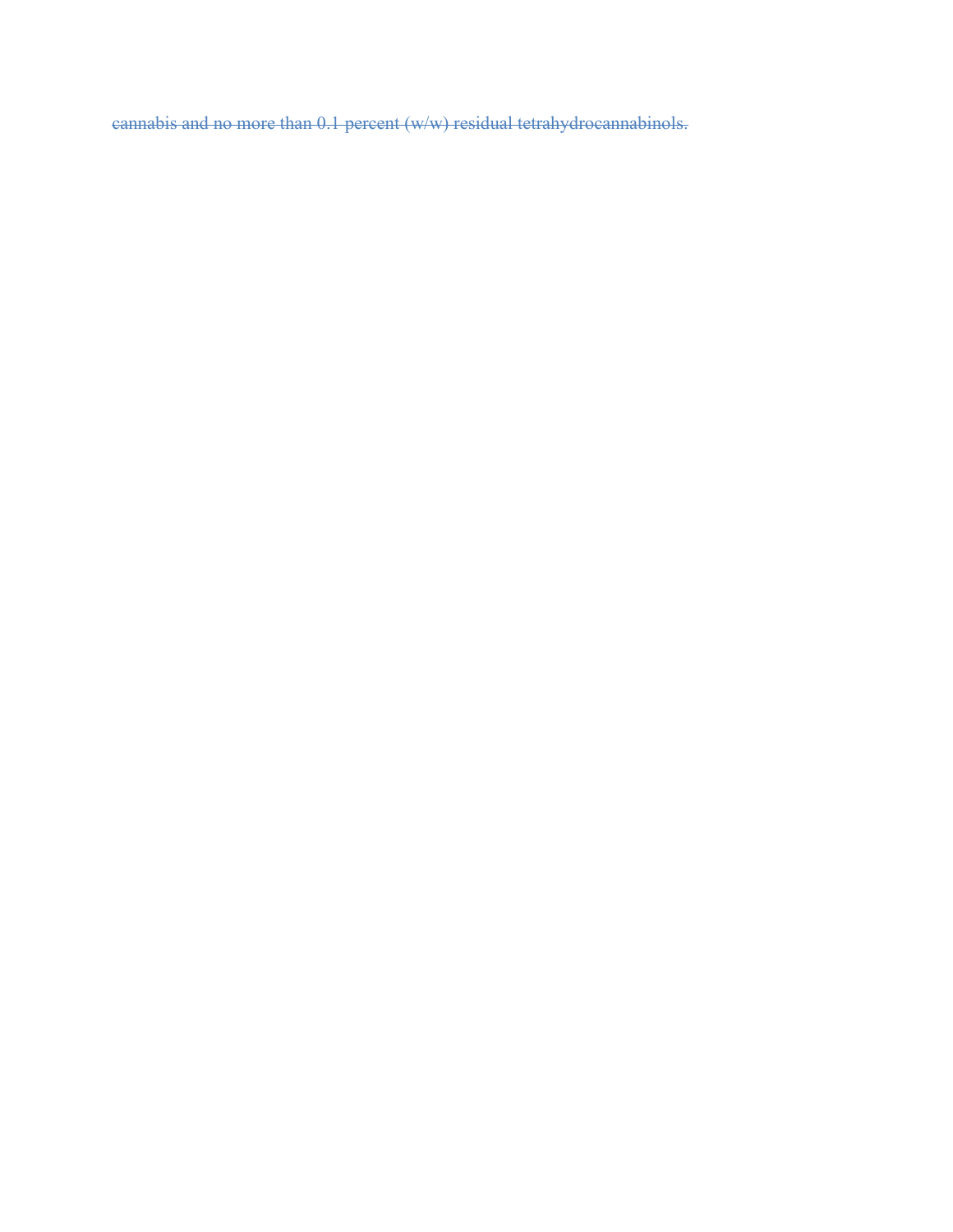Sixty-seventh Legislature Second Regular Session – 2021

### IN THE HOUSE OF REPRESENTATIVES

#### HOUSE BILL NO.

### BY

#### AN ACT

RELATING TO PHARMACY PRACTICE; AMENDING SECTION 54-1704, IDAHO CODE, TO REVISE PRACTICE OF PHARMACY DEFINITION; AMENDING SECTION 54- 1705, IDAHO CODE, TO REVISE DEFINITIONS; AMENDING SECTION 54-1707, IDAHO CODE TO UPDATE TERMINOLOGY; AMENDING SECTION 54-1708, IDAHO CODE, TO REVISE PRONOUNS; AMENDING SECTION 54-1710, IDAHO CODE TO SPELL OUT A FIGURE; AMENDING SECTION 54-1713, IDAHO CODE, TO REVISE PRONOUNS; AMENDING SECTION 54-1714, IDAHO CODE, TO REVISE PRONOUNS; AMENDING SECTION 54-1715, IDAHO CODE TO UPDATE TERMINOLOGY; AMENDING SECTION 54-1718, IDAHO CODE TO UPDATE TERMINOLOGY; AMENDING SECTION 54-1719, IDAHO CODE TO UPDATE TERMINOLOGY; AMENDING SECTION 54-1720, IDAHO CODE TO UPDATE TERMINOLOGY AND REVISE PRONOUNS; AMENDING SECTION 54-1721, IDAHO CODE TO UPDATE TERMINOLOGY; AMENDING SECTION 54-1722, IDAHO CODE TO UPDATE TERMINOLOGY; AMENDING SECTION 54-1723, IDAHO CODE TO REVISE QUALIFICATIONS FOR LICENSURE BY RECIPROCITY AND TO UPDATE TERMINOLOGY; AMENDING SECTION 54-1723A, IDAHO CODE TO UPDATE TERMINOLOGY; AMENDING SECTION 54-1723B, IDAHO CODE TO UPDATE TERMINOLOGY; REPEALING SECTION 54-1724, IDAHO CODE; AMENDING SECTION 54-1726, IDAHO CODE, TO UPDATE TERMINOLOGY; AMENDING SECTION 54-1727, IDAHO CODE, TO REVISE CONFIDENTIALITY OF PRESCRIPTIONS AND PATIENT INFORMATION; AMENDING SECTION 54-1728, IDAHO CODE, TO REVISE PENALTIES AND REINSTATEMENT; AMENDING SECTION 54-1729, IDAHO CODE, TO REVISE REGISTRATION AND LICENSURE OF FACILITIES; ADDING SECTION 54-1729A, IDAHO CODE, TO RELOCATE WHOLESALE DRUG DISTRIBUTOR LICENSING REQUIREMENT -- MINIMUM REQUIREMENTS FOR LICENSURE; AMENDING SECTION 54-1730, IDAHO CODE TO UPDATE TERMINOLOGY; AMENDING SECTION 54-1731, IDAHO CODE TO UPDATE TERMINOLOGY; AMENDING SECTION 54-1732, IDAHO CODE TO UPDATE TERMINOLOGY AND REVISE PRONOUNS; AMENDING SECTION 54-1733, IDAHO CODE TO REVISE PRONOUNS; AMENDING SECTION 54-1733A, IDAHO CODE TO UPDATE TERMINOLOGY; AMENDING SECTION 54-1733B, IDAHO CODE, TO REVISE REQUIREMENTS FOR PRESCRIBING AND DISPENSING OPIOID ANTAGONISTS; AMENDING SECTION 54-1733D, IDAHO CODE, TO REVISE REQUIREMENTS FOR PRESCRIBING AND ADMINISTERING EPINEPHRINE AUTO-INJECTORS; AMENDING SECTION 54-1736, IDAHO CODE TO UPDATE TERMINOLOGY; ADDING SECTION 54-1737A, IDAHO CODE, TO RELOCATE RESTRICTIONS ON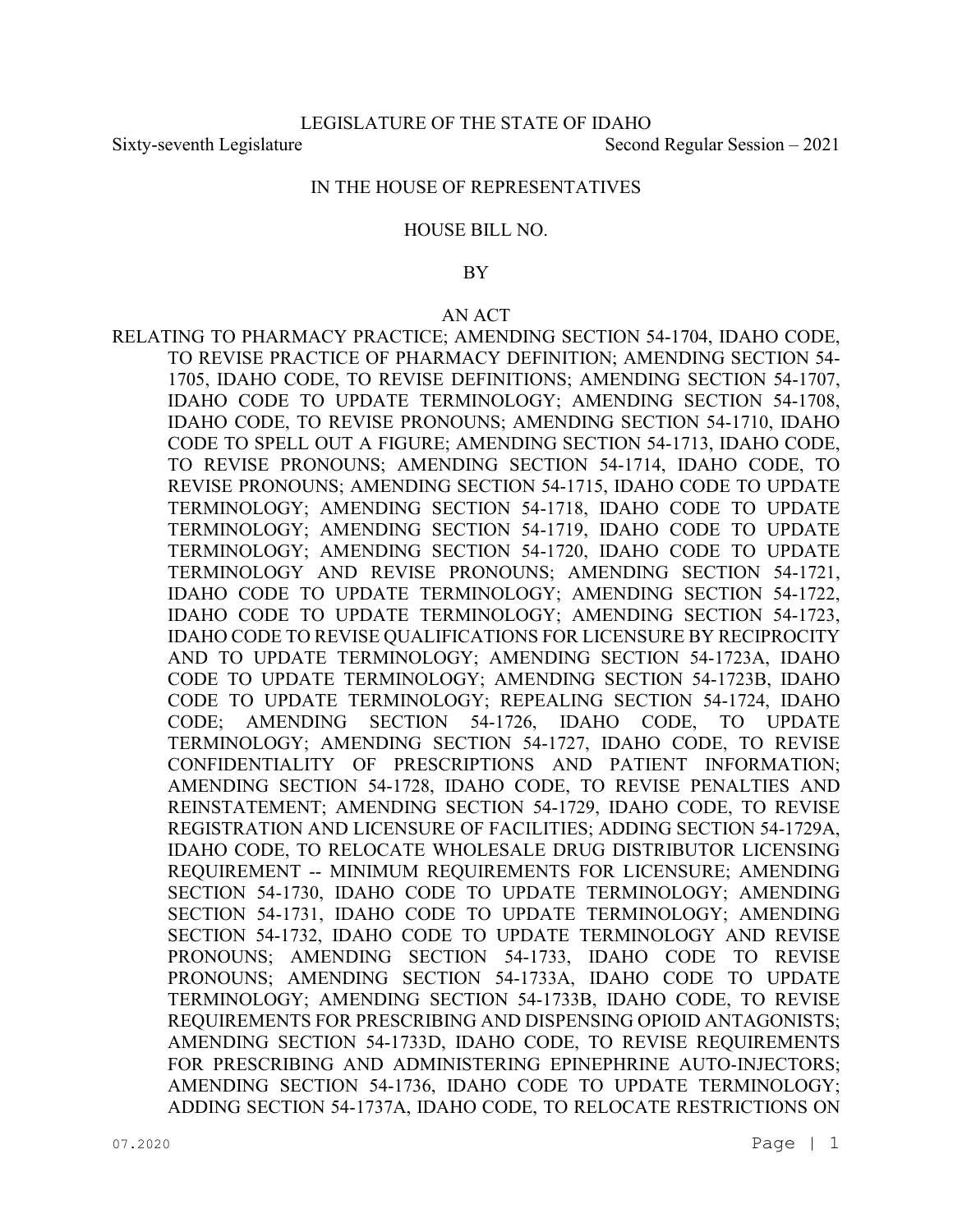TRANSACTIONS; AMENDING SECTION 54-1739, IDAHO CODE, TO UPDATE TERMINOLOGY; REPEALING SECTION 54-1751; REPEALING SECTION 54-1752 REPEALING SECTION 54-1753; REPEALING SECTION 54-1754; REPEALING SECTION 54-1757; REPEALING SECTION 54-1758; REPEALING SECTION 54-1759; AMENDING SECTION 54-1762A, IDAHO CODE, TO REVISE DRUG DONATION FOR ANIMALS; AMENDING SECTION 54-1764, IDAHO CODE TO UPDATE TERMINOLOGY; AND REPEALING SECTION 54-1765.

Be It Enacted by the Legislature of the State of Idaho:

 SECTION 1: That Section 54-1704, Idaho Code, be, and the same is hereby amended to read as follows:

54-1704. PRACTICE OF PHARMACY. "Practice of pharmacy" means:

(1) The interpretation, evaluation and dispensing of prescription drug orders;

(2) Participation in drug and device selection, drug administration, prospective and retrospective drug reviews and drug or drug-related research;

(3) The provision of patient counseling and the provision of those acts or services necessary to provide pharmaceutical care;

(4) The responsibility for:

(a) Compounding and labeling of drugs and devices, except labeling by a manufacturer, repackager or distributor of nonprescription drugs and commercially packaged legend drugs and devices;

(b) Proper and safe storage of drugs and devices, and maintenance of proper records for them; and

(c) The offering or performing of those acts, services, operations or transactions necessary to the conduct, operation, management and control of pharmacy;

(5) The prescribing of:

(a) Agents for active immunization when prescribed for susceptible persons six (6) years of age or older for the protection from communicable disease; and

(ab) Drugs, drug categories, or devices that are prescribed in accordance with the product's federal food and drug administration-approved labeling and that are limited to conditions that:

(i) Do not require a new diagnosis;

(ii) Are minor and generally self-limiting;

(iii) Have a test that is used to guide diagnosis or clinical decision-making and are waived under the federal clinical laboratory improvement amendments of 1988; or

(iv) In the professional judgment of the pharmacist, threaten the health or safety of the patient should the prescription not be immediately dispensed. In such cases, only sufficient quantity may be provided until the patient is able to be seen by another provider.

The board shall not adopt any rules authorizing a pharmacist to prescribe a controlled drug, compounded drug or biological product.

 SECTION 2: That Section 54-1705, Idaho Code, be, and the same is hereby amended to read as follows:

# 54-1705.DEFINITIONS. In this chapter:

(1) "Board of pharmacy" or "board" means the Idaho state board of pharmacy.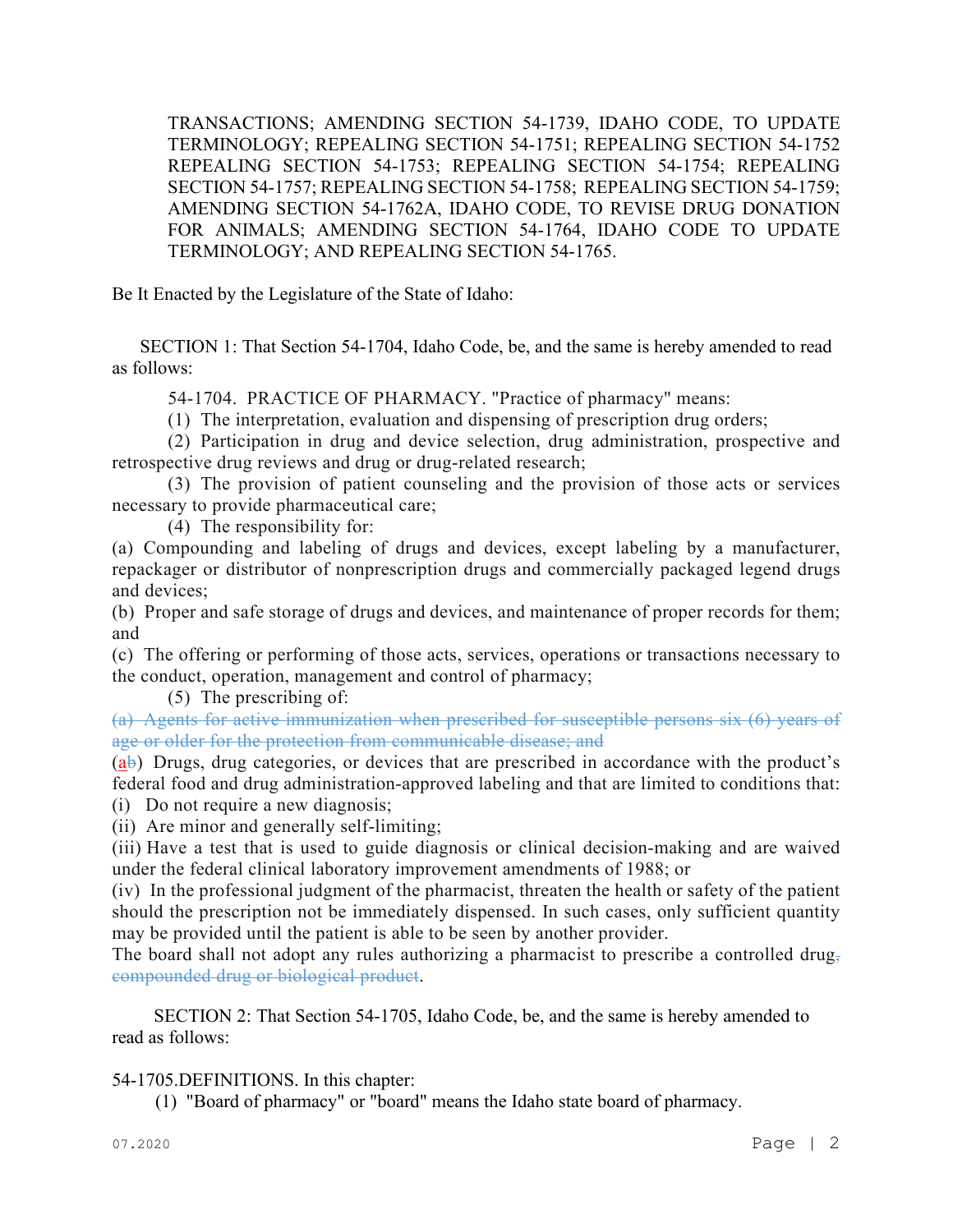(2) "Central drug outlet" means a resident or nonresident pharmacy, drug outlet or business entity employing or contracting pharmacists to perform off-site pharmacy services.

(3) "Certificate" means a license or registration issued by the Board unless specifically stated.

(4) "Chain pharmacy warehouse" means a physical location for prescription drugs that acts as a central warehouse and performs intracompany sales or transfers of such drugs to a group of chain pharmacies that have the same common ownership and control.

(5) "Co-licensed partner or product" means an instance where two (2) or more parties have the right to engage in the manufacturing and/or marketing of a prescription drug, consistent with the federal food and drug administration's implementation of the prescription drug marketing act.

(6) "Compounding" means the practice in which a pharmacist, a prescriber, or, in the case of an outsourcing facility, a person under the supervision of a pharmacist combines, mixes or alters ingredients of a drug to create a medication tailored to the needs of an individual patient.

(74) "Counseling" or "counsel" means the effective communication by the pharmacist of information, as set out in this chapter, to the patient or caregiver in order to improve therapeutic outcomes by maximizing proper use of prescription drugs and devices.

(85) "Deliver" or "delivery" means the actual, constructive or attempted transfer of a drug or device from one person to another, whether or not for a consideration.

(96) "Device" means an instrument, apparatus, implement, machine, contrivance, implant, in vitro reagent or other similar related article including any component part or accessory which is:

(a) Recognized in the official United States Pharmacopoeia or official National Formulary, other drug compendia or any supplement to them;

(b) Intended for use in the diagnosis of disease or other conditions, or the cure, mitigation, treatment or prevention of disease in man or other animal;

(c) Intended to affect the structure or any function of the body of man or other animal, and which does not achieve any of its principal intended purposes through chemical action within or on the body of man or other animal, and which is not dependent upon being metabolized for the achievement of any of its principal intended purposes.

(107) "Dispense" or "dispensing" means the preparation and delivery of a drug pursuant to a lawful prescription drug order of a practitioner in a suitable container appropriately labeled for subsequent administration to or use by a patient or other individual entitled to receive the prescription.

(118) "Distribute" means the delivery of a drug other than by administering or dispensing.

(129) "Drug" means:

(a) Articles recognized as drugs in the official United States Pharmacopoeia, official National Formulary, official Homeopathic Pharmacopoeia, other drug compendia or any supplement to any of them;

(b) Articles intended for use in the diagnosis, cure, mitigation, treatment or prevention of disease in man or other animal;

(c) Articles, other than food, intended to affect the structure or any function of the body of man or other animal; and

(d) Articles intended for use as a component of any articles specified in paragraph (a), (b) or (c) of this subsection.

 $(1310)$  "Drug outlet" means a resident or nonresident pharmacy, business entity or other facility where employees or personnel are engaged in the practice of pharmacy, in the provision of pharmaceutical care, or in the dispensing, delivering, distributing or manufacturing of drugs or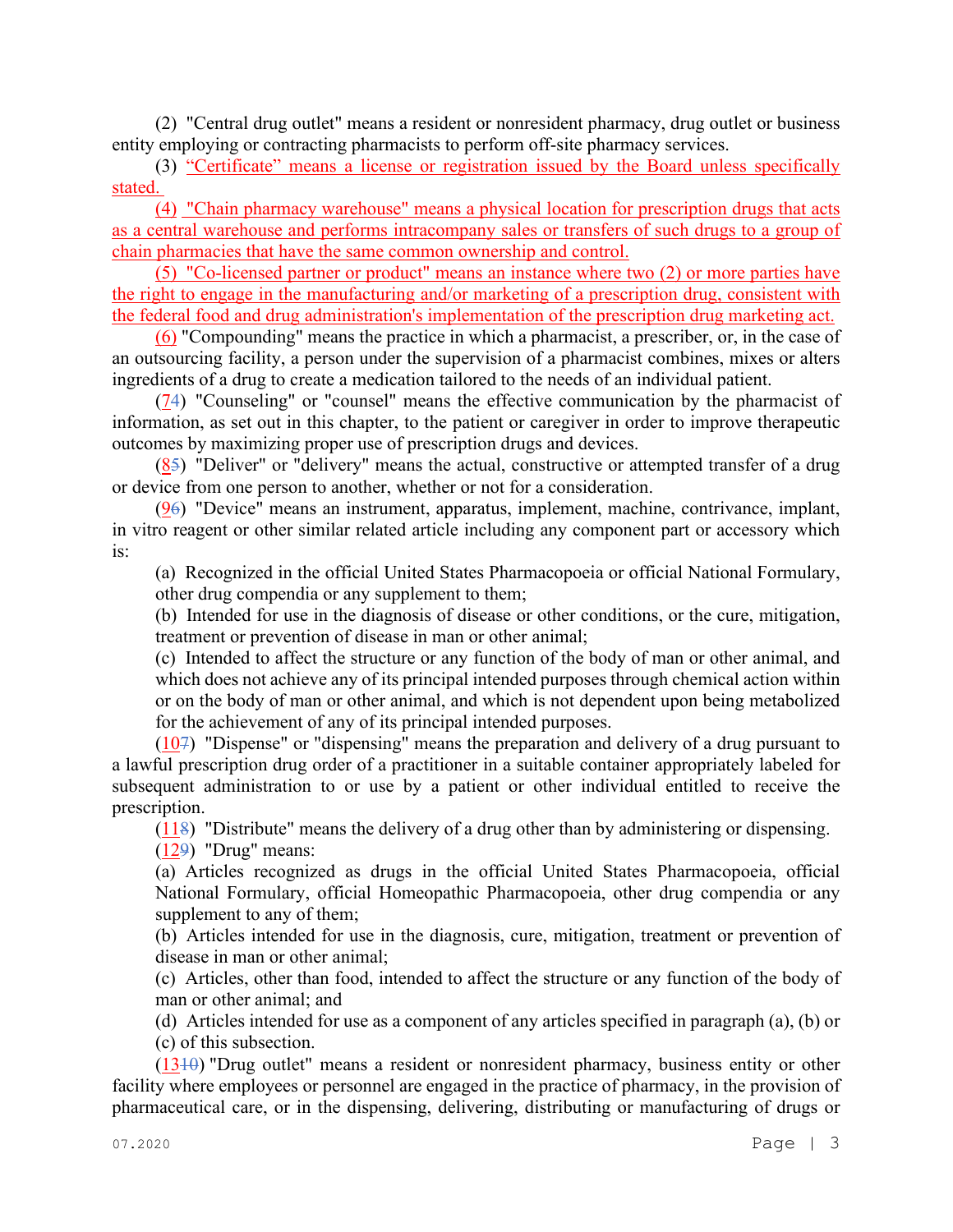devices in or into Idaho.

(1411) "Institutional drug order" means a prescription drug order issued in the unique form and manner permitted for a patient or resident of an institutional facility or as permitted for other purposes as defined in rule. Unless specifically differentiated, state law applicable to a prescription drug order is also applicable to an institutional drug order.

 $(1512)$  "Institutional facility" means a facility for which its primary purpose is to provide a physical environment for patients to obtain health care services and in which patients spend a majority of their time, as may be further defined by board rule.

(1613) "Internship" means a practical experience program under the supervision of a preceptor.

(1714) "Investigational or new drug" means any drug which is limited by state or federal law to use under professional supervision of a practitioner authorized by law to prescribe or administer such drug.

(1815) "Labeling" means the process of preparing and affixing of a label to any drug container, exclusive however of the labeling by a manufacturer, packer or distributor of a nonprescription drug or commercially packaged legend drug or device. Any such label shall include all information required by federal and state law.

(1916) "Limited service outlet" means a resident or nonresident pharmacy, facility or business entity that is subject to registration by the board, pursuant to section [54-1729](file://admiodine/statutesrules/idstat/Title54/T54CH17/SECT54-1729), Idaho Code, and has employees or personnel engaged in the practice of pharmacy, in the provision of pharmaceutical care, or in the dispensing, delivering, distributing or manufacturing of drugs or devices as may be further defined by board rule but is not a retail community pharmacy, institutional facility, manufacturer, wholesaler, nonresident central drug outlet or mail service pharmacy.

 $(2017)$  "Mail service pharmacy" means a nonresident pharmacy that ships, mails or delivers by any lawful means a dispensed legend drug to residents in this state pursuant to a legally issued prescription drug order and ensures the provision of corresponding related pharmaceutical care services required by law.

 $(2118)$  "Manufacture" means the production, preparation, propagation, compounding, conversion or processing of a device or a drug, either directly or indirectly by extraction from substances of natural origin or independently by means of chemical synthesis or by a combination of extraction and chemical synthesis, and includes any packaging or repackaging of the substance or labeling or relabeling of its container, except that this term does not include the preparation or compounding of a drug by an individual for their his own use or the preparation, compounding, packaging or labeling of a drug:

(a) By a pharmacist or practitioner as an incident to their his administering, dispensing or, as authorized by board rule, distributing of a drug in the course of their his professional practice; or

(b) By a practitioner or by their his authorization under their his supervision for the purpose of or as an incident to research, teaching or chemical analysis and not for sale.

(2219) "Manufacturer" means a person, who is licensed or approved by the federal food and drug administration to engage in the manufacture of drugs, including a co-licensed partner or affiliate of that person, who  $\frac{1}{2}$  compoundsing, cultivatesing, derives, harvestsing, mixesing or by other process produces, or prepares legend drugs, and includes persons who prepare such drugs in dosage forms by mixing, compounding, encapsulating, entableting, or other process, or who packages or repackages such drugs, but does not include pharmacists or practitioners in the practice of their profession.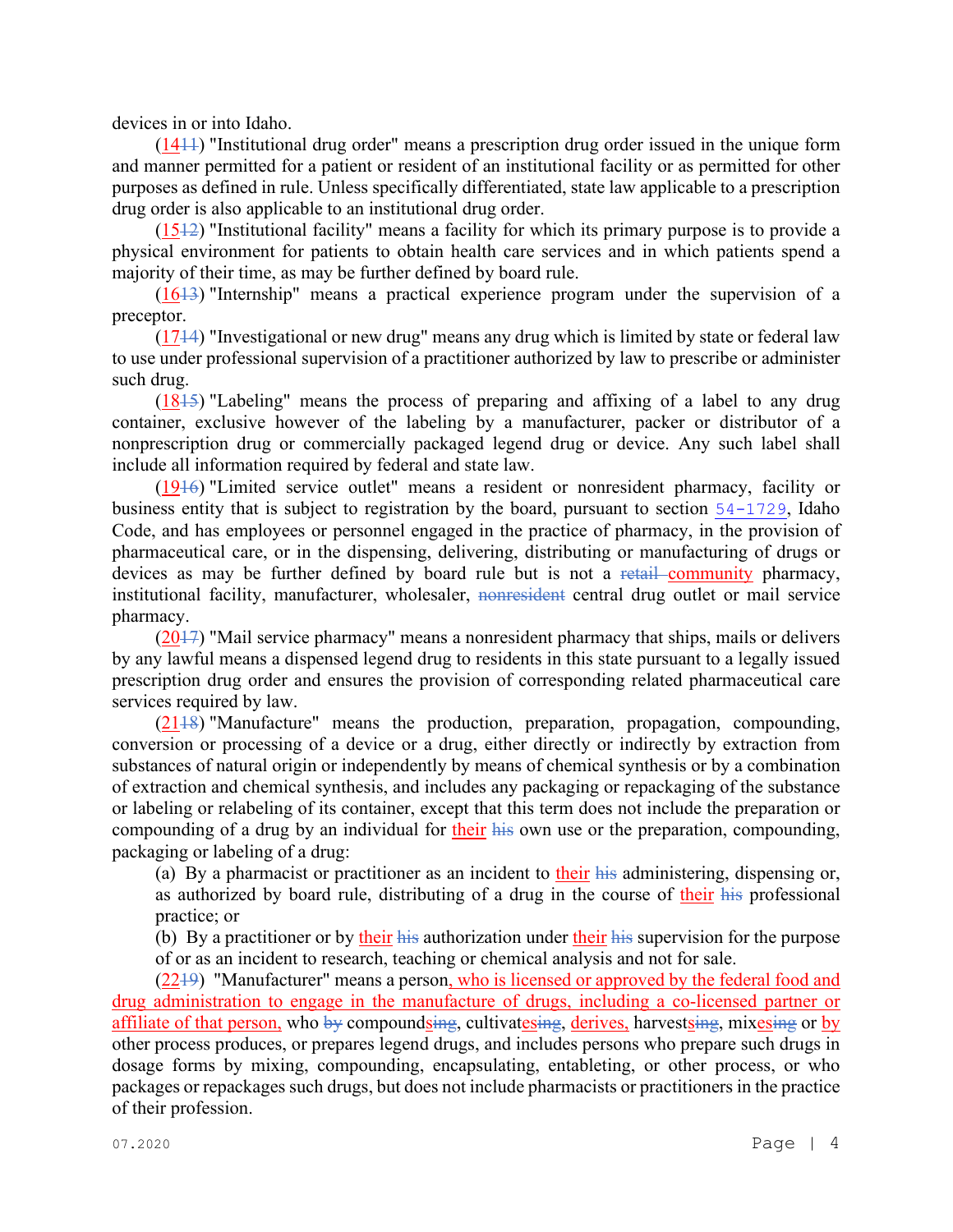(2320) "Nonprescription drugs" means medicines or drugs which may be sold without a prescription drug order and which are prepackaged for use by the consumer and labeled in accordance with state and federal law.

(2421) "Nonresident" means a person or business entity located in the District of Columbia or a state or territory other than Idaho that practices pharmacy including, but not limited to, pharmaceutical care services into Idaho.

(2522) "Off-site pharmacy services" means services provided by a central drug outlet or an off-site pharmacist or technician. Services may include, but are not limited to: processing a request from another pharmacy to fill, refill or dispense a prescription drug order; performance of processing functions; or providing cognitive or pharmaceutical carse services. Each function may be performed by the same or different persons and at the same or different locations.

(2623) "Outsourcing facility" means a pharmacy or facility that is registered by the United States food and drug administration pursuant to 21 U.S.C. 353b and either registered or endorsed by the board.

 $(2724)$  "Person" means an individual, corporation, partnership, association or any other legal entity.

(2825) "Person in charge" or "PIC" means a person whose qualifications, responsibilities, and reporting requirements are defined in rule.

(2926) "Pharmaceutical care" means drug therapy and other pharmaceutical patient care services intended to achieve outcomes related to the cure or prevention of a disease, elimination or reduction of a patient's symptoms, or arresting or slowing of a disease process as defined in the rules of the board.

(3027) "Pharmacist" means an individual licensed by this state to engage in the practice of pharmacy or a pharmacist registered by this state who is located in another state, territory or the District of Columbia and is engaged in the practice of pharmacy into Idaho, unless exempted.

(3128) "Pharmacist intern" means a person who is enrolled in or who has completed a course of study at an accredited school or college of pharmacy and is registered with the board as a pharmacist intern prior to commencement of an internship program.

(3229) "Pharmacy" means any drug outlet, facility, department or other place where prescription drug orders are filled or compounded and prescriptions are sold, dispensed, offered or displayed for sale, which has, as its principal purpose, the dispensing of drug and health supplies intended for the general health, welfare and safety of the public.

(3330) "Practitioner" means a person licensed in this state and permitted by such license to dispense, conduct research with respect to or administer drugs in the course of professional practice or research in this state.

(3431) "Preceptor" means a pharmacist or other health professional licensed and in good standing who supervises the internship training of a registered pharmacist intern.

(3532) "Precursor" means a substance, other than a legend drug, which is an immediate chemical intermediate that can be processed or synthesized into a legend drug, and is used or produced primarily for use in the manufacture of a legend drug by persons other than persons licensed to manufacture such legend drugs by the Idaho board of pharmacy, registered by the state board of health and welfare, or licensed to practice pharmacy by the Idaho board of pharmacy.

(3633) "Prescriber" means an individual currently licensed, registered or otherwise authorized to prescribe and administer drugs in the course of professional practice.

(3734) "Prescriber drug outlet" means a drug outlet in which prescription drugs or devices are dispensed directly to patients under the supervision of a prescriber, except where delivery is accomplished only through on-site administration or the provision of drug samples, patient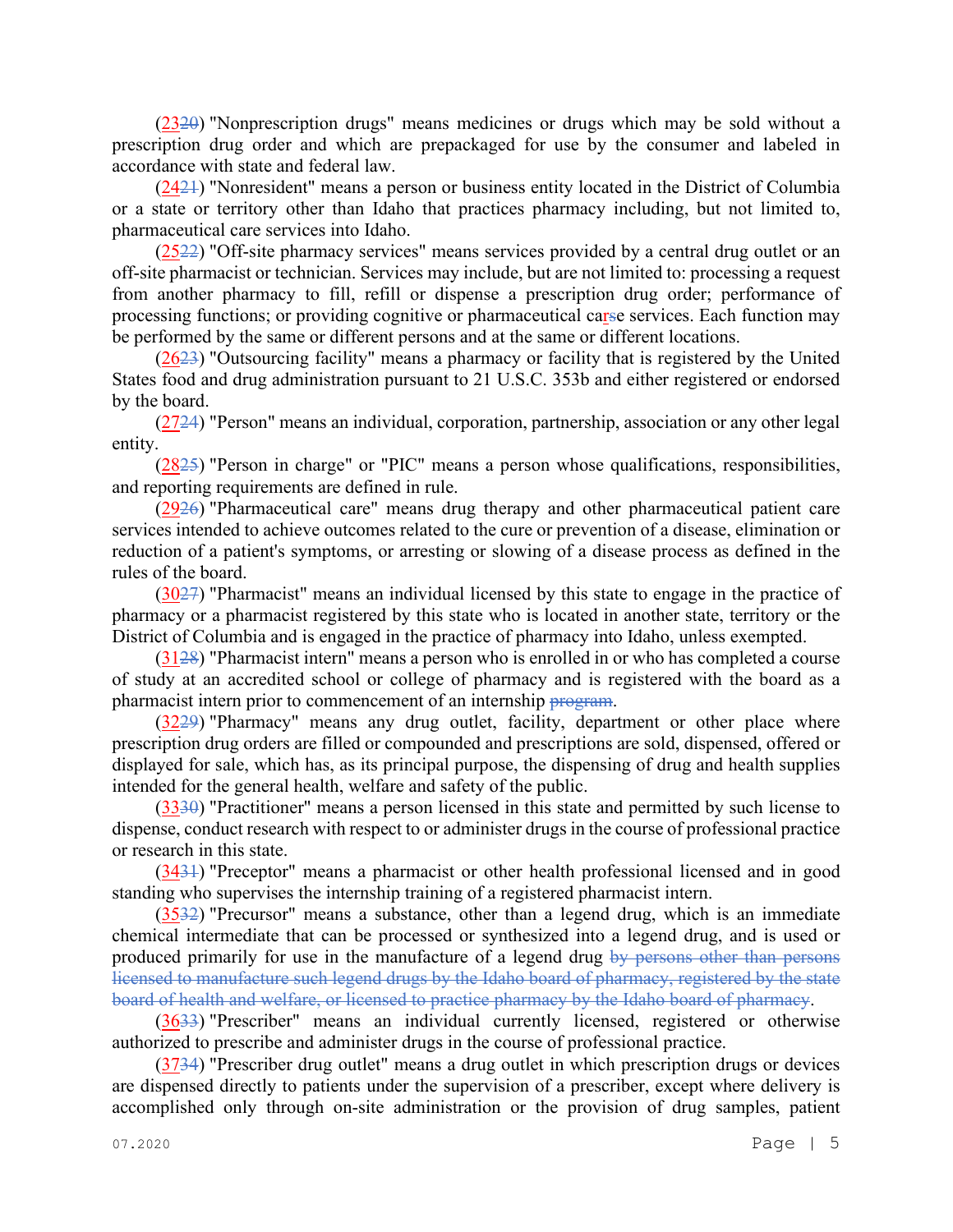assistance program drugs, or investigational drugs as permitted in [chapter 94, title 39](file://admiodine/statutesrules/idstat/Title39/T39CH94), Idaho Code.

(3835) "Prescription drug or legend drug" means a drug that under federal law is required, prior to being dispensed or delivered, to be labeled with one (1) of the following statements:

(a) "Caution: Federal law prohibits dispensing without a prescription"; or

(b) "Rx Only"; or

(c) "Caution: Federal law restricts this drug to use by or on the order of a licensed veterinarian";

or a drug which is required by any applicable federal or state law or rule regulation to be dispensed on prescription drug order only or is restricted to use by practitioners only.

(3936) "Prescription drug order" means a valid order of a prescriber for a drug or device for an ultimate user of the drug or device.

(4037) "Prospective drug review" includes, but is not limited to, the following activities:

(a) Evaluation of the prescription drug order for known allergies, rational therapy contraindications, reasonable dose and route of administration, and reasonable directions for use.

(b) Evaluation of the prescription drug order for duplication of therapy.

(c) Evaluation of the prescription drug order for drug, food, or disease interactions.

(d) Evaluation of the prescription drug order for proper utilization, over- or under-utilization, and abuse/misuse.

(4138) "Record" means all papers, letters, memoranda, notes, prescriptions, drug orders, invoices, statements, patient medication charts or files, computerized records or other written indicia, documents or objects that are used in any way in connection with the purchase, sale or handling of any drug or device.

(42) "Repackage" means repackaging or otherwise changing the container, wrapper or labeling to further the distribution of a prescription drug, excluding that completed by the pharmacist responsible for dispensing product to the patient.

(43) "Reverse distributor" means a drug outlet that receives nonsaleable prescription drugs from persons or their agents, who may lawfully possess prescription drugs without being issued a valid prescription drug order, and processes for credit or disposes of such prescription drugs.

(4439) "Sale" means every sale and includes:

(a) Manufacturing, processing, transporting, handling, packaging or any other production, preparation or repackaging;

(b) Exposure, offer, or any other proffer;

(c) Holding, storing or any other possession;

(d) Dispensing, giving, delivering or any other supplying; and

(e) Applying, administering or any other usage.

 $(4540)$  "Ultimate user" means a person who lawfully possesses a drug for their his own use or for the use of a member of their his household or for administering to an animal owned by them him or by a member of their his household.

(4641) "Veterinary drug outlet" means a prescriber drug outlet that dispenses drugs or devices intended for animal patients.

(47) "Wholesale distribution" means distribution of prescription drugs to persons other than a consumer or patient, but does not include:

(a) Drug returns, when conducted by a hospital, health care entity or charitable institution in accordance with 21 CFR 203.23.

(b) The sale, purchase or trade of a drug, an offer to sell, purchase or trade a drug, or the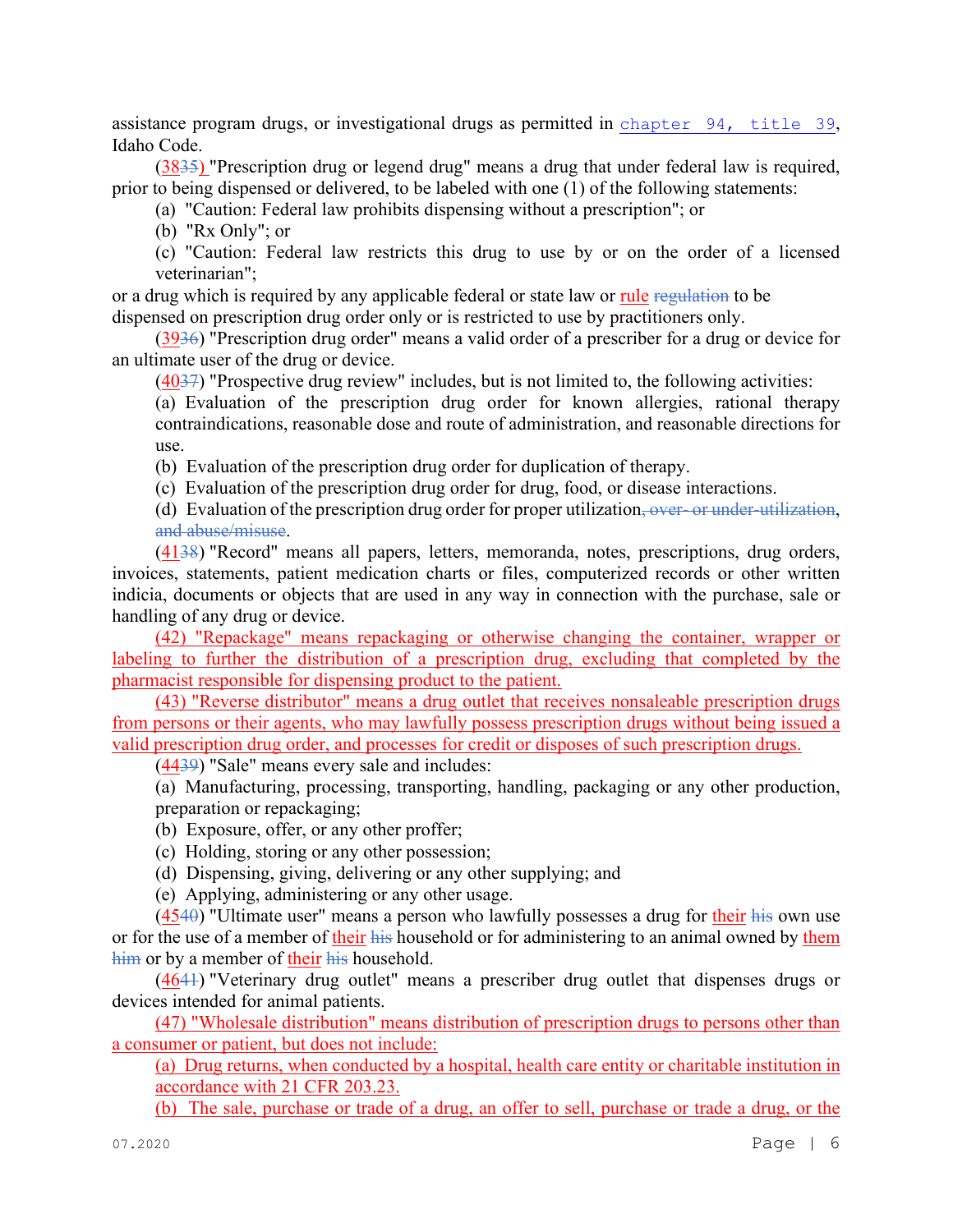dispensing of a drug pursuant to a prescription.

(c) The delivery of, or offer to deliver, a prescription drug by a common carrier solely in the common carrier's usual course of business of transporting prescription drugs, and such common carrier does not store, warehouse or take legal ownership of the prescription drug. (d) The sale or transfer from a retail pharmacy or chain pharmacy warehouse of expired, damaged, mis-picked, returned or recalled prescription drugs to the original manufacturer, original wholesaler, or third party returns processor, including a reverse distributor.

(4842) "Wholesaler" means a person who in the usual course of business lawfully distributes drugs or devices in or into Idaho to persons other than the ultimate user.

SECTION 3: That Section 54-1707, Idaho Code, be, and the same is hereby amended to read as follows:

54-1707.MEMBERSHIP. The board of pharmacy shall consist of five (5) members. One (1) member shall be a representative of the public, and four (4) members shall be licensed pharmacists who possess the qualifications specified in section [54-1708](https://legislature.idaho.gov/statutesrules/idstat/Title54/T54CH17SECT54-1708), Idaho Code. The board of pharmacy shall have diverse pharmacy practice experience, with at least one (1) member having substantial experience in community retail pharmacy and at least one (1) member having substantial experience in hospital pharmacy.

SECTION 4: That Section 54-1708, Idaho Code, be, and the same is hereby amended to read as follows:

54-1708.QUALIFICATIONS OF BOARD MEMBERS. (1) The public member of the board of pharmacy shall be a resident of the state of Idaho who has attained the age of majority and shall not be nor shall they ever have been a member of the profession of pharmacy, the spouse of a member of the profession of pharmacy, or a person who has or has had a material financial interest in providing pharmacy service or any other activity directly related to the practice of pharmacy.

(2) The pharmacist members of the board of pharmacy shall at the time of their appointment and at all times thereafter:

- (a) Be residents of the state of Idaho;
- (b) Be licensed and in good standing to engage in the practice of pharmacy in the state of Idaho;
- (c) Be engaged in the practice of pharmacy in the state of Idaho;
- (d) Have five (5) years of experience in the practice of pharmacy in the state of Idaho after licensure.

SECTION 5: That Section 54-1710, Idaho Code, be, and the same is hereby amended to read as follows:

54-1710.TERMS OF OFFICE. (1) Except as provided in subsection (2) of this section, members of the board of pharmacy shall be appointed for a term of five (5) years, except that members of the board who are appointed to fill vacancies which occur prior to the expiration of a former member's full term shall serve the unexpired portion of such term.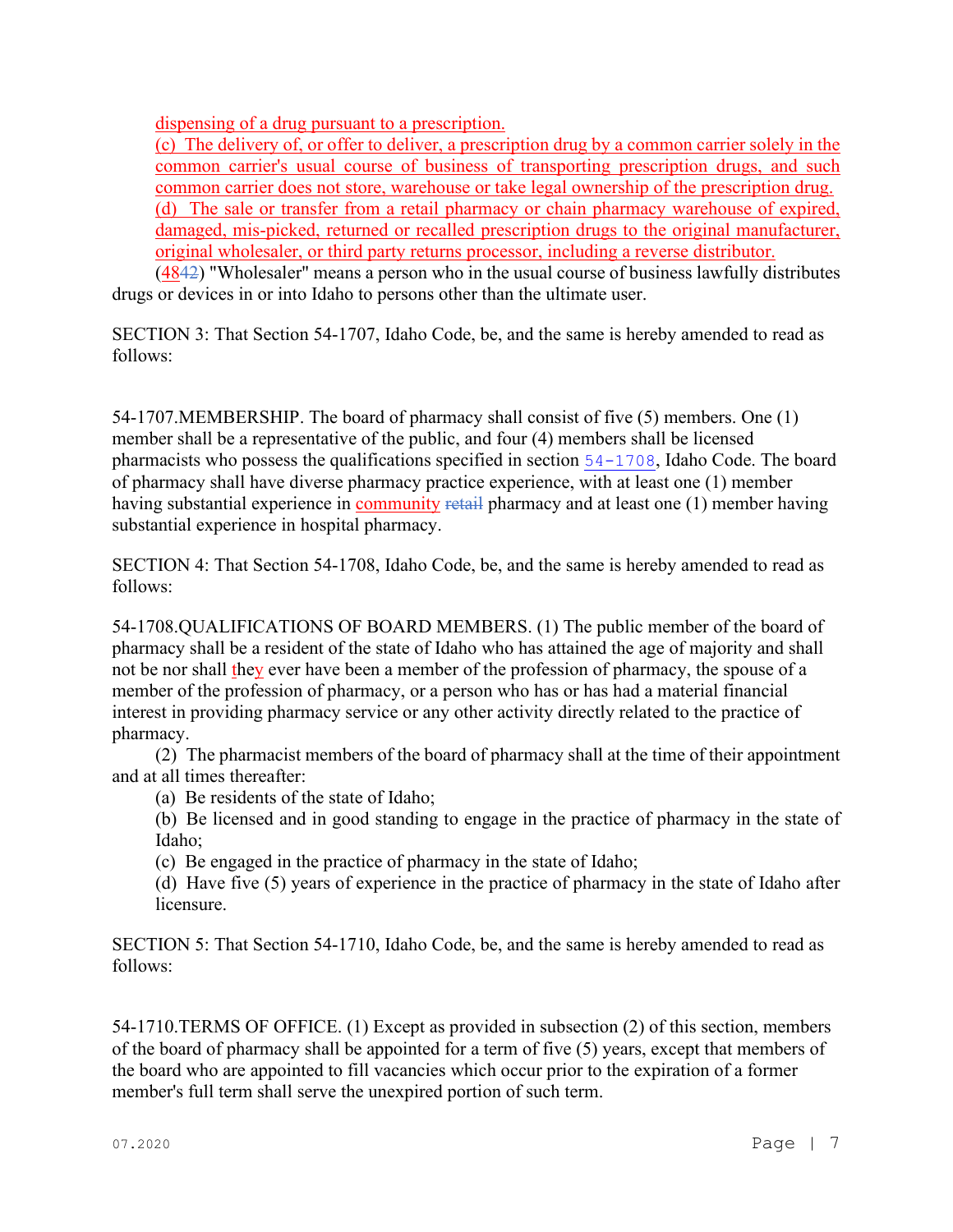(2) The terms of the members of the board shall be staggered, so that the terms of no more than one (1) member shall expire in any year.

(3) No member of the board shall serve more than  $two$  (2) consecutive full terms. The completion of the unexpired portion of a full term shall not constitute a full term for purposes of this section.

(4) An appointee to a full term on the board shall be appointed by the governor as provided in section [54-1709](https://legislature.idaho.gov/statutesrules/idstat/Title54/T54CH17SECT54-1709), Idaho Code, and be effective on July 1 of the year of appointment. Appointees to unexpired portions of full terms shall become members of the board upon appointment.

SECTION 6: That Section 54-1713, Idaho Code, be, and the same is hereby amended to read as follows:

54-1713.ORGANIZATION OF THE BOARD. (1) The board of pharmacy shall elect from its members a chairman and such other officers as it deems appropriate and necessary to the conduct of its business. The chairman of the board of pharmacy shall preside at all meetings of the board and shall be responsible for the performance of all of the duties and functions of the board required or permitted by this chapter. Each additional officer elected by the board shall perform those duties normally associated with their his position and such other duties assigned to them him from time to time by the board.

(2) Officers elected by the board shall serve terms of one (1) year commencing with the day of their election, and ending upon election of their successors.

(3) The board shall employ a person who shall be an ex officio member of the board without vote to serve as a full-time employee of the board in the position of executive director. The executive director shall be responsible for the performance of the regular administrative functions of the board and such other duties as the board may direct.

SECTION 7: That Section 54-1714, Idaho Code, be, and the same is hereby amended to read as follows:

54-1714.COMPENSATION OF BOARD MEMBERS. (1) Each member of the board of pharmacy shall be compensated as provided by section [59-509](https://legislature.idaho.gov/statutesrules/idstat/Title59/T59CH5SECT59-509)(p), Idaho Code, for each day on which the member is engaged in performance of the official duties of the board, and reimbursement for all expenses incurred in connection with the discharge of such official duties.

(2) The executive director of the board of pharmacy shall be a nonclassified officer and shall receive, as compensation, an annual salary payable on regular pay periods, the amount of which shall be determined by the board, and reimbursement for all expenses incurred in connection with performance of their his official duties.

SECTION 8: That Section 54-1715, Idaho Code, be, and the same is hereby amended to read as follows:

54-1715.MEETINGS OF THE BOARD. (1) The board of pharmacy shall meet at least once every six (6) months to transact its business. One such meeting held during each fiscal year of the state shall be designated as the annual meeting and shall be for the purpose of electing officers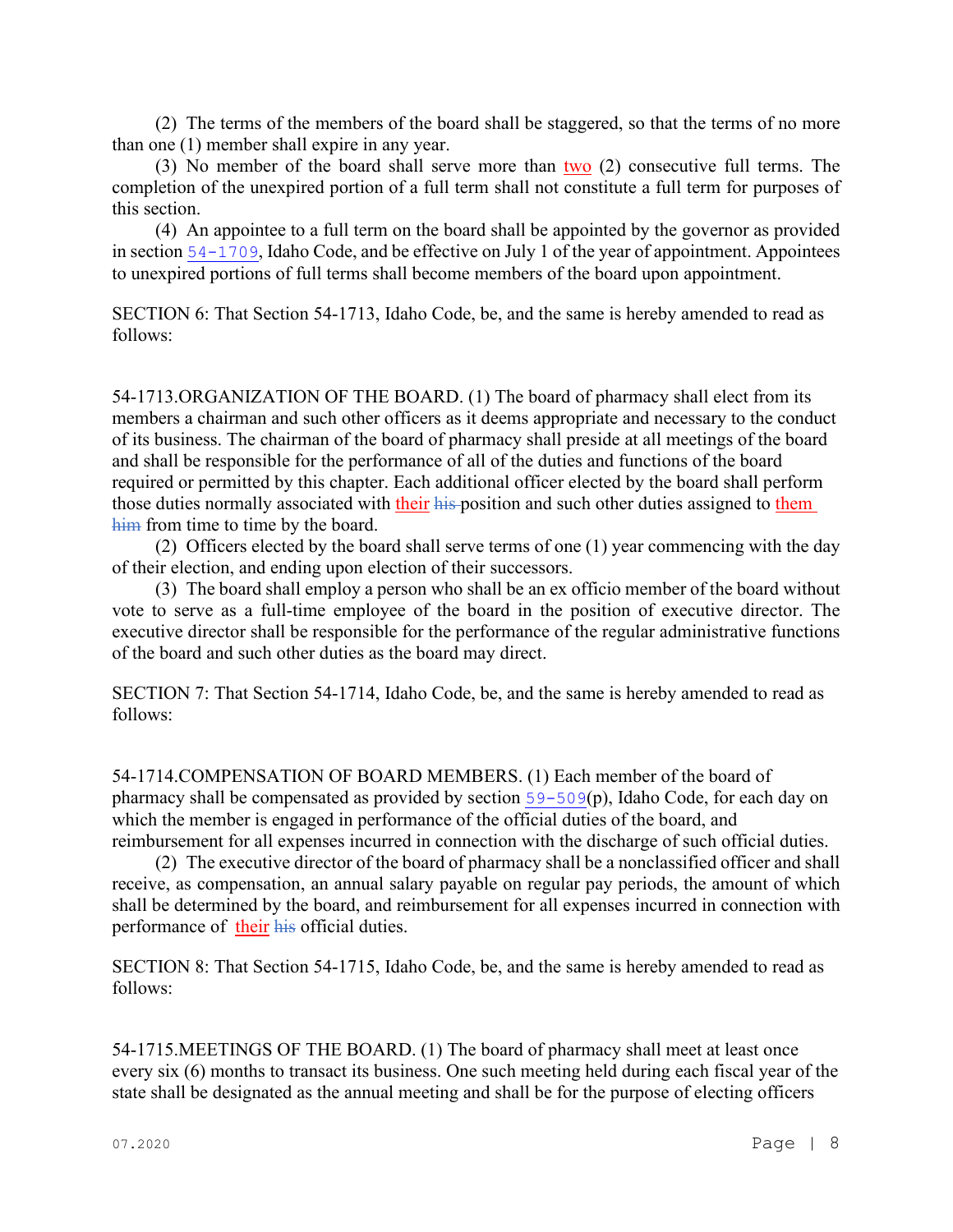and for the reorganization of the board. The board shall meet at such additional times as it may determine. Such additional meetings may be called by the chairman of the board or by three (3) of the members of the board.

(2) The board shall meet at such place as it may from time to time determine. The place for each meeting shall be determined prior to giving notice of such meeting and shall not be changed after such notice is given without adequate subsequent notice.

(3) Notice of all meetings of the board shall be given in the manner and pursuant to requirements prescribed by the state's applicable statutes, and rules and regulations.

(4) A majority of the members of the board shall constitute a quorum for the conduct of a board meeting and, except where a greater number is required by the act, or by any rule or regulation of the board, all actions of the board shall be by a majority of a quorum.

(5) All meetings and hearings of the board shall be conducted in compliance with the provisions of [chapter 2, title 74](https://legislature.idaho.gov/statutesrules/idstat/Title74/T74CH2), Idaho Code.

SECTION 9: That Section 54-1718, Idaho Code, be, and the same is hereby amended to read as follows:

54-1718.LICENSURE AND DISCIPLINE. (1) The board of pharmacy shall be responsible for the control and regulation of the practice of pharmacy in this state including, but not limited to, the following:

(a) The licensing by examination or by reciprocity of applicants who are qualified to engage in the practice of pharmacy under the provisions of this chapter;

(b) The renewal of licenses to engage in the practice of pharmacy;

(c) The determination and issuance of standards for recognition and approval of schools and colleges of pharmacy whose graduates shall be eligible for licensure in this state, and the specification and enforcement of requirements for practical training, including internship;

(d) The enforcement of the provisions of this chapter relating to the conduct or competence of pharmacists practicing in this state, and the suspension, revocation or restriction of licenses to practice pharmacy;

(e) The regulation of the training, qualifications and employment of pharmacist interns.

(2) The board of pharmacy shall require the following applicants to submit to a fingerprintbased criminal history check of the Idaho central criminal history database and the federal bureau of investigation criminal history database:

(a) Original applicants for a certificate licensure or registration, unless exempted by board rule; and

(b) Applicants for reinstatement of a certificate license or registration.

Each applicant shall submit a completed ten (10) finger fingerprint card or scan to the board of pharmacy at the time of application and shall pay the cost of the criminal history check.

SECTION 10: That Section 54-1719, Idaho Code, be, and the same is hereby amended to read as follows:

54-1719.MEDICATIONS -- DRUGS -- DEVICES -- OTHER MATERIALS. The board of pharmacy shall also have the following responsibilities in regard to medications, drugs, devices and other materials used in this state in the diagnosis, mitigation and treatment or prevention of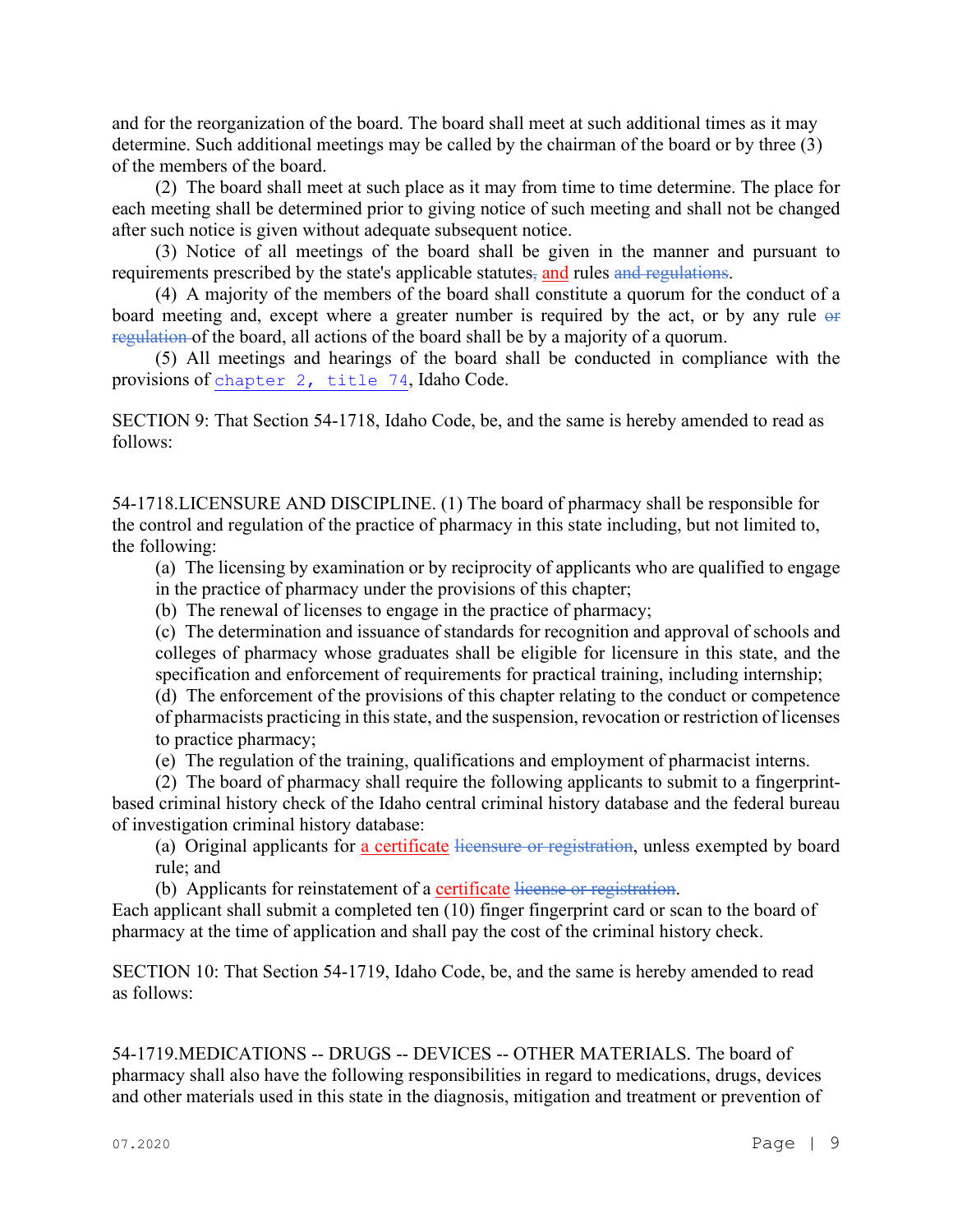injury, illness and disease:

(1) The regulation of the sale at retail and the dispensing of medications, drugs, devices and other materials, including the method of dispensing in institutional facilities, and including the right to seize such drugs, devices and other materials found to be detrimental to the public health and welfare by the board after appropriate hearing as required under the administrative procedure act;

(2) The specifications of minimum professional and technical equipment, environment, supplies and procedures for the compounding, dispensing and distribution of such medications, drugs, devices and other materials within the practice of pharmacy;

(3) The control of the purity and quality of such medications, drugs, devices and other materials within the practice of pharmacy;

(4) The issuance and renewal of certificates  $\sigma f$  registration of drug outlets for purposes of ascertaining those persons engaged in the manufacture and distribution of drugs.

SECTION 11: That Section 54-1720, Idaho Code, be, and the same is hereby amended to read as follows:

54-1720.OTHER DUTIES -- POWERS -- AUTHORITY. The board of pharmacy shall have such other duties, powers, and authority as may be necessary to the enforcement of this chapter and to the enforcement of board rules made pursuant thereto, which shall include, but are not limited to, the following:

(1) The board may join such professional organizations and associations organized exclusively to promote the improvement of the standards of the practice of pharmacy for the protection of the health and welfare of the public and whose activities assist and facilitate the work of the board.

(2) In addition to any statutory requirements, the board may require such surety bonds as it deems necessary to guarantee the performance and discharge of the duties of any officer or employee receiving and disbursing funds.

(3) The executive director of the board shall keep the seal of the board and shall affix it only in such manner as may be prescribed by the board.

(4) (a) The board shall determine by rule the fees to be collected for the issuance and renewal of certificates licenses and registrations.

(b) All fees or fines that shall be paid under the provisions of this chapter shall be paid over by the board to the treasurer of the state of Idaho and shall be held by the state treasurer in the pharmacy account, which shall be paid out by the state treasurer upon warrant drawn by the state controller against said account. The state controller is hereby authorized, upon presentation of the proper vouchers of claims against the state, approved by the said board and the state board of examiners, as provided by law, to draw their his warrant upon said account.

(5) In addition to its annual appropriations, the board may solicit and receive, from parties other than the state, grants, moneys, donations and gifts of tangible and intangible property for any purpose consistent with this act, which may be specified as a condition of any grants, donations or gifts. Such moneys may be solicited or received provided:

(a) Such moneys are awarded for the pursuit of a specific objective which the board is authorized to accomplish by this chapter, or which the board is qualified to accomplish by reason of its jurisdiction or professional expertise;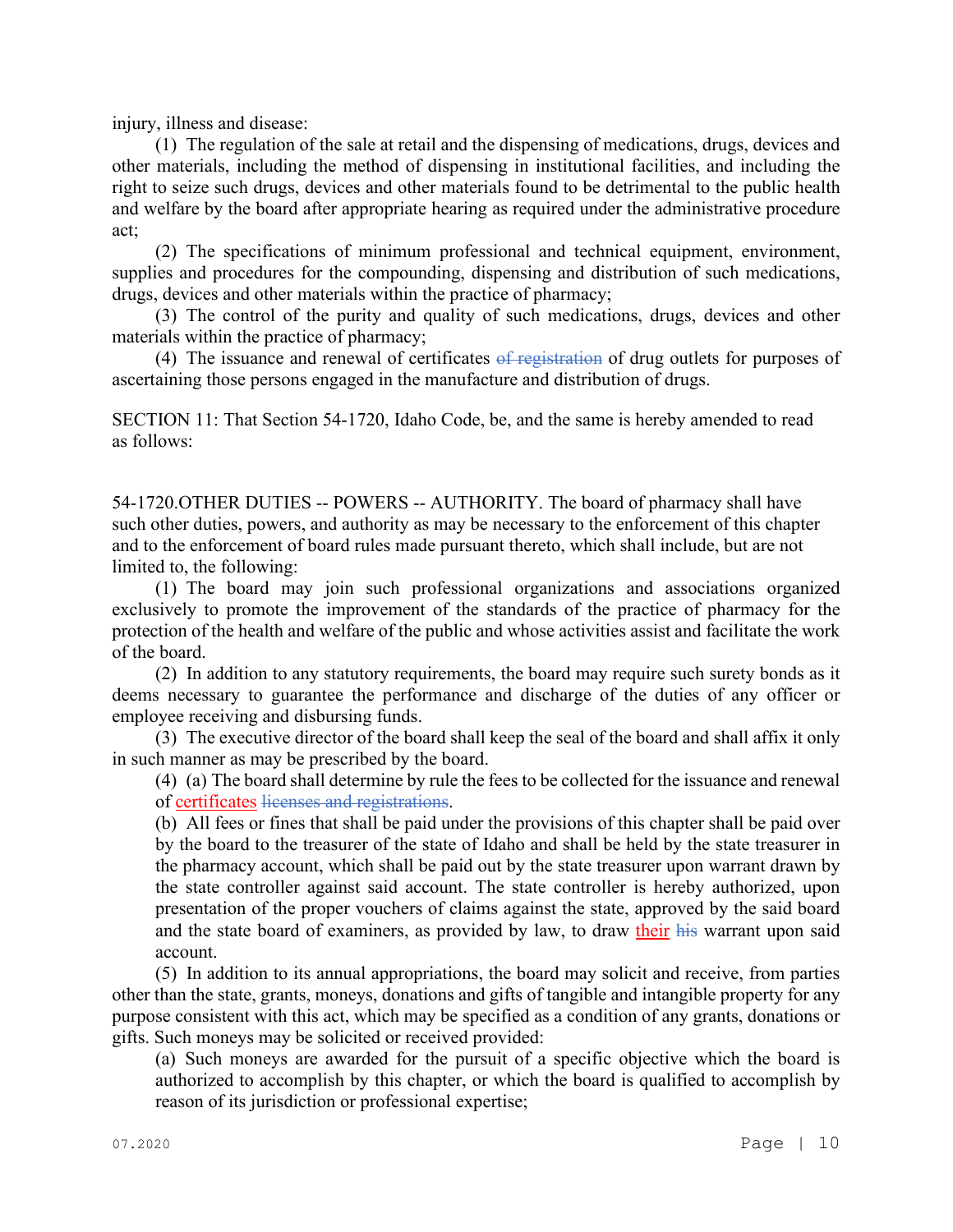(b) Such moneys are expended for the pursuit of the objective for which they are awarded;

(c) Activities connected with or occasioned by the expenditures of such moneys do not interfere with or impair the performance of the board's duties and responsibilities and do not conflict with the exercise of the board's powers as specified by this chapter;

(d) Such moneys are kept in a separate, special state account; and

(e) Periodic reports are made to the administrator, division of financial management, concerning the board's receipt and expenditure of such moneys.

(6) The board shall assign to each drug outlet under its jurisdiction a uniform state number.

(7) The board or its authorized representatives shall also have power to investigate and gather evidence concerning alleged violations of the provisions of this chapter or of the rules of the board.

(8) Except as otherwise provided to the contrary, the board shall exercise all of its duties, powers and authority in accordance with the administrative procedure act.

(9) (a) For the purpose of any proceedings held before the board as authorized by law, including the refusal, nonrenewal, revocation or suspension of a certificate licenses, registrations or certifications authorized by this chapter, or the imposition of fines or reprimands on persons holding such certificates licenses, certifications or registrations, the board may subpoena witnesses and compel their attendance, and may also at such time require the production of books, papers, documents or other memoranda. In any such proceeding before the board, any member of the board, or its designee, may administer oaths or affirmations to witnesses so appearing.

(b) If any person shall refuse to obey a subpoena so issued, or refuse to testify or produce any books, papers or documents called for by said subpoena, the board may make application to the district court of the county in which the proceeding is held for an order of the court requiring the person to appear before the court and to show cause why the person should not be compelled to testify, to produce such books, papers, memoranda or other documents required by the subpoena, or otherwise comply with its terms. The application shall set forth the action theretofore taken by the board to compel the attendance of the witness, the circumstances surrounding the failure of the witness to attend or otherwise comply with the subpoena, together with a brief statement of the reasons why compliance with the subpoena is necessary to the proceeding before the board.

(c) Upon the failure of a person to appear before the court at the time and place designated by it, the court may enter an order without further proceedings requiring the person to comply with the subpoena. Any person failing or refusing to obey such order of the court shall be punished for contempt of court as in other cases provided.

(10) The board may sponsor, participate in or conduct education, research or public service programs or initiatives to carry out the purposes of this chapter.

SECTION 12: That Section 54-1721, Idaho Code, be, and the same is hereby amended to read as follows:

54-1721.UNLAWFUL PRACTICE. (1) It shall be unlawful for any person or business entity to engage in the practice of pharmacy including, but not limited to, pharmaceutical care services in or into Idaho unless licensed or registered to so practice under the provisions of this chapter, except as provided in this subsection:

(a) Practitioners who are licensed under the laws of this state and their agents or employees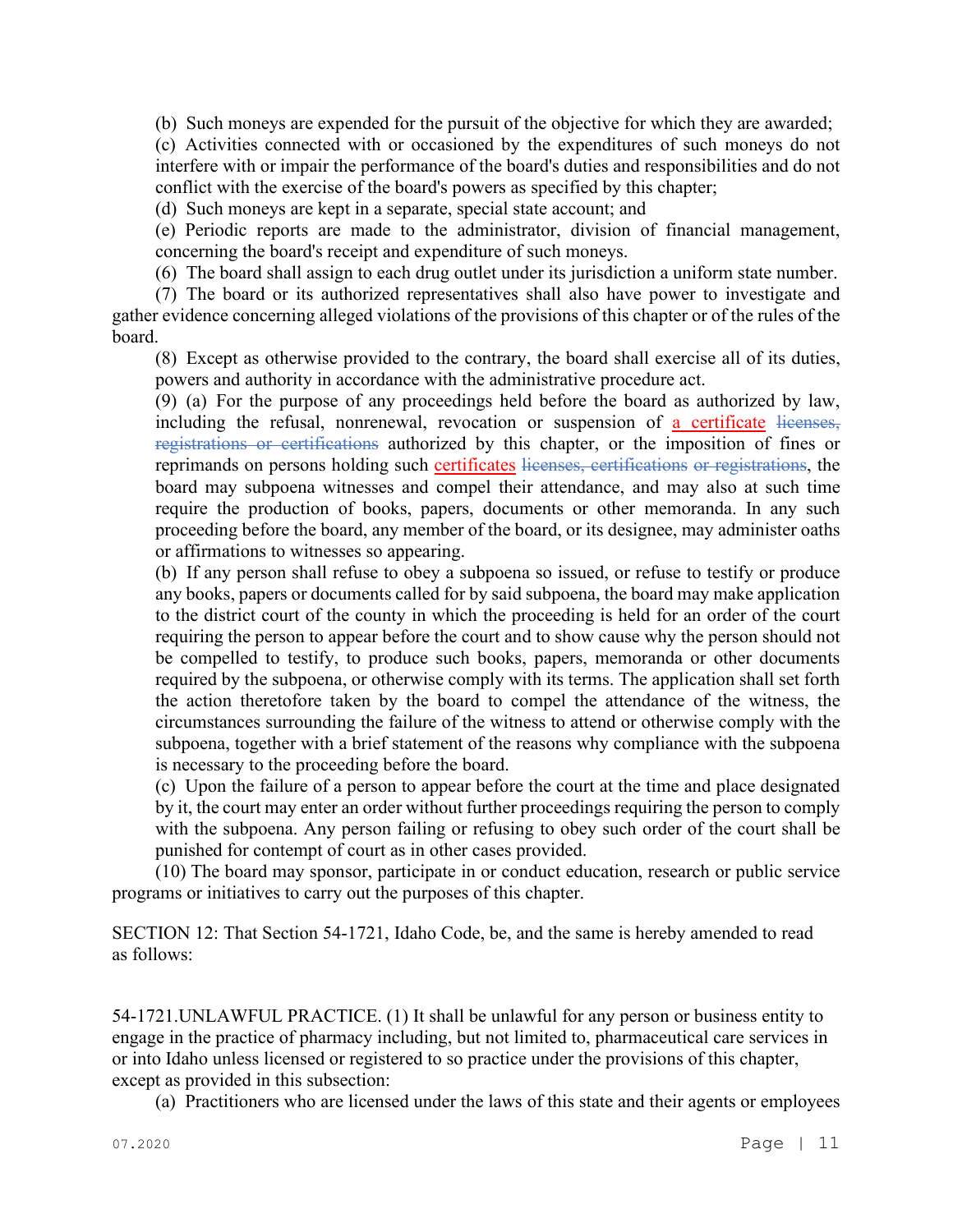may deliver and administer prescription drugs to their patients in the practice of their respective professions where specifically authorized to do so by statute of this state;

(b) Nonresident pharmacists who are actively licensed in their state of residence may practice pharmacy into Idaho if employed by or affiliated with and practicing for an Idahoregistered nonresident drug outlet. Only the PIC of a registered nonresident facility must be registered to practice into Idaho;

(c) Multistate licensees permitted to engage in the multistate practice of pharmacy in or into Idaho pursuant to section [54-1723B](file://admiodine/statutesrules/idstat/Title54/T54CH17/SECT54-1723B), Idaho Code;

(d) A veterinary drug outlet, as defined in section [54-1705](file://admiodine/statutesrules/idstat/Title54/T54CH17/SECT54-1705), Idaho Code, does not need to register with the board if the outlet does not dispense for outpatient use any controlled substances listed in [chapter 27, title 37](file://admiodine/statutesrules/idstat/Title37/T37CH27), Idaho Code, euthanasia drugs, tranquilizer drugs, neuromuscular paralyzing drugs or general anesthesia drugs;

(e) Employees of the public health districts established under section [39-408](file://admiodine/statutesrules/idstat/Title39/T39CH4/SECT39-408), Idaho Code, shall be permitted to engage in the labeling and delivery of prepackaged items pursuant to a valid prescription drug order and in accordance with a formulary established by the district health director; and

(f) Researchers may possess legend drugs for use in their usual and lawful research projects.

(2) It shall be unlawful for any person, not legally licensed or registered as a pharmacist, to take, use or exhibit the title of pharmacist or any other title or description of like import.

(3) Any person who shall be found to have unlawfully engaged in the practice of pharmacy shall be subject to a fine not to exceed three thousand dollars (\$3,000) for each offense. Each such violation of this chapter or the rules promulgated hereunder pertaining to unlawfully engaging in the practice of pharmacy shall also constitute a misdemeanor punishable upon conviction as provided in the criminal code of this state.

SECTION 13: That Section 54-1722, Idaho Code, be, and the same is hereby amended to read as follows:

54-1722.QUALIFICATIONS FOR LICENSURE BY EXAMINATION. (1) To obtain a license to engage in the practice of pharmacy, an applicant for licensure by examination shall:

(a) Have submitted a written application in the form prescribed by the board of pharmacy;

(b) Have attained the age of majority;

(c) Have graduated and received the first professional undergraduate degree from a school or college of pharmacy approved by the board of pharmacy;

(d) Have completed an internship or other program approved by the board of pharmacy, or demonstrated to the board's satisfaction experience in the practice of pharmacy that meets or exceeds the minimum internship requirements of the board;

- (e) Have successfully passed an examination given by the board of pharmacy; and
- (f) Paid the fees specified by the board of pharmacy for examination and issuance of license.

(2) Examinations. The examination shall be prepared to measure the competence of the applicant to engage in the practice of pharmacy. The board may employ and cooperate with any organization or consultant in the preparation and grading of an appropriate examination, but shall retain the sole discretion and responsibility of determining which applicants have successfully passed such an examination.

(3) Internship and other training programs. All applicants for licensure by examination shall obtain practical experience in the practice of pharmacy concurrent with or after college attendance,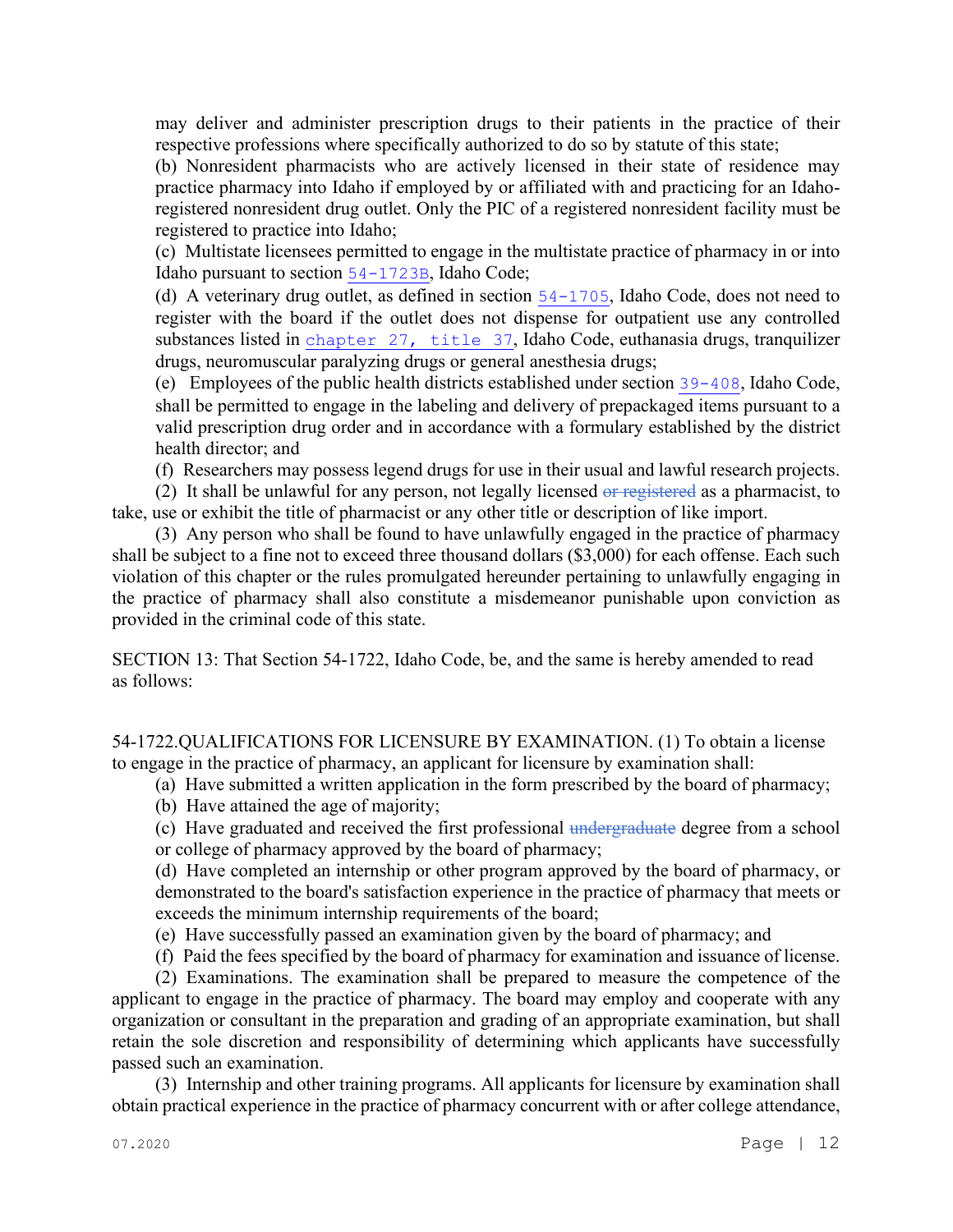or both, under such terms and conditions as the board shall determine.

(4) Any applicant who is a graduate of a school or college of pharmacy located outside the United States, the degree program of which has not been approved by the board, but who is otherwise qualified to apply for a license to practice pharmacy in this state, may be considered to have satisfied the degree requirements of subsection (1)(d) of this section by verification to the board of their his academic record and their his graduation and by meeting any other requirements as the board may establish from time to time. The board may require that the applicant successfully pass an examination given or approved by the board to establish proficiency in English and an equivalency of education with qualified graduates of a degree program specified in subsection (1)(d) of this section as a prerequisite of taking the licensure examination as provided in subsection (1)(f) of this section.

SECTION 14: That Section 54-1723, Idaho Code, be, and the same is hereby amended to read as follows:

54-1723.QUALIFICATIONS FOR LICENSURE BY RECIPROCITY. (1) To obtain a license as a pharmacist by reciprocity, an applicant for licensure shall:

- (a) Have submitted a written application in the form prescribed by the board of pharmacy;
- (b) Have attained the age of majority;
- (c) Have good moral character and temperate habits;

(d) Have possessed at the time of initial licensure as a pharmacist such other qualifications necessary to have been eligible for licensure at that time in this state;

 $(d<sub>e</sub>)$  Have presented to the board proof of initial licensure by examination and proof that such license and any other certificate license or licenses granted to the applicant by any other state or states is not at the time of application suspended, revoked, canceled or otherwise restricted in a manner preventing the applicant from practicing as a pharmacist for any reason except nonrenewal or the failure to obtain required continuing education credits in any state where the applicant is licensed but not engaged in the practice of pharmacy; and

 $(e<sup>f</sup>)$  Have paid the fees specified by the board of pharmacy for issuance of a license.

(2) Eligibility. No applicant shall be eligible for licensure by reciprocity unless the state in which the applicant was initially licensed as a pharmacist also grants reciprocal licensure to pharmacists duly licensed by examination in this state, under like circumstances and conditions.

SECTION 15: That Section 54-1723A, Idaho Code, be, and the same is hereby amended to read as follows:

# 54-1723A.CERTIFICATE REGISTRATION TO ENGAGE IN THE PRACTICE OF

PHARMACY INTO IDAHO. (1) To obtain a certificate registration to practice as a pharmacist into the state of Idaho, the applicant shall:

(a) Be licensed and in good standing in the state from which the applicant practices pharmacy;

- (b) Submit a written application in the form prescribed by the board;
- (c) Pay the fee(s) specified by the board for the issuance of the certificate registration; and
- (d) Comply with all other requirements of the board.

(2) A successful applicant for a certificate registration under this section shall be subject to the disciplinary provisions of section [54-1726](file://admiodine/statutesrules/idstat/Title54/T54CH17/SECT54-1726), Idaho Code, the penalty provisions of section [54-](file://admiodine/statutesrules/idstat/Title54/T54CH17/SECT54-1728)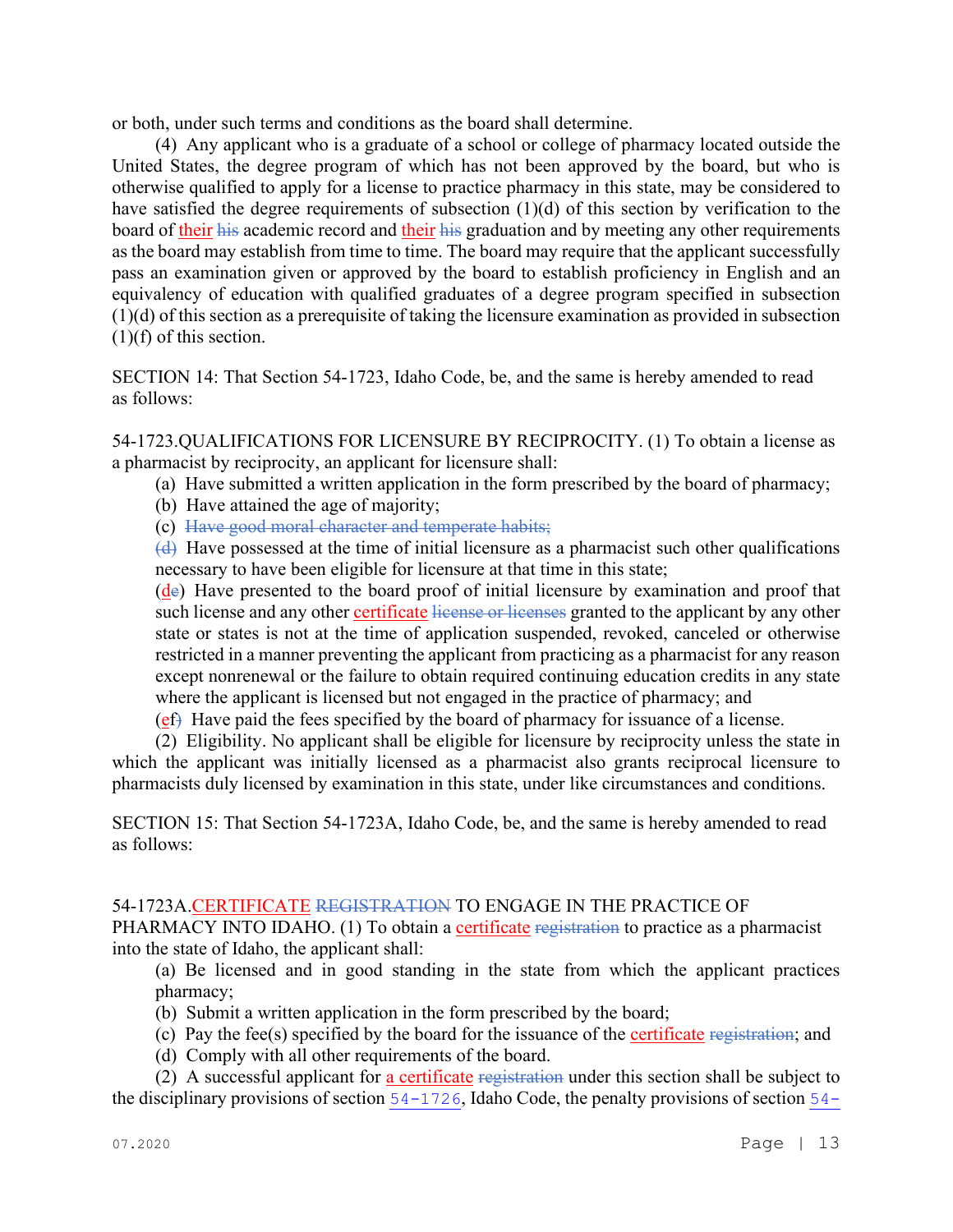[1728](file://admiodine/statutesrules/idstat/Title54/T54CH17/SECT54-1728), Idaho Code, and the rules of the board.

(3) A successful applicant for a certificate registration under this section shall comply with the board's laws and rules of this state unless compliance would violate the laws or rules in the state in which the applicant registrant is located.

(4) Renewal shall be required annually and submitted to the board no later than the last day of the applicant's registrant's birth month. The board shall specify by rule the procedures to be followed and the fees to be paid for renewal of the certificate registration.

SECTION 16: That Section 54-1723B, Idaho Code, be, and the same is hereby amended to read as follows:

54-1723B.MULTISTATE PRACTICE OF PHARMACY. Notwithstanding any provision of law to the contrary:

(1) As used in this section:

(a) "License" means a license, registration, or other credential for the practice of pharmacy issued by the pharmacy licensing agency of a state.

(b) "Multistate licensee" means a multistate pharmacist, multistate pharmacist intern, or multistate technician.

(c) "Multistate pharmacist" means a nonresident pharmacist, licensed by a party state, who is not otherwise licensed by the board.

(d) "Multistate pharmacist intern" means a nonresident pharmacist intern, licensed registered by a party state, who is not otherwise registered by the board.

(e) "Multistate practice of pharmacy" means the practice of pharmacy in or into Idaho, for a patient located in Idaho, by a multistate licensee, pursuant to the requirements of this section and the terms of a mutual recognition agreement.

(f) "Multistate technician" means a nonresident eertified technician, licensed by a party state, who is not otherwise registered by the board.

(g) "Mutual recognition agreement" means a written agreement entered into between the board and a party state allowing for the multistate practice of pharmacy, subject to the requirements of this section and any other reasonable and supplemental contract terms negotiated by the board and the party state.

(h) "Party state" means any pharmacy licensing agency of a state that has entered a mutual recognition agreement with the board.

(i) "Primary state of residence" means the multistate licensee's declared primary state of residence, as evidenced by a valid state or federal identification card with a home address or another form of identification as accepted by the board.

(j) "State" means a state, a territory or possession of the United States, or the District of Columbia.

(2) The board may enter into mutual recognition agreements with one (1) or more party states provided that each party state:

(a) Has substantially similar requirements for pharmacist licensure, as required in section [54-1722](file://admiodine/statutesrules/idstat/Title54/T54CH17/SECT54-1722), Idaho Code, or pharmacist intern and certified technician registration, as required by board rule, or both;

(b) Requires a fingerprint-based criminal history check prior to licensure that is substantially similar to the requirement in section [54-1718](file://admiodine/statutesrules/idstat/Title54/T54CH17/SECT54-1718), Idaho Code; and

(c) Grants the same multistate practice privileges to Idaho pharmacists, registered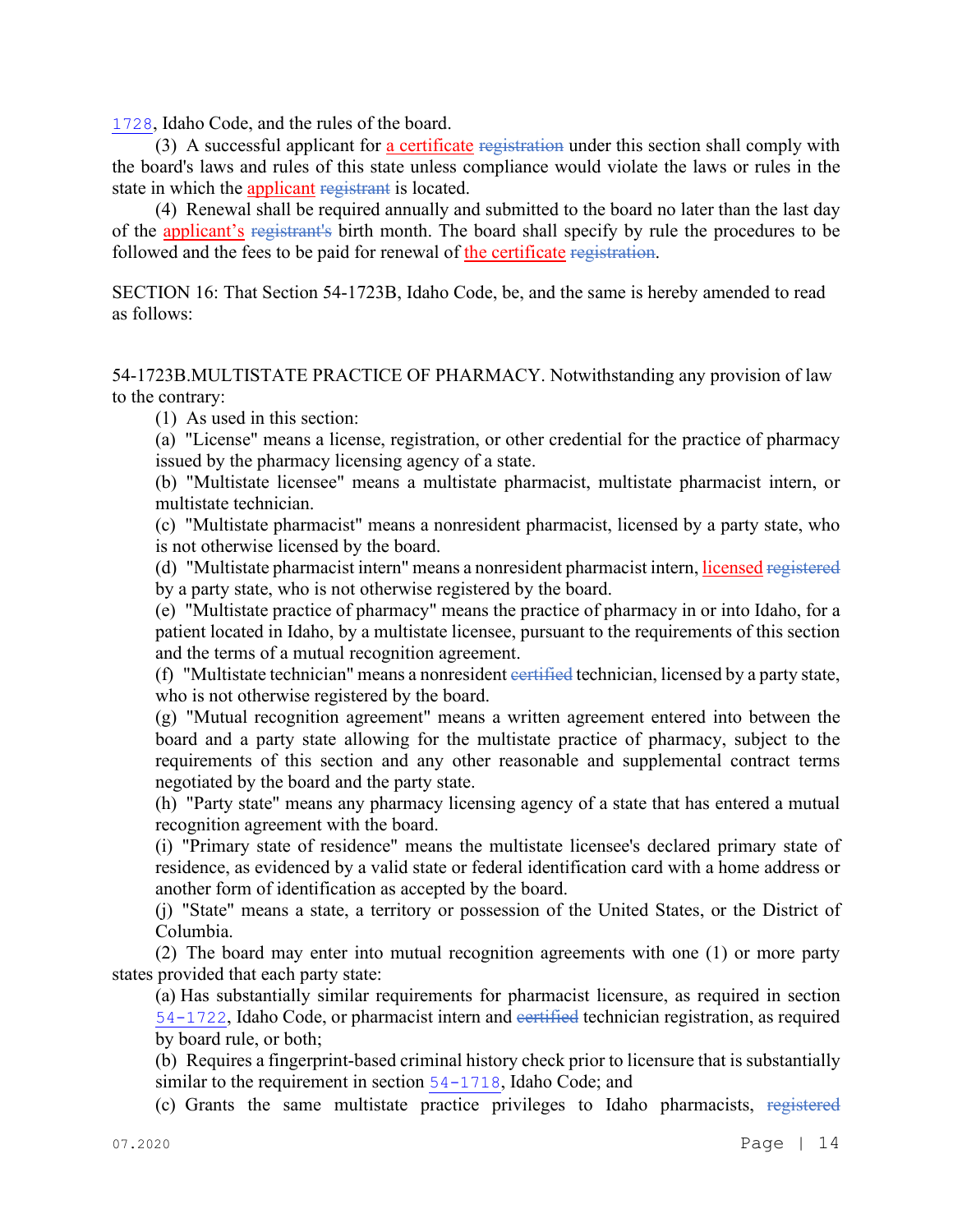pharmacist interns, or evertified technicians as Idaho grants to the party state's pharmacists, registered pharmacist interns, or certified technicians under like circumstances and conditions.

(3) A pharmacist license, pharmacist intern registration, or eertified technician license issued by a party state will be recognized by the board as permitting the multistate practice of pharmacy in or into Idaho without a license or registration issued by the board provided the following conditions are met:

(a) The party state is the primary state of residence for the multistate licensee;

(b) The multistate licensee holds an active license issued by a party state that is not currently suspended, revoked, canceled, or otherwise restricted or conditioned in any manner; and

(c) The requirements specified in paragraph (a) or (b) of this subsection must be met at all times by any multistate licensee engaged in the multistate practice of pharmacy in or into Idaho.

(i) If such a multistate licensee no longer meets the requirements in paragraph (a) of this subsection, the multistate licensee must apply for licensure in the new primary state of residence prior to relocating to the new primary state of residence. If the pharmacist, pharmacist intern, or technician's new primary state of residence is either Idaho or another party state, the pharmacist, pharmacist intern, or technician may continue to practice until a new license is issued in the new primary state of residence. (ii) If a multistate licensee no longer meets the requirements in paragraph (b) of this subsection, the multistate licensee must immediately cease engaging in the multistate practice of pharmacy in or into Idaho, unless the multistate licensee obtains a license or registration issued by the board.

(4) A multistate licensee engaged in the multistate practice of pharmacy in or into Idaho must comply with all laws governing the practice of pharmacy in the state of Idaho.

(5) If the board finds grounds for discipline exist, as set forth in section [54-1726](file://admiodine/statutesrules/idstat/Title54/T54CH17/SECT54-1726) or [37-](file://admiodine/statutesrules/idstat/Title37/T37CH27/SECT37-2718) [2718](file://admiodine/statutesrules/idstat/Title37/T37CH27/SECT37-2718), Idaho Code, the board may impose upon the multistate practice privileges of a multistate licensee any of the penalties set forth in section [54-1728](file://admiodine/statutesrules/idstat/Title54/T54CH17/SECT54-1728) or [37-2718](file://admiodine/statutesrules/idstat/Title37/T37CH27/SECT37-2718), Idaho Code. The board's imposition of any penalties shall be limited to the multistate practice privileges of a multistate licensee. Only the party state shall have the power to revoke, suspend, or otherwise discipline a license issued by the party state.

(6) The board shall promptly notify a party state of any board action taken against the multistate practice privileges of a multistate licensee licensed by the party state. The party state shall give the same priority and effect to reported conduct received from the board as it would if such conduct had occurred within the party state.

SECTION 17: That Section 54-1724, Idaho Code, be, and the same is hereby repealed.

SECTION 18: That Section 54-1726, Idaho Code, be, and the same is hereby amended to read as follows:

54-1726.GROUNDS FOR DISCIPLINE. (1) The board of pharmacy may penalize as set forth in 54-1728 refuse to issue or renew, or may suspend, revoke or restrict the a certificate license or registration of any person, pursuant to the procedures set forth in [chapter 52, title 67](file://admiodine/statutesrules/idstat/Title67/T67CH52),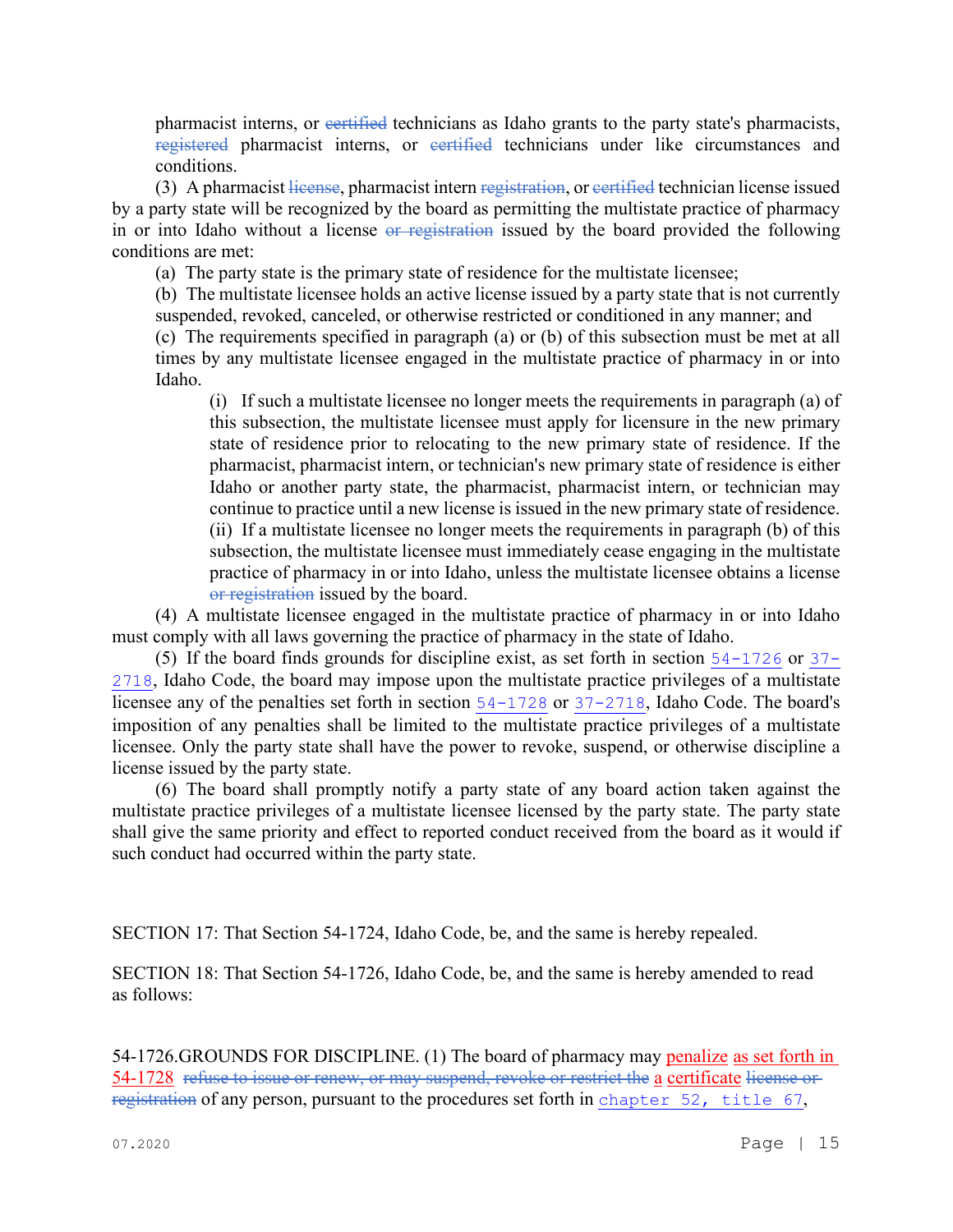Idaho Code, upon one (1) or more of the following grounds:

(a) Unprofessional conduct as that term is defined by the rules of the board;

(b) Incapacity of a nature that prevents a **person**  $\theta$  pharmacist from engaging in the practice of pharmacy with reasonable skill, competence and safety to the public;

(c) Being found guilty, convicted or having received a withheld judgment or suspended sentence by a court of competent jurisdiction in this state or any other state of one (1) or more of the following:

(i) Any crime that is deemed relevant in accordance with section  $67 - 9411(1)$ , Idaho Code;

(ii) Any act that is related to the qualifications, functions or duties of a licensee or registrant; or

(iii) Violations of the pharmacy or drug laws of this state or rules pertaining thereto, or of statutes, rules or regulations of any other state, or of the federal government;

(d) Fraud or intentional misrepresentation by a licensee or registrant in securing the issuance or renewal of a certificate license;

(e) Engaging or aiding and abetting an individual to engage in the practice of pharmacy without a certificate license, or falsely using the title of pharmacist; and

(f) Being found by the board to be in violation of any of the provisions of this chapter, [chapter 27, title 37](file://admiodine/statutesrules/idstat/Title37/T37CH27), Idaho Code, or rules adopted pursuant to either chapter.

(2) Nonresident licensees and registrants shall be held accountable to the board for violations by its agents and employees and subject to the same grounds for discipline and penalties for their actions as set forth herein.

SECTION 19: That Section 54-1727, Idaho Code, be, and the same is hereby amended to read as follows:

54-1727.CONFIDENTIALITY OF PRESCRIPTIONS AND PATIENT INFORMATION. (1) In addition to the requirements of the Health Insurance Portability and Accountability Act of 1996, aAll prescriptions, drug orders, records or any other prescription information that specifically identifies an individual patient shall be held in the strictest confidence. No person in possession of such information shall release the information, unless requested as follows:

(a) By the board, or its representatives, acting in their official capacity;

(b) By the patient, or the patient's designee, regarding the patient's own records;

(c) By the practitioner, or the practitioner's designee, who issued the prescription;

(d) By other licensed health care professionals who are responsible for the direct and acute care of the patient;

(be) By agents of the department of health and welfare when acting in their official capacity with reference to issues related to the practice of pharmacy (written requests by authorized agents of the department requesting such information are required);

(cf) By agents of any board whose practitioners have prescriptive authority, when the board is enforcing laws governing that practitioner;

 $(d_{\mathcal{E}})$  By an agency of government charged with the responsibility for providing medical care for the patient (written requests by authorized agents of the agency requesting such information are required);

(h) By the federal food and drug administration (FDA), for purposes relating to monitoring of adverse drug events in compliance with the requirements of federal law, rules or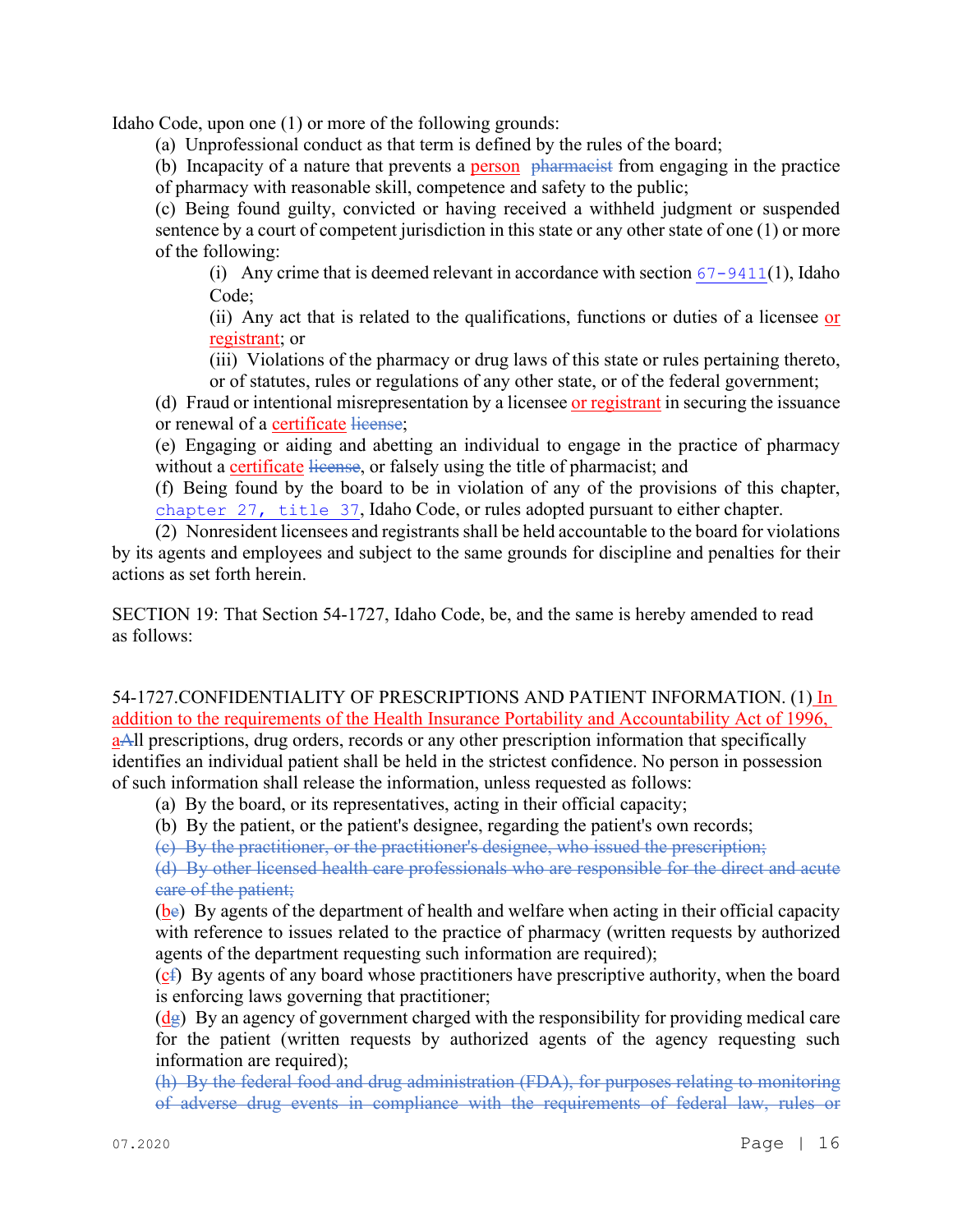regulations adopted by the federal food and drug administration;

(i) By the patient's authorized insurance benefit provider or health plan providing health care coverage or pharmacy benefits to the patient.

(j) Nothing in this section shall be construed to prohibit consultations between health care professionals who are involved in the diagnosis, care and treatment of the patient.

 $(ek)$  Nothing in this section shall prohibit insurance companies and health plans from sharing patient specific information with law enforcement authorities or any of the entities identified in subsections (1)(a) through (i) of this section, in cases of suspected fraud and substance abuse.

(fl) Nothing in this section shall prohibit disclosure of patient specific information to law enforcement authorities pursuant to a search warrant, subpoena, or other court order.

(2) Nothing in this section shall prevent the pharmacist or others from providing aggregate or other data, which does not identify the patient to qualified researchers, including pharmaceutical manufacturers, for purposes of clinical, pharmacoepidemiological, or pharmacoeconomic research.

(23) Any person who has knowledge by virtue of their his office or occupation of any prescription drug order, record, or pharmacy related information that specifically identifies an individual patient shall not divulge such information except as authorized in subsections (1) and  $(2)$  of this section. Any person or entity to whom information is divulged pursuant to subsection  $(1)$  of this section shall not divulge such information except in compliance with this section.

(34) Nothing in this section shall limit the authority of the board or its representatives from inspecting the records of licensees and registrants pharmacies or pharmacists or the authority of any other board with licensees or registrants who have prescriptive authority from performing any other duty or authority of that board, nor shall this section limit a court of competent jurisdiction from ordering the release or disclosure of such records upon a showing of just cause after such review or hearing as the court deems necessary and proper. This section shall not limit the authority of any other board or agency to inspect records of persons it regulates, notwithstanding that the records may contain information protected by the provisions of this section.

(45) In addition to all other penalties as provided by law, any person or entity found by the board to be in violation of the provisions of this section shall be subject to an administrative penalty not to exceed three thousand dollars (\$3,000) for each violation.

(56) No person shall be liable, nor shall a cause of action exist, for any loss or damage based upon the proper good faith release of records pursuant to the provisions of subsection  $(1)$  or  $(2)$  of this section.

SECTION 20: That Section 54-1728, Idaho Code, be, and the same is hereby amended to read as follows:

54-1728.PENALTIES AND REINSTATEMENT INTERVALS. (1) Upon the finding of the existence of grounds for discipline of any person or business entity holding a license or registration, seeking a license or registration, or renewing a renewal certificate license or registration under the provisions of this chapter, the board of pharmacy may impose  $\frac{any \cdot one}{1}$ or more of the following penalties:

(a) Suspension of the offender's certificate license or registration for a term to be determined by the board;

- (b) Revocation of the offender's certificate license or registration;
- (c) Restriction of the offender's certificate license or registration to prohibit the offender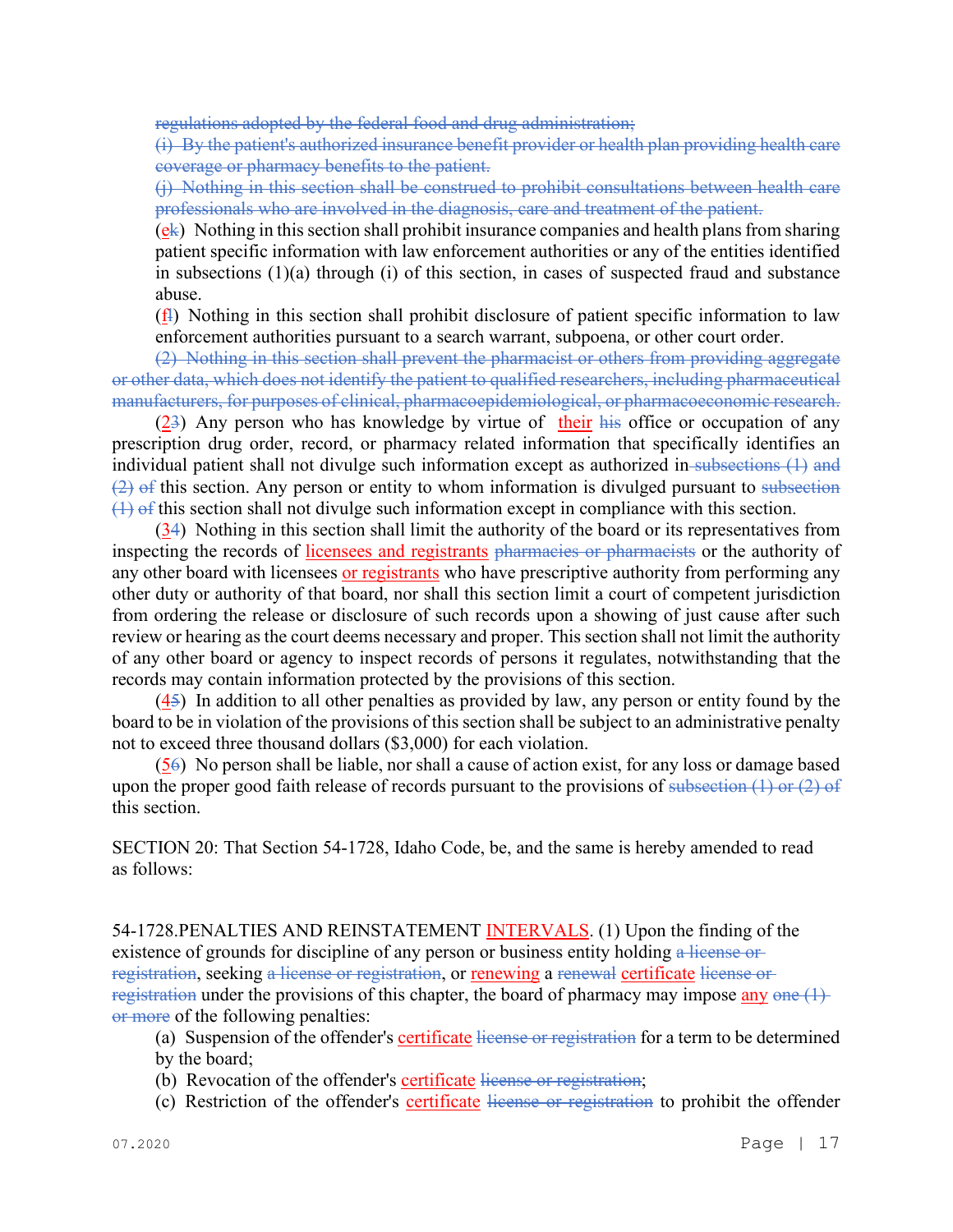from performing certain acts or from engaging in the practice of pharmacy in a particular manner for a term to be determined by the board;

(d) Refusal to *issue or* renew the offender's certificate license or registration;

(e) Placement of the offender on probation and supervision by the board for a period to be determined by the board;

(f) Imposition of an administrative fine not to exceed two thousand dollars (\$2,000) for each occurrence providing a basis for discipline.

(2) Whenever it appears that grounds for discipline exist under this chapter and the board finds that there is an immediate danger to the public health, safety, or welfare, the board is authorized to commence emergency proceedings to suspend, revoke, or restrict the certificate license or registration. Such proceedings shall be promptly instituted and processed. Any person whose certificate license or registration has been disciplined pursuant to this subsection can contest the emergency proceedings and appeal under the applicable provisions of [chapter 52, title](file://admiodine/statutesrules/idstat/Title67/T67CH52)  [67](file://admiodine/statutesrules/idstat/Title67/T67CH52), Idaho Code.

(3) The board may take any action against a nonresident licensee or registrant that the board can take against a resident licensee or registrant for violation of the laws of this state or the state in which it resides.

(4) The board may report any violation by a nonresident licensee or registrant, or its agent or employee, of the laws and rules of this state, the state in which it resides or the United States to any appropriate state or federal regulatory or licensing agency including, but not limited to, the regulatory agency of the state in which the nonresident licensee or registrant is a resident.

(5) The board may elect to not initiate an administrative action under Idaho law against a nonresident licensee or registrant upon report of a violation of law or rule of this state if the licensee's or registrant's home state commences an action for the violation complained of; provided however, that the board may elect to initiate an administrative action if the home state action is unreasonably delayed or the home state otherwise fails to take appropriate action for the reported violation.

(6) The suspension, revocation, restriction or other action taken against a licensee or registrant by a state licensing board with authority over a licensee's or registrant's professional certificate license or registration or by the drug enforcement administration may result in the board's issuance of an order likewise suspending, revoking, restricting or otherwise affecting the certificate license or registration in this state, without further proceeding, but subject to the effect of any modification or reversal by the issuing state or the drug enforcement administration.

(67) The assessment of costs and fees incurred in the investigation and prosecution or defense of a person holding a license or registration, seeking a license or registration, or renewing a certificate license or registration under this chapter shall be governed by the provisions of section [12-117](file://admiodine/statutesrules/idstat/Title12/T12CH1/SECT12-117)(5), Idaho Code.

(78) Any person or business entity whose certificate license to practice pharmacy in this state has been suspended, revoked or restricted pursuant to this chapter, or any drug outlet whose certificate of registration has been suspended, revoked or restricted pursuant to this chapter, whether voluntarily or by action of the board, shall have the right, at reasonable intervals, to petition the board for reinstatement of such certificate license. Such petition shall be made in writing and in the form prescribed by the board. Upon investigation and hearing, the board may in its discretion grant or deny such petition, or it may modify its original finding to reflect any circumstances which have changed sufficiently to warrant such modifications.

(89) Nothing herein shall be construed as barring criminal prosecutions for violations of the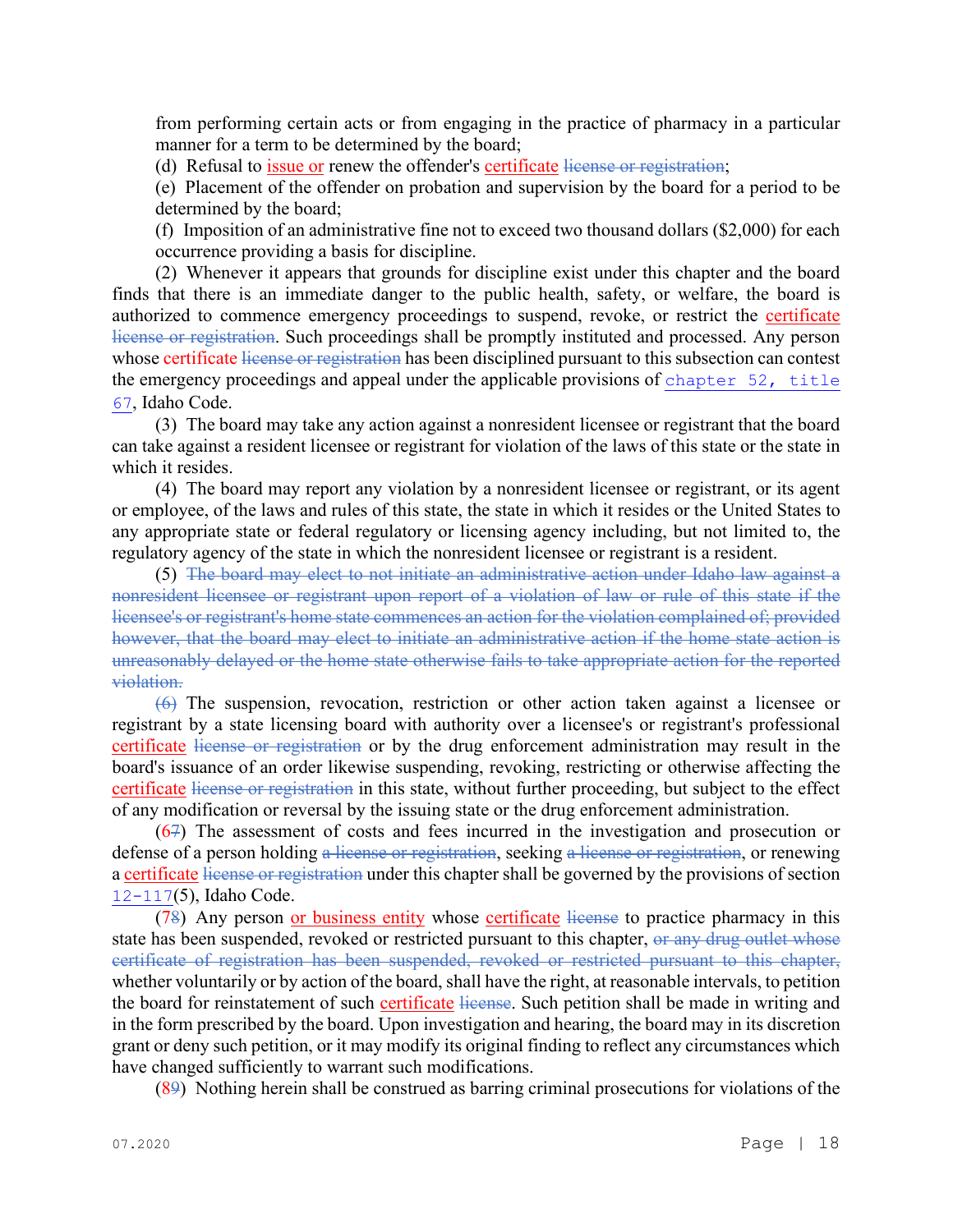act where such violations are deemed as criminal offenses in other statutes of this state or of the United States.

 $(910)$  All final decisions by the board shall be subject to judicial review pursuant to the procedures of the administrative procedure act.

SECTION 21: That Section 54-1729, Idaho Code, be, and the same is hereby amended to read as follows:

54-1729.REGISTRATION AND LICENSURE OF FACILITIES. (1) All drug or device outlets doing business in or into Idaho shall:

(a) If a nonresident, be licensed or registered and in good standing in the applicant's state of residence and, if a pharmacy, have a PIC who is registered by the board;

(b) Submit a written application in the form prescribed by the board; and

(c) Pay the fee or fees specified by the board for the issuance of the certificate registration or license.

(2) Each drug or device outlet shall apply for a certificate  $\theta$  registration or a license in one (1) of the following classifications:

(a) Community Retail pharmacy;

(b) Institutional facility;

(c) Manufacturer;

(d) Wholesaler;

(e) Prescriber drug outlet;

(f) Central drug outlet;

(g) Mail service pharmacy;

(h) Limited service outlet.

(3) The board shall establish by rule under the powers granted to it under sections [54-1718](file://admiodine/statutesrules/idstat/Title54/T54CH17/SECT54-1718) and [54-1719](file://admiodine/statutesrules/idstat/Title54/T54CH17/SECT54-1719), Idaho Code, the criteria that each outlet with employees or personnel engaged in the practice of pharmacy must meet to qualify for registration or licensure in each classification designated in subsection (2) of this section. The board may issue various types of certificates with varying restrictions to such outlets designated in subsection (2) of this section where the board deems it necessary by reason of the type of outlet requesting a certificate.

(4) It shall be lawful for any outlet or facility to sell and distribute nonprescription drugs. Outlets engaging in the sale and distribution of such items shall not be deemed to be improperly engaged in the practice of pharmacy. No rule will be adopted by the board under this chapter that requires the sale of nonprescription drugs by a pharmacist or under the supervision of a pharmacist or otherwise applies to or interferes with the sale and distribution of such medicines.

(5) If the regulatory board or licensing authority of the state in which a nonresident outlet is located fails or refuses to conduct an inspection or fails to obtain records or reports required by the board, upon reasonable notice to the nonresident outlet, the board may conduct an inspection. Nonresident outlets shall also pay the actual costs of the out-of-state inspection of the outlet, including the transportation, lodging and related expenses of the board's inspector.

(6) A successful applicant for a certificate registration under the provisions of this section shall be subject to the disciplinary provisions of section [54-1726](file://admiodine/statutesrules/idstat/Title54/T54CH17/SECT54-1726), Idaho Code, the penalty provisions of section [54-1728](file://admiodine/statutesrules/idstat/Title54/T54CH17/SECT54-1728), Idaho Code, and the rules of the board.

(7) A successful applicant for a certificate registration under the provisions of this section shall comply with the board's laws and rules of this state unless compliance would violate the laws,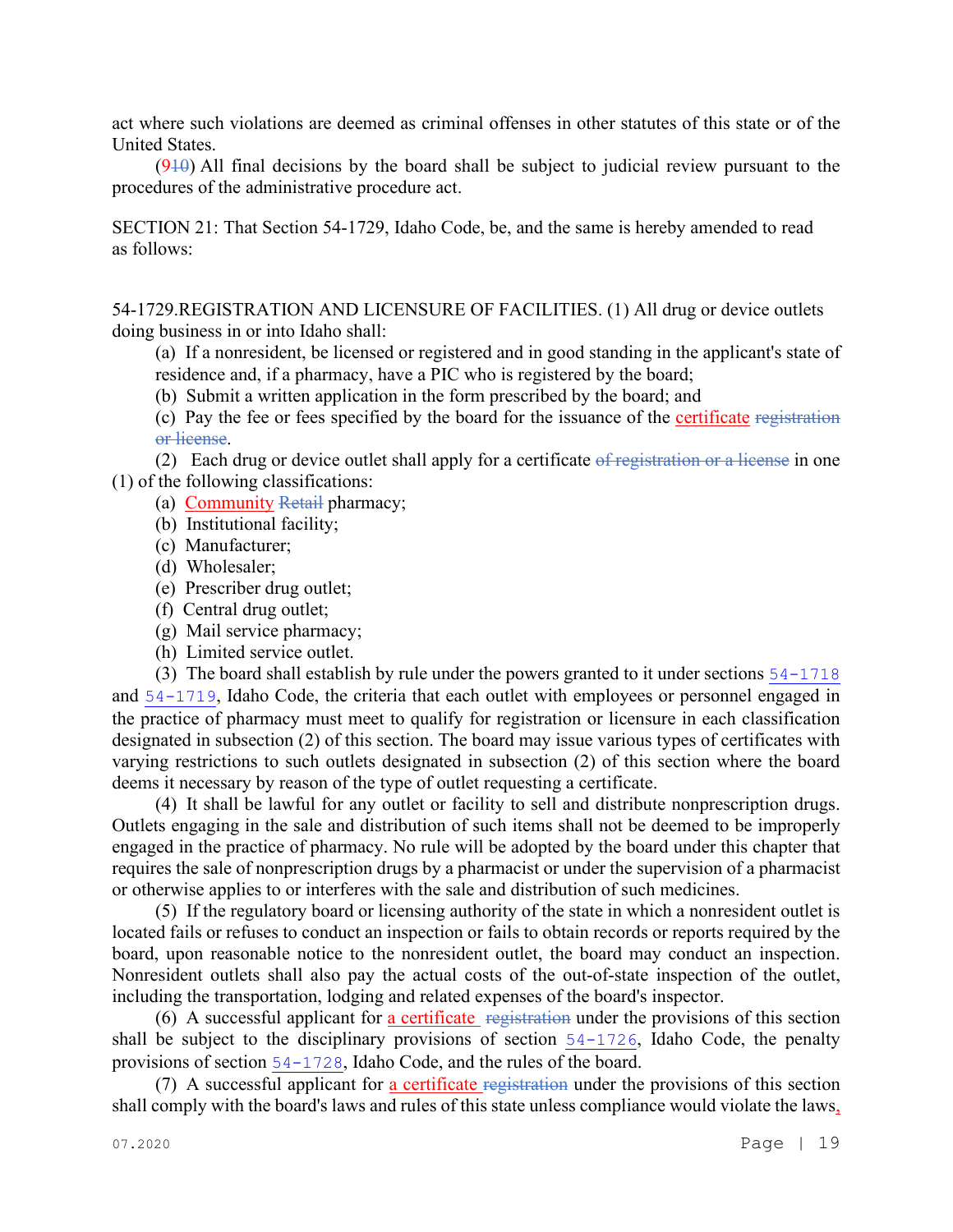regulations or rules in the state in which the licensee or registrant is located.

(8) Renewal shall be required annually and submitted to the board no later than December 31. The board shall specify by rule the procedures to be followed and the fees to be paid for renewal of a certificate registration or licensure.

SECTION 22: That Chapter 17 Title 54, Idaho Code, be, and the same is hereby amended by the addition thereto of a new section, to be known and designated as Section 54-1729A, Idaho Code, and to read as follows:

54-1729A.WHOLESALE DRUG DISTRIBUTOR LICENSING REQUIREMENT -- MINIMUM REQUIREMENTS FOR LICENSURE. (1) In addition to meeting federal requirements, every business entity that engages in the wholesale distribution of prescription drugs in or into Idaho must be licensed by the board as a wholesale distributor except:

(a) Manufacturers distributing their own federal food and drug administration approved drugs and devices including distribution of prescription drug samples by manufacturer's representatives and intracompany sales, meaning any transaction or transfer between any division, subsidiary, parent or affiliated or related company under common ownership and control of a corporate entity or any transfer between colicensees of a colicensed product, unless particular requirements are deemed necessary and appropriate following rulemaking. (b) An entity that donates prescription drugs, when conducted in accordance with sections [54-1760](https://legislature.idaho.gov/statutesrules/idstat/Title54/T54CH17SECT54-1760) through [54-1765](https://legislature.idaho.gov/statutesrules/idstat/Title54/T54CH17SECT54-1765), Idaho Code.

(c) A pharmacy distributing in accordance with section [54-1732](https://legislature.idaho.gov/statutesrules/idstat/Title54/T54CH17SECT54-1732), Idaho Code.

(d) Persons selling, purchasing, distributing, trading or transferring a prescription drug for emergency medical reasons.

(2) The board shall not issue a wholesale distributor license to an applicant, unless the board:

(a) Determines that the designated representative meets the following qualifications:

(i) Is actively involved in and aware of the actual daily operation of the wholesale distributor;

(ii) Is physically present at the facility of the applicant during regular business hours, except when the absence of the designated representative is authorized including, but not limited to, sick leave and vacation leave;

(3) All applicant-designated representatives shall submit to a fingerprint-based criminal history check of the Idaho central criminal history database and the federal bureau of investigation criminal history database. Each applicant shall submit a completed ten (10) finger fingerprint card or scan to the board of pharmacy at the time of application and shall pay the cost of the criminal history check.

(4) A wholesale distributor shall have adequate processes in place for monitoring purchase activity of customers and identifying suspicious ordering patterns that identify potential diversion or criminal activity related to controlled substances such as orders of unusual size, orders deviating substantially from a normal pattern, orders for drugs that are outside of the prescriber's scope of practice, or orders of unusual frequency.

(5) The board may adopt rules to approve an accreditation body to evaluate a wholesaler's operations to determine compliance with professional standards and any other applicable laws, and to perform inspections of each facility and location where wholesale distribution operations are conducted by the wholesaler.

SECTION 23: That Section 54-1730, Idaho Code, be, and the same is hereby amended to read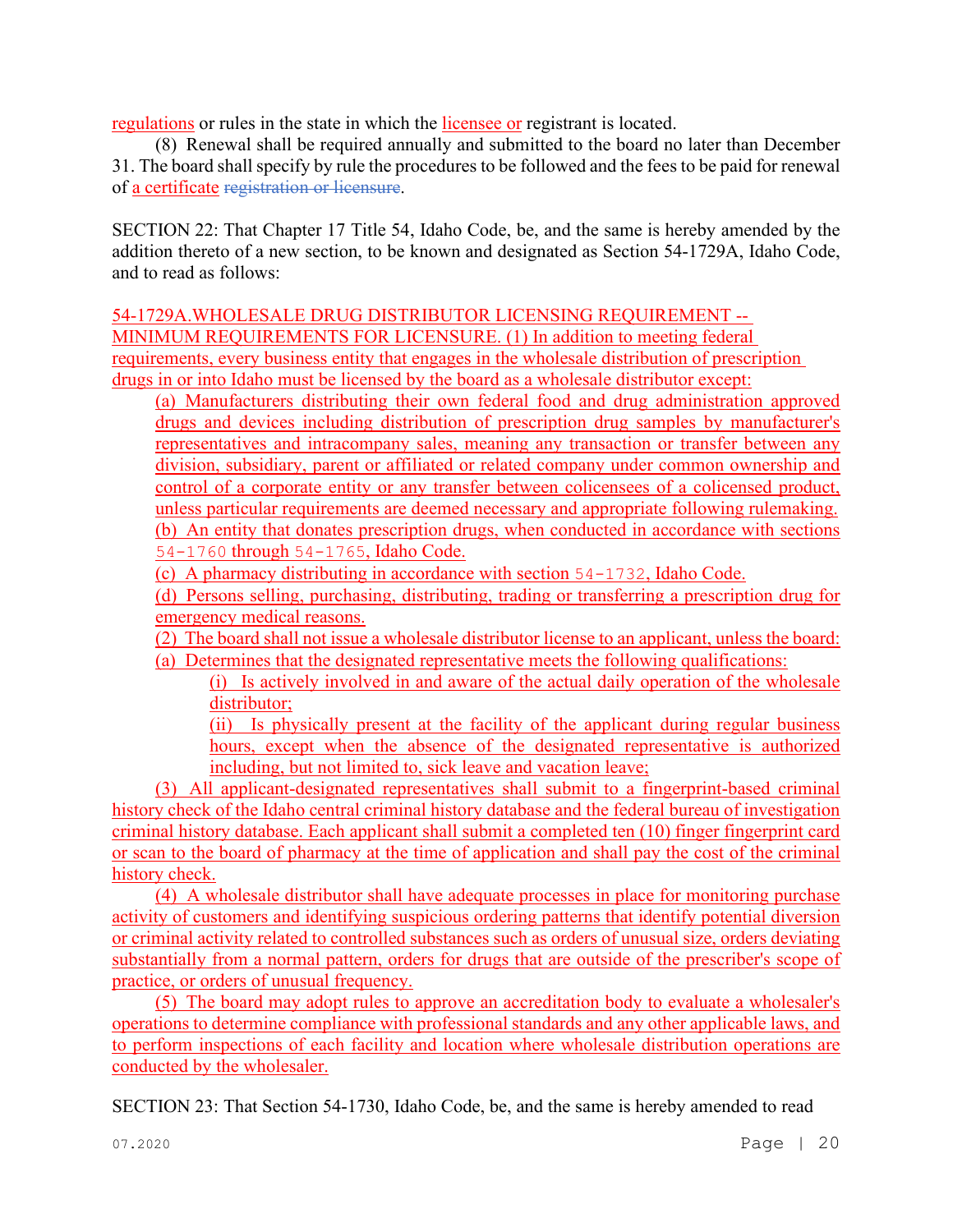as follows:

54-1730.DRUG OUTLET APPLICATION PROCEDURES. (1) The board shall specify by rule the registration procedures to be followed including, but not limited to, specification of forms for use in applying for such certificates of registration and times, places and fees for filing such application.

(2) Applications for certificates  $\frac{1}{2}$  registration shall include the following information about the proposed outlet.

(a) Oownership; and

(b) Llocation.

(3) Certificates of registration issued by the board pursuant to this chapter are shall not be transferable or assignable.

(4) The board shall specify by rule minimum standards for the professional responsibility in the conduct of any outlet that has employees or personnel engaged in the practice of pharmacy. The board is specifically authorized to require that the portion of the pharmacy facility to which such certificate of registration applies be operated only under the direct supervision of no less than one (1) pharmacist licensed to practice in this state and not otherwise, and to provide such other special requirements as deemed necessary.

SECTION 24: That Section 54-1731, Idaho Code, be, and the same is hereby amended to read as follows:

54-1731.NOTIFICATIONS. All registered drug outlets shall report to the board of pharmacy the occurrence of any of the following changes:

(1) Permanent closing;

(2) Change of ownership, management, or location;

(3) Disasters, accidents, and emergencies that affect the safe and continued operation of a drug outlet; and

(4) Any and all other matters and occurrences as the board may require by rules.

SECTION 25: That Section 54-1732, Idaho Code, be, and the same is hereby amended to read as follows:

54-1732.VIOLATIONS AND PENALTIES. (1) No drug outlet designated in section [54-1729](file://admiodine/statutesrules/idstat/Title54/T54CH17/SECT54-1729), Idaho Code, shall be operated until a certificate of registration has been issued to said facility by the board. Upon the finding of a violation of this subsection, the board may impose one (1) or more of the penalties enumerated in section [54-1728](file://admiodine/statutesrules/idstat/Title54/T54CH17/SECT54-1728), Idaho Code.

(2) Reinstatement of a certificate that has been suspended, revoked or restricted by the board may be granted in accordance with the procedures specified in section  $54-1728(78)$  $54-1728(78)$ , Idaho Code.

(3) The following acts, or the failure to act, and the causing of any such act or failure are unlawful:

(a) The sale, delivery or administration of any prescription drug or legend drug, except an opioid antagonist pursuant to section [54-1733B](file://admiodine/statutesrules/idstat/Title54/T54CH17/SECT54-1733B), Idaho Code, or an epinephrine auto-injector pursuant to section [54-1733D](file://admiodine/statutesrules/idstat/Title54/T54CH17/SECT54-1733D), Idaho Code, unless: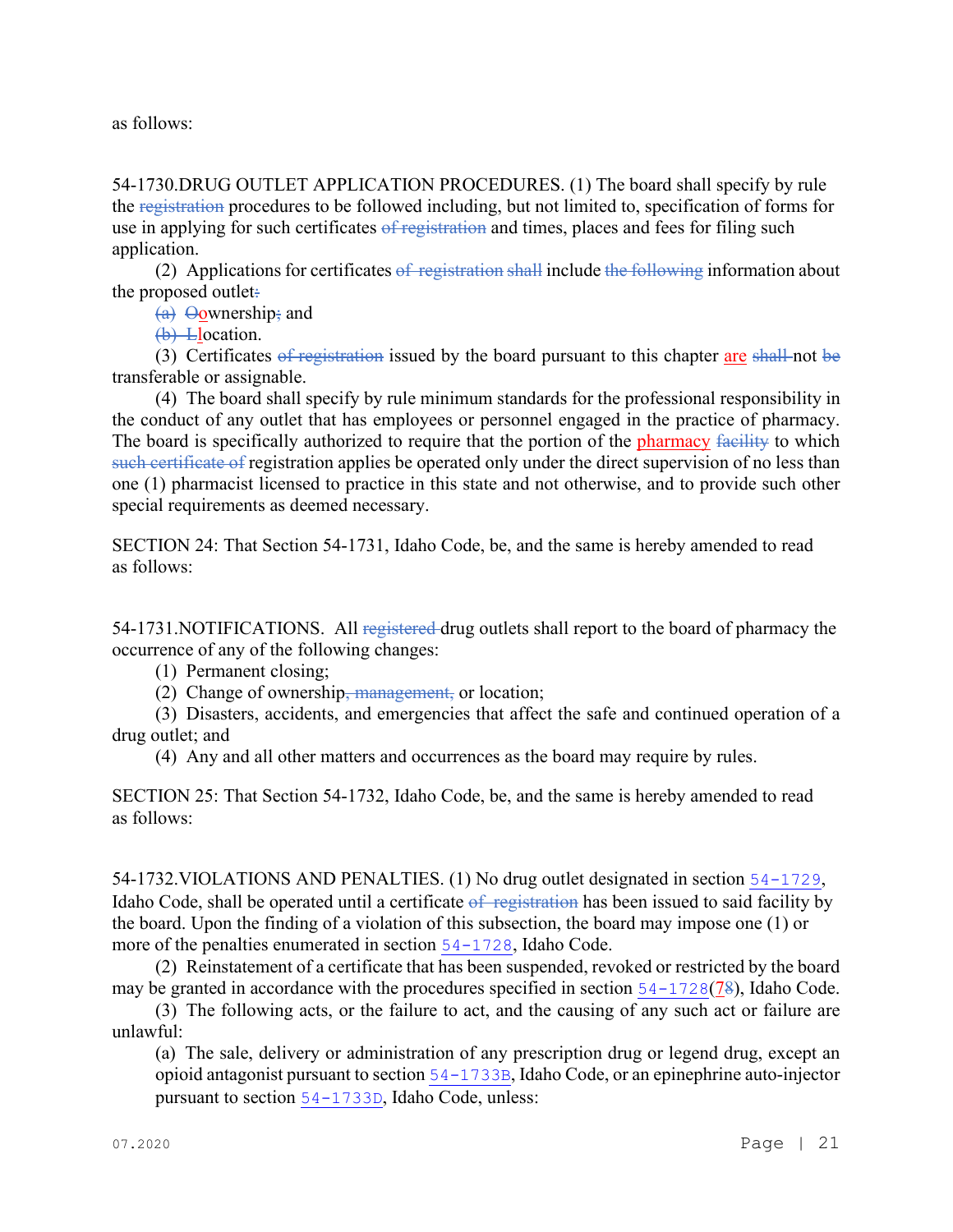(i) Such legend drug is dispensed or delivered by a pharmacist or prescriber upon an original prescription, drug order or prescription drug order by a practitioner in good faith in the course of their his practice. Any person violating the provisions of this subparagraph shall be guilty of a felony and on conviction thereof shall be imprisoned in the state penitentiary for a term not to exceed three (3) years, or punished by a fine of not more than five thousand dollars (\$5,000), or by both such fine and imprisonment.

(ii) In the case of a legend drug dispensed to a person, there is a label affixed to the immediate container in which such drug is dispensed. Any person violating this subparagraph shall be guilty of a misdemeanor and upon conviction thereof shall be fined not more than five hundred dollars (\$500). Nothing in this subparagraph prohibits a practitioner from delivering professional samples of legend drugs in their original containers in the course of their his practice when oral directions for use are given at the time of such delivery.

(b) The refilling of any prescription or drug order for a legend drug, except as designated on the prescription or drug order or by the authorization of the practitioner, or in accordance with board rule. Any person guilty of violating the provisions of this paragraph shall be guilty of a misdemeanor and upon conviction thereof shall be incarcerated in the county jail for a term not to exceed one (1) year or punished by a fine of not more than one thousand dollars (\$1,000), or by both such fine and incarceration.

(c) The possession or use of a legend drug or a precursor, except an opioid antagonist pursuant to section [54-1733B](file://admiodine/statutesrules/idstat/Title54/T54CH17/SECT54-1733B), Idaho Code, or an epinephrine auto-injector pursuant to section [54-1733D](file://admiodine/statutesrules/idstat/Title54/T54CH17/SECT54-1733D), Idaho Code, by any person unless such person obtains such drug on the prescription or drug order of a practitioner. Any person guilty of violating the provisions of this paragraph shall be guilty of a misdemeanor and upon conviction thereof shall be incarcerated in the county jail for a term not to exceed one (1) year or punished by a fine of not more than one thousand dollars (\$1,000), or by both such fine and incarceration.

(d) The wholesale distribution of drugs or devices by a pharmacy except for:

(i) The sale, transfer, merger or consolidation of all or part of the business of a pharmacy or pharmacies from or with another pharmacy or pharmacies, whether accomplished as a purchase and sale of stock or business assets;

(ii) The sale of minimal quantities of prescription drugs to practitioners for office use or to dispensing drug outlets for a specific patient need;

(iii) The sale of a prescription drug for emergency medical reasons, but never to a wholesale distributor;

(iv) Intracompany sales of prescription drugs, meaning any transaction or transfer between any division, subsidiary, parent or affiliated or related company under common ownership and control of a corporate entity, or any transaction or transfer between colicensees or a colicensed product, but never to a wholesale distributor; or

(v) Other exemptions as permitted by federal law.

(e) The failure to keep records as required by the board. Any person guilty of violating the provisions of this paragraph shall be guilty of a misdemeanor and upon conviction thereof shall be incarcerated in the county jail for a term not to exceed one (1) year or punished by a fine of not more than one thousand dollars (\$1,000), or by both such fine and incarceration.

(f) The refusal to make available and to accord full opportunity to check any record, as required by the board. Any person guilty of violating the provisions of this paragraph shall be guilty of a misdemeanor and upon conviction thereof shall be incarcerated in the county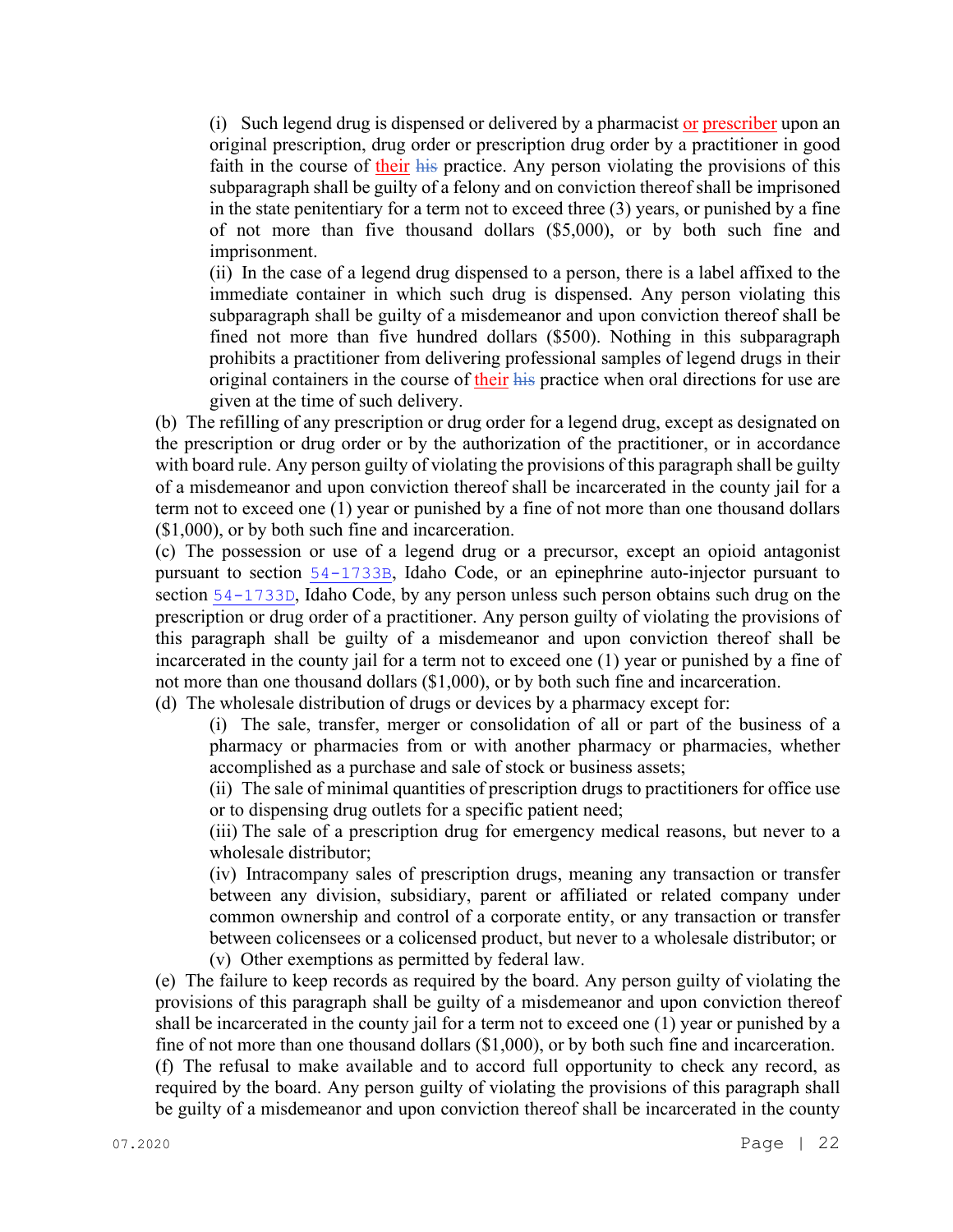jail for a term not to exceed one (1) year or punished by a fine of not more than one thousand dollars (\$1,000), or by both such fine and incarceration.

(g) It is unlawful to:

(i) Obtain or attempt to obtain a legend drug or procure or attempt to procure the administration of a legend drug by fraud, deceit, misrepresentation or subterfuge; by the forgery or alteration of a prescription, drug order, or of any written order; by the concealment of a material fact; or by the use of a false name or the giving of a false address.

(ii) Communicate information to a practitioner in an effort unlawfully to procure a legend drug, or unlawfully to procure the administration of any such drug. Any such communication shall not be deemed a privileged communication.

(iii) Intentionally make a false statement in any prescription, drug order, order, report or record required by this chapter.

(iv) For the purpose of obtaining a legend drug to falsely assume the title of, or represent oneself himself to be, a manufacturer, wholesaler, dispenser, prescriber pharmacist, physician, dentist, veterinarian or other person.

(v) Make or utter any false or forged prescription or false drug order or forged written order.

(vi) Affix any false or forged label to a package or receptacle containing legend drugs. This subparagraph does not apply to law enforcement agencies or their representatives while engaged in enforcing state and federal drug laws.

(vii) Wholesale or retail any prescription or legend drug to any person in this state not entitled by law to deliver such drug to another.

Every violation of paragraph  $(g)(i)$  through (vi) of this subsection shall be a misdemeanor, and any person convicted thereof shall be incarcerated in the county jail for a term not to exceed one (1) year or fined not more than one thousand dollars (\$1,000) or punished by both such fine and imprisonment. Any person violating paragraph (g)(vii) of this subsection is guilty of a felony and on conviction thereof shall be imprisoned in the state penitentiary for a term not to exceed three (3) years or punished by a fine of not more than five thousand dollars (\$5,000) or by both such fine and imprisonment.

(4) The ultimate user of a legend drug who has lawfully obtained such legend drug may deliver, without being registered, the legend drug to another person for the purpose of disposal of the legend drug if the person receiving the legend drug for purposes of disposal is authorized under a state or federal law or regulation to engage in such activity.

SECTION 26: That Section 54-1733, Idaho Code, be, and the same is hereby amended to read as follows:

54-1733.VALIDITY OF PRESCRIPTION DRUG ORDERS. (1) A prescription drug order for a legend drug is valid only if it is issued by a prescriber for a legitimate medical purpose arising from a prescriber-patient relationship which includes a documented patient evaluation adequate to establish diagnoses, if applicable, and identify underlying conditions and/or contraindications to the treatment.

(2) A prescriber who is otherwise authorized to perform any of the activities listed in this section may prescribe or perform any of the following activities for a patient with whom the prescriber does not have a prescriber-patient relationship under the following circumstances: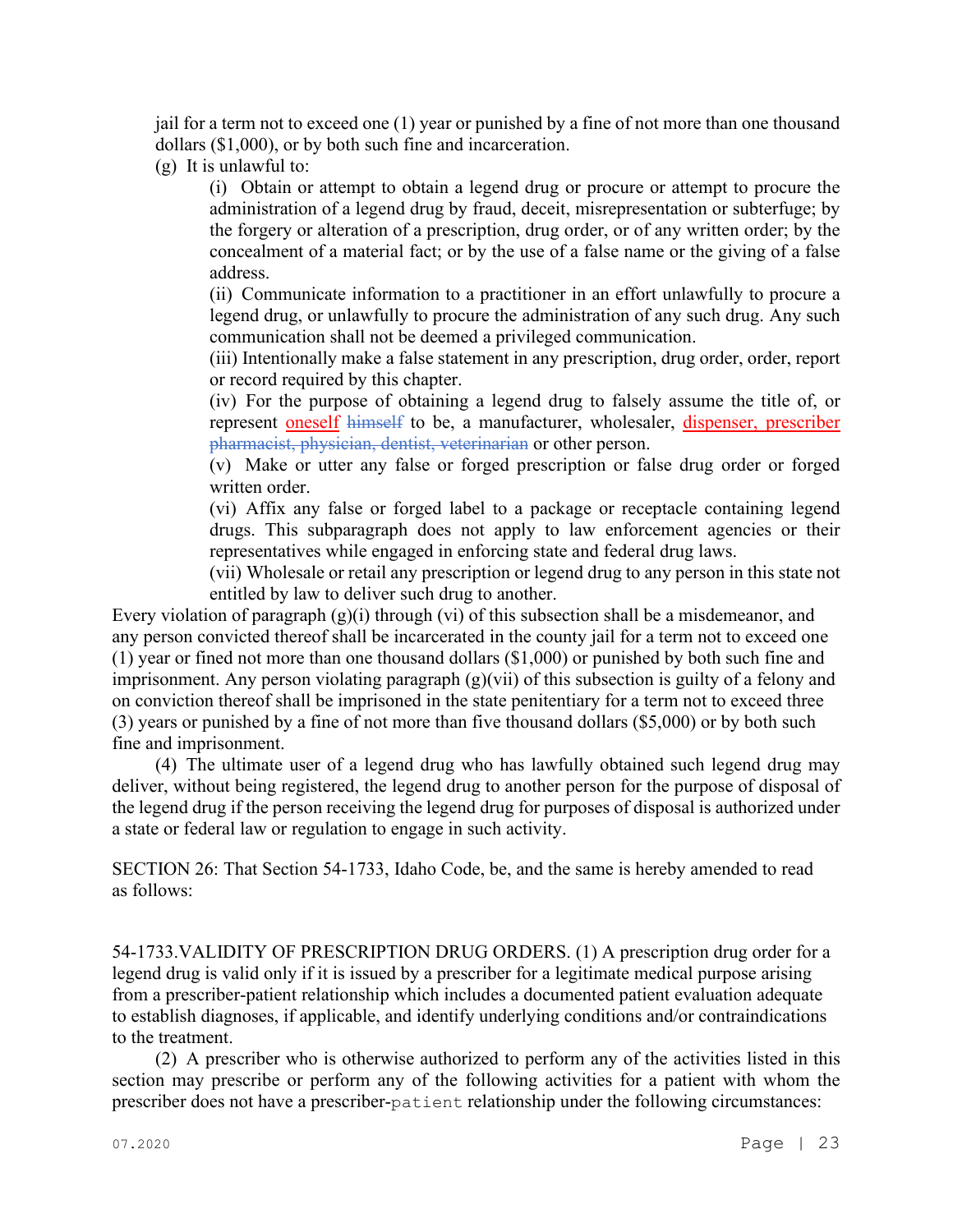(a) Writing initial admission orders for a newly hospitalized patient;

(b) Writing a prescription drug order for a patient of another prescriber for whom the prescriber is taking call;

(c) Writing a prescription drug order for a patient examined by a physician assistant, advanced practice registered nurse or other licensed practitioner with whom the prescriber has a supervisory or collaborative relationship;

(d) Writing a prescription drug order for a medication on a short-term basis for a new patient prior to the patient's first appointment;

(e) Writing a prescription for an opioid antagonist pursuant to section [54-1733B](file://admiodine/statutesrules/idstat/Title54/T54CH17/SECT54-1733B), Idaho Code;

(f) In emergency situations where the life or health of the patient is in imminent danger;

(g) In emergencies that constitute an immediate threat to the public health including, but not limited to, empiric treatment or prophylaxis to prevent or control an infectious disease outbreak;

(h) Epinephrine auto-injectors in the name of a school pursuant to section [33-520A](file://admiodine/statutesrules/idstat/Title33/T33CH5/SECT33-520A), Idaho Code; and

(i) If a prescriber makes a diagnosis of an infectious disease in a patient, prescribe or dispense antimicrobials to an individual who has been exposed to the infectious person in accordance with clinical guidelines.

(3) Treatment, including issuing a prescription drug order, based solely on an online questionnaire or consultation outside of an ongoing clinical relationship does not constitute a legitimate medical purpose.

(4) A prescription drug order shall be issued only by a prescriber including a prescriber who is licensed in a jurisdiction other than the state of Idaho and is permitted by such license to prescribe legend drugs in the course of their his professional practice as long as the individual is acting within the jurisdiction, scope and authority of their his license when issuing the prescription drug order.

(5) The following acts shall be unlawful:

(a) To knowingly issue an invalid prescription drug order for a legend drug;

(b) To knowingly dispense a legend drug pursuant to an invalid prescription drug order; or

(c) To prescribe drugs to individuals without a prescriber-patient relationship, unless excepted in this section.

Such acts shall constitute unprofessional conduct and the prescriber or dispenser shall be subject to discipline according to the provisions of the Idaho Code chapter pursuant to which the prescriber or dispenser is licensed, certified or registered.

SECTION 27: That Section 54-1733A, Idaho Code, be, and the same is hereby amended to read as follows:

54-1733A.TRANSMISSION OF PRESCRIPTION DRUG ORDERS. A valid prescription drug order may be transmitted to a registered licensed pharmacy in accordance with federal law by the following means:

(1) By delivery of the original signed written prescription drug order or a digital image of the order; or

(2) By a prescriber, prescriber's agent, or representative of a state-licensed or federally certified provider community:

(a) Electronically in compliance with the uniform electronic transactions act, [chapter 50,](file://admiodine/statutesrules/idstat/Title28/T28CH50)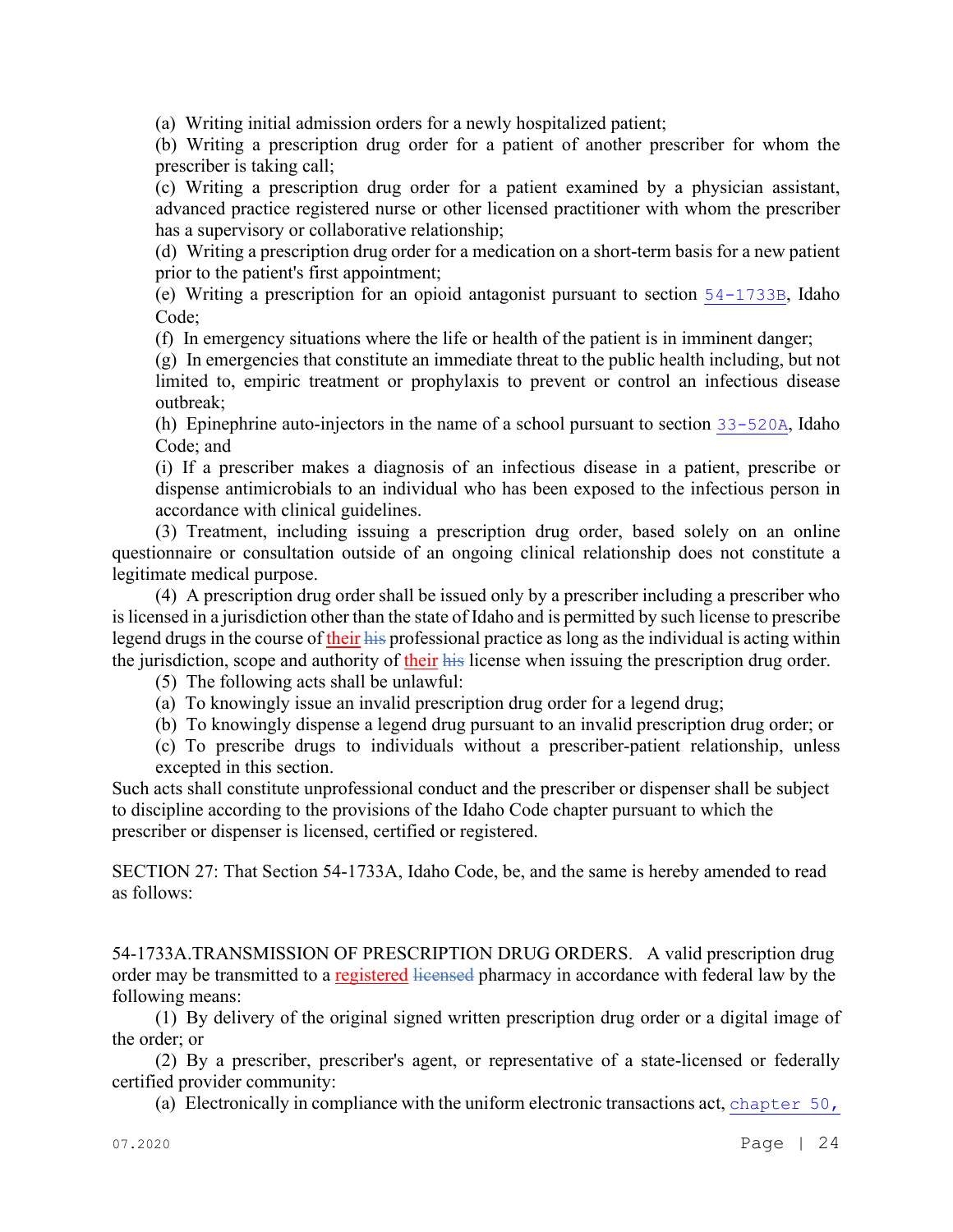[title 28](file://admiodine/statutesrules/idstat/Title28/T28CH50), Idaho Code, or via a secure, interoperable information technology system that exchanges data accurately and in compliance with applicable laws;

- (b) Verbally; or
- (c) Via facsimile.

SECTION 28: That Section 54-1733B, Idaho Code, be, and the same is hereby amended to read as follows:

54-1733B.OPIOID ANTAGONISTS. (1) Notwithstanding any other provision of law, any health professional licensed or registered under this title, acting in good faith and exercising reasonable care, may prescribe and dispense an opioid antagonist to any person or entity.:

(a) A person at risk of experiencing an opiate-related overdose;

(b) A person in a position to assist a person at risk of experiencing an opiate-related overdose;

(c) A person who, in the course of his official duties or business, may encounter a person experiencing an opiate-related overdose; or

(d) A person who, in the opinion of the health professional licensed or registered under this title, has valid reason to be in the possession of an opioid antagonist.

(2) Notwithstanding any other provision of law, any person acting in good faith and exercising reasonable care may administer an opioid antagonist to another person who appears to be experiencing an opiate-related overdose. As soon as possible, the administering person shall contact emergency medical services.

(3) Any person who prescribes, dispenses, or administers an opioid antagonist pursuant to subsection (1) or (2) of this section shall not be liable in a civil or administrative action or subject to criminal prosecution for such acts.

(4) As used in this section, "opioid antagonist" means naloxone hydrochloride or any other similarly acting and equally safe drug approved by the federal food and drug administration for the treatment of drug overdose.

SECTION 29: That Section 54-1733D, Idaho Code, be, and the same is hereby amended to read as follows:

## 54-1733D.EPINEPHRINE AUTO-INJECTORS -- PRESCRIPTION AND

ADMINISTRATION. (1) Notwithstanding any other provision of law, any prescriber or pharmacist acting in good faith and exercising reasonable care may prescribe an epinephrine auto-injector to any person or entity.:

(a) A person at risk of experiencing anaphylaxis;

(b) A person in a position to assist a person at risk of experiencing anaphylaxis;

(c) A person who, in the course of the person's official duties or business, may encounter a person experiencing anaphylaxis; and

(d) A person who, in the opinion of the prescriber or pharmacist, has a valid reason to be in possession of an epinephrine auto-injector.

(2) Notwithstanding any other provision of law, any person acting in good faith and exercising reasonable care may administer an epinephrine auto-injector to another person who appears to be experiencing anaphylaxis. As soon as possible, the administering person shall contact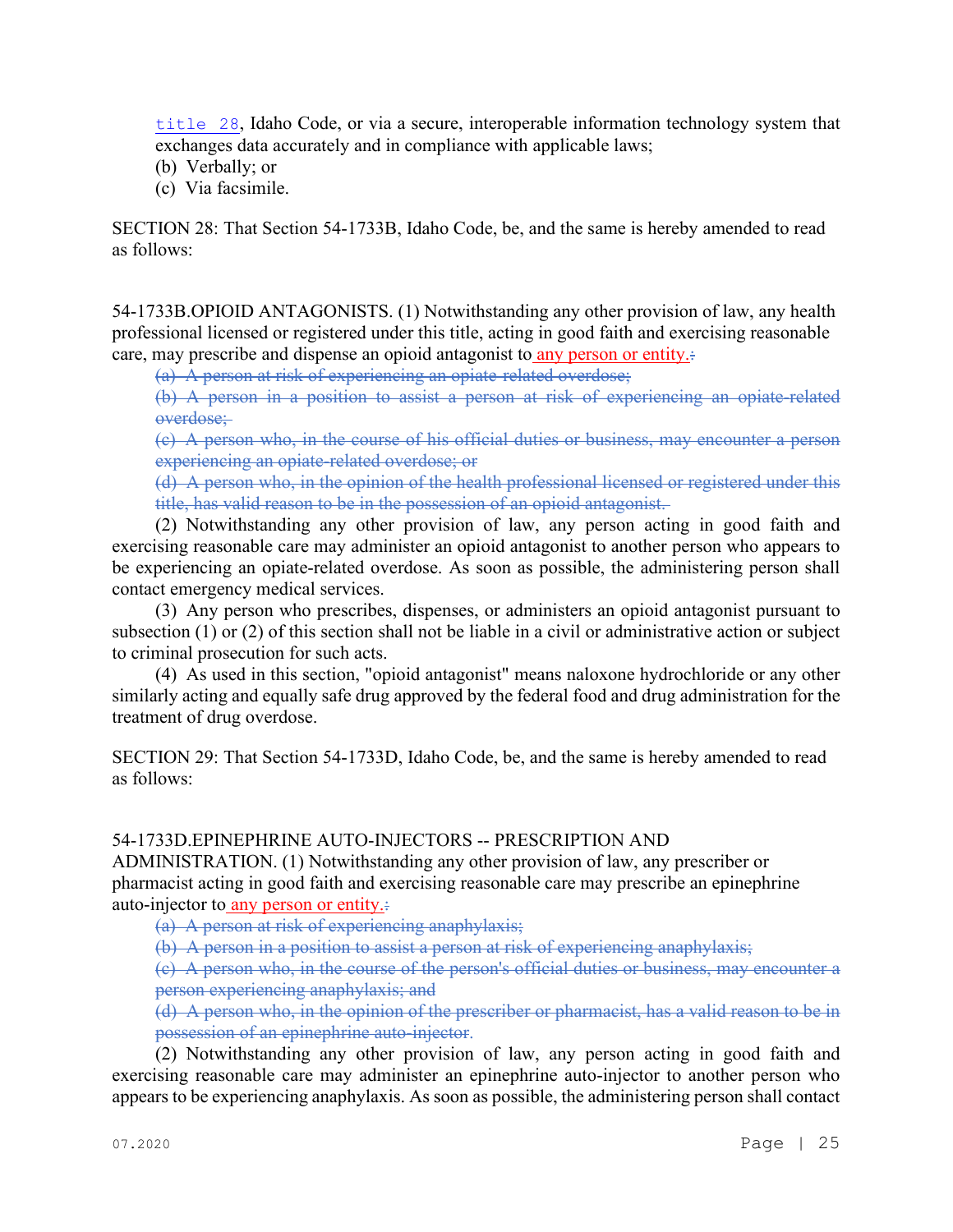emergency medical services.

(3) Any person who prescribes, dispenses, or administers an epinephrine auto-injector pursuant to subsection (1) or (2) of this section shall not be liable in a civil or an administrative action or subject to criminal prosecution for such acts.

(4) As used in this section, "epinephrine auto-injector" means a single-use device used for the automatic injection of a premeasured dose of epinephrine into the human body.

SECTION 30: That Section 54-1736, Idaho Code, be, and the same is hereby amended to read as follows:

54-1736.DECLARATION OF COMMON NUISANCE. Any store, shop, warehouse, dwelling house, apartment, building, vehicle, boat, aircraft, or any place whatsoever, which is used by any person for the purpose of unlawfully using any legend drug, or which is used for the unlawful keeping or selling of the same, is a common nuisance. No person shall keep, or maintain such a common nuisance, nor frequent or visit such place knowing it to be used for any said purposes.

SECTION 31: That Chapter 17 Title 54, Idaho Code, be, and the same is hereby amended by the addition thereto of a new section, to be known and designated as Section 54-1737A, Idaho Code, and to read as follows:

54-1737A.RESTRICTIONS ON TRANSACTIONS. (1) A wholesale distributor shall not engage in the wholesale distribution of prescription drugs that are purchased from pharmacies or practitioners or from wholesale distributors that purchase them from pharmacies or practitioners.

(2) A manufacturer or wholesale distributor shall furnish prescription drugs only to a person licensed by the appropriate state licensing agency to manufacture, distribute, dispense, conduct research or independently administer such prescription drugs, unless exempted by law. A manufacturer or wholesale distributor shall furnish a scheduled controlled substance listed in section [37-2705](file://admiodine/statutesrules/idstat/Title37/T37CH27/SECT37-2705), [37-2707](file://admiodine/statutesrules/idstat/Title37/T37CH27/SECT37-2707), [37-2709](file://admiodine/statutesrules/idstat/Title37/T37CH27/SECT37-2709), [37-2711](file://admiodine/statutesrules/idstat/Title37/T37CH27/SECT37-2711) or [37-2713](file://admiodine/statutesrules/idstat/Title37/T37CH27/SECT37-2713), Idaho Code, only to a person who has been issued a valid controlled substance registration by the United States drug enforcement administration and the Idaho board of pharmacy, unless exempted by state or federal law.

(3) Prescription drugs furnished by a manufacturer or wholesale distributor shall be delivered only to principal place of business or professional practice;

SECTION 32: That Section 54-1739, Idaho Code, be, and the same is hereby amended to read as follows:

54-1739.PROSPECTIVE DRUG REVIEW AND COUNSELING. (1) Before dispensing any new prescription, a pharmacist shall complete a prospective drug review.

(2) Before dispensing a prescription for a new medication, or when otherwise deemed necessary or appropriate, a pharmacist shall counsel the patient or caregiver. Counseling shall include such supplemental written materials as required by law or as are customary in that practice setting. For refills or renewed prescriptions, a pharmacist or a technician shall extend an offer to counsel the patient or caregiver. If such offer is accepted, a pharmacist shall provide such counseling as necessary or appropriate in the professional judgment of the pharmacist. All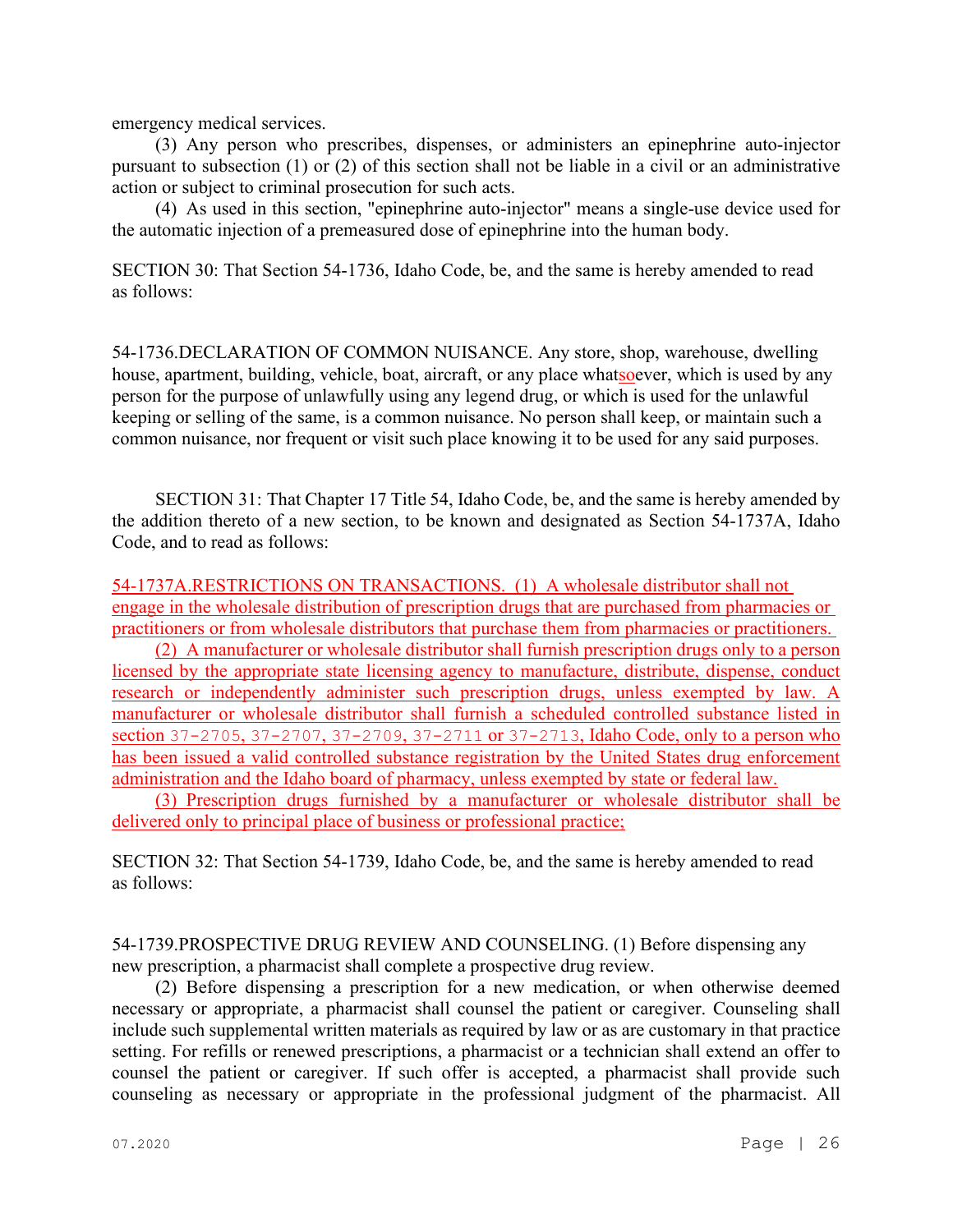counseling and offers to counsel shall be face-to-face with the patient or caregiver when possible, but if not possible, then a reasonable effort shall be made to contact the patient or caregiver. Nothing in this section shall require a pharmacist to provide counseling when a patient or caregiver refuses such counseling or when counseling is otherwise impossible. Patient counseling shall not be required for inpatients of a hospital or institutional facility when licensed health care professionals administer the medication.

(3) This section shall apply to all registered and licensed outlets.

SECTION 33: That Section 54-1751, Idaho Code, be, and the same is hereby repealed.

SECTION 34: That Section 54-1752, Idaho Code, be, and the same is hereby repealed.

SECTION 35: That Section 54-1753, Idaho Code, be, and the same is hereby repealed.

SECTION 36: That Section 54-1754, Idaho Code, be, and the same is hereby repealed.

SECTION 37: That Section 54-1757, Idaho Code, be, and the same is hereby repealed.

SECTION 38: That Section 54-1758, Idaho Code, be, and the same is hereby repealed.

SECTION 39: That Section 54-1759, Idaho Code, be, and the same is hereby repealed.

SECTION 40: That Section 54-1762A, Idaho Code, be, and the same is hereby amended to read as follows:

54-1762A.DRUG DONATION FOR ANIMALS. Notwithstanding any other provision of law:

(1) An owner or a legal caretaker of an animal may donate a drug that is dispensed for the animal, but will not be used by that animal, to a licensed veterinarian of a veterinary medical facility, as that term is defined in section  $54-2103$ , Idaho Code, if the veterinarian or facility chooses to accept the drug.

(2) A licensed veterinarian or a veterinary medical facility may accept and reissue drugs donated pursuant to this section and from qualified donors listed in section  $54-1762(4)$  $54-1762(4)$ , Idaho Code, if:

(a) The drug is not expired;

(b) There is no reason to believe the drug has been adulterated;

- (c) The drug is not a controlled substance;
- (d) The drug is not a compounded drug; and

(e) If a liquid, the drug is packaged in a single dose in an ampule or vial.

(3) A licensed veterinarian or a veterinary medical facility may not resell the donated drug.

(4) A licensed veterinarian or a veterinary medical facility may, however, reissue the donated drug, without charge, for proper administration to an animal by:

(a) Another client of the veterinarian or facility who appears to be financially unable to pay for the drug;

(b) A nonprofit animal shelter; or

(c) A pound, as that term is defined in section [25-3502](file://admiodine/statutesrules/idstat/Title25/T25CH35/SECT25-3502), Idaho Code.